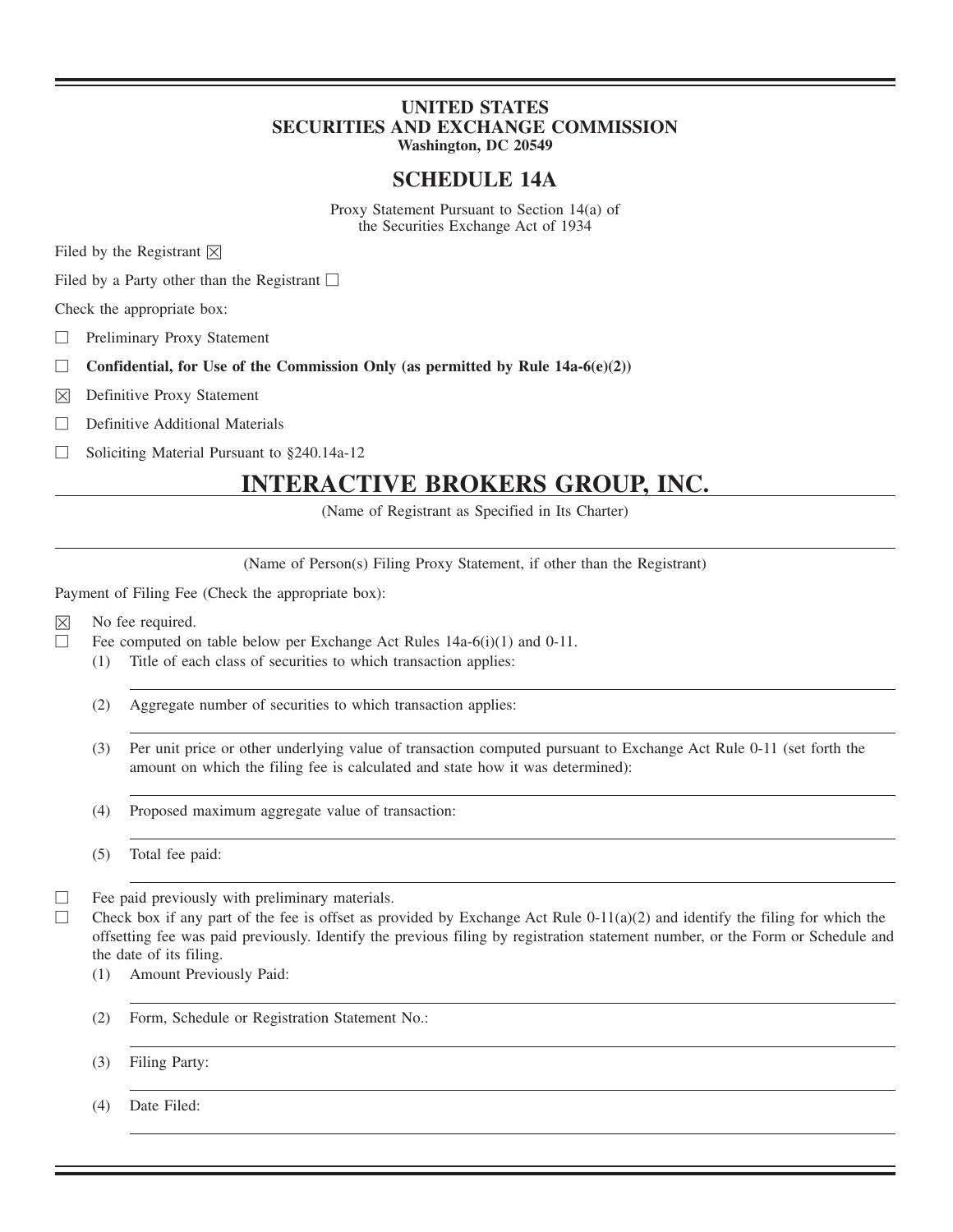

### **INTERACTIVE BROKERS GROUP, INC. One Pickwick Plaza Greenwich, Connecticut 06830**

March 9, 2022

Dear Stockholder:

You are cordially invited to attend the 2022 Annual Meeting of Stockholders of Interactive Brokers Group, Inc. We will hold the meeting on Thursday, April 21, 2022 at 9:30 a.m. Eastern Time, which you may attend via live webcast at www.virtualshareholdermeeting.com/IBKR2022 by using the multi-digit control number included in your proxy materials. We hope that you will be able to attend.

Details regarding admission to the meeting and the business to be conducted are described in the Notice of Internet Availability of Proxy Materials you received in the mail and in this Proxy Statement. We have also made available a copy of our 2021 Annual Report with this Proxy Statement. We encourage you to read our Annual Report. It includes our audited financial statements and provides information about our business and products.

Securities and Exchange Commission rules allow companies to furnish proxy materials to their stockholders on the Internet. We are pleased to take advantage of these rules and believe that they enable us to provide you with the information you need, while making delivery more efficient and more environmentally friendly. In accordance with these rules, we have sent a Notice of Internet Availability of Proxy Materials to each of our stockholders providing instructions on how to access our proxy materials and 2021 Annual Report over the Internet.

Your vote is very important to us. Whether or not you plan to attend the meeting, your shares should be represented and voted.

Sincerely,

tua Paarfy

Thomas Peterffy *Chairman of the Board of Directors*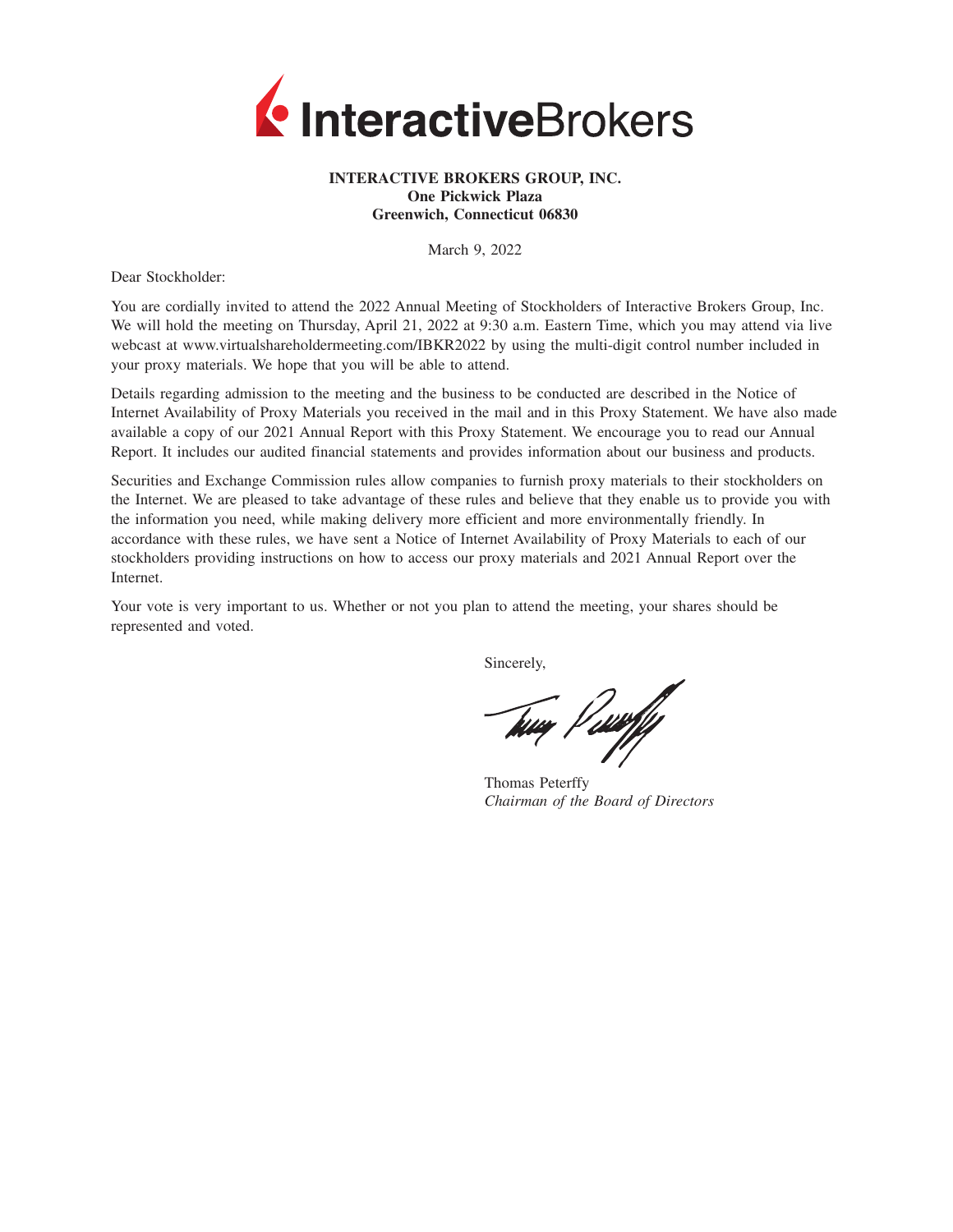

#### **INTERACTIVE BROKERS GROUP, INC. One Pickwick Plaza Greenwich, Connecticut 06830**

#### **Notice of 2022 Annual Meeting of Stockholders**

| <b>TIME AND DATE</b><br><b>VIRTUAL MEETING ACCESS</b>                   | 9:30 a.m., Eastern Time, on Thursday, April 21, 2022<br>www.virtualshareholdermeeting.com/IBKR2022 Use multi-digit Control<br>Number provided in your proxy materials.                                                                                                                                                                                                                                                                                                                                                                        |
|-------------------------------------------------------------------------|-----------------------------------------------------------------------------------------------------------------------------------------------------------------------------------------------------------------------------------------------------------------------------------------------------------------------------------------------------------------------------------------------------------------------------------------------------------------------------------------------------------------------------------------------|
| <b>ITEMS OF BUSINESS</b>                                                | To elect ten directors to the Board of Directors to serve until the<br>annual stockholders' meeting in 2023, and until their respective<br>successors have been elected and qualified.                                                                                                                                                                                                                                                                                                                                                        |
|                                                                         | To ratify the appointment of Deloitte $&$ Touche LLP as our<br>$\bullet$<br>independent registered public accounting firm for our fiscal year<br>ending December 31, 2022.                                                                                                                                                                                                                                                                                                                                                                    |
|                                                                         | To transact such other business as may properly come before the<br>Annual Meeting.                                                                                                                                                                                                                                                                                                                                                                                                                                                            |
| <b>ADDITIONAL INFORMATION</b>                                           | Additional information regarding the items of business to be acted on at<br>the Annual Meeting is included in the accompanying Proxy Statement.                                                                                                                                                                                                                                                                                                                                                                                               |
| <b>RECORD DATE</b>                                                      | The record date for the determination of the stockholders entitled to vote at<br>the Annual Meeting, or any adjournments or postponements thereof, is the<br>close of business on February 25, 2022.                                                                                                                                                                                                                                                                                                                                          |
| <b>INSPECTION OF LIST OF</b><br><b>STOCKHOLDERS OF</b><br><b>RECORD</b> | A list of the stockholders of record as of February 25, 2022 will be<br>available for inspection at the Annual Meeting, and for ten days prior to<br>the Annual Meeting, by appointment during ordinary business hours at our<br>offices at One Pickwick Plaza, Greenwich, CT 06830. Please contact the<br>Secretary of the Company at 203-618-4070 if you wish to inspect the list<br>of stockholders prior to the Annual Meeting.                                                                                                           |
| PROXY VOTING                                                            | Your vote is very important. Whether or not you plan to attend the<br>Annual Meeting, we encourage you to read this Proxy Statement and<br>submit your proxy or voting instructions as soon as possible. For<br>specific instructions on how to vote your shares, please refer to the<br>instructions on the Notice you received in the mail, the section entitled<br>Voting Instruction and Information beginning on page 2 of this Proxy<br>Statement or, if you requested to receive printed proxy materials, your<br>enclosed proxy card. |
|                                                                         | You are invited to attend the Annual Meeting through the link at<br>www.virtualshareholdermeeting.com/IBKR2022 and may vote at that time.                                                                                                                                                                                                                                                                                                                                                                                                     |

**Important Notice of Internet Availability of Proxy Materials for the Stockholder Meeting to be Held on April 21, 2022. This Proxy Statement and our 2021 Annual Report are available at www.proxyvote.com**

By Order of the Board of Directors,

Paul J. Brody *Chief Financial Officer, Treasurer and Secretary*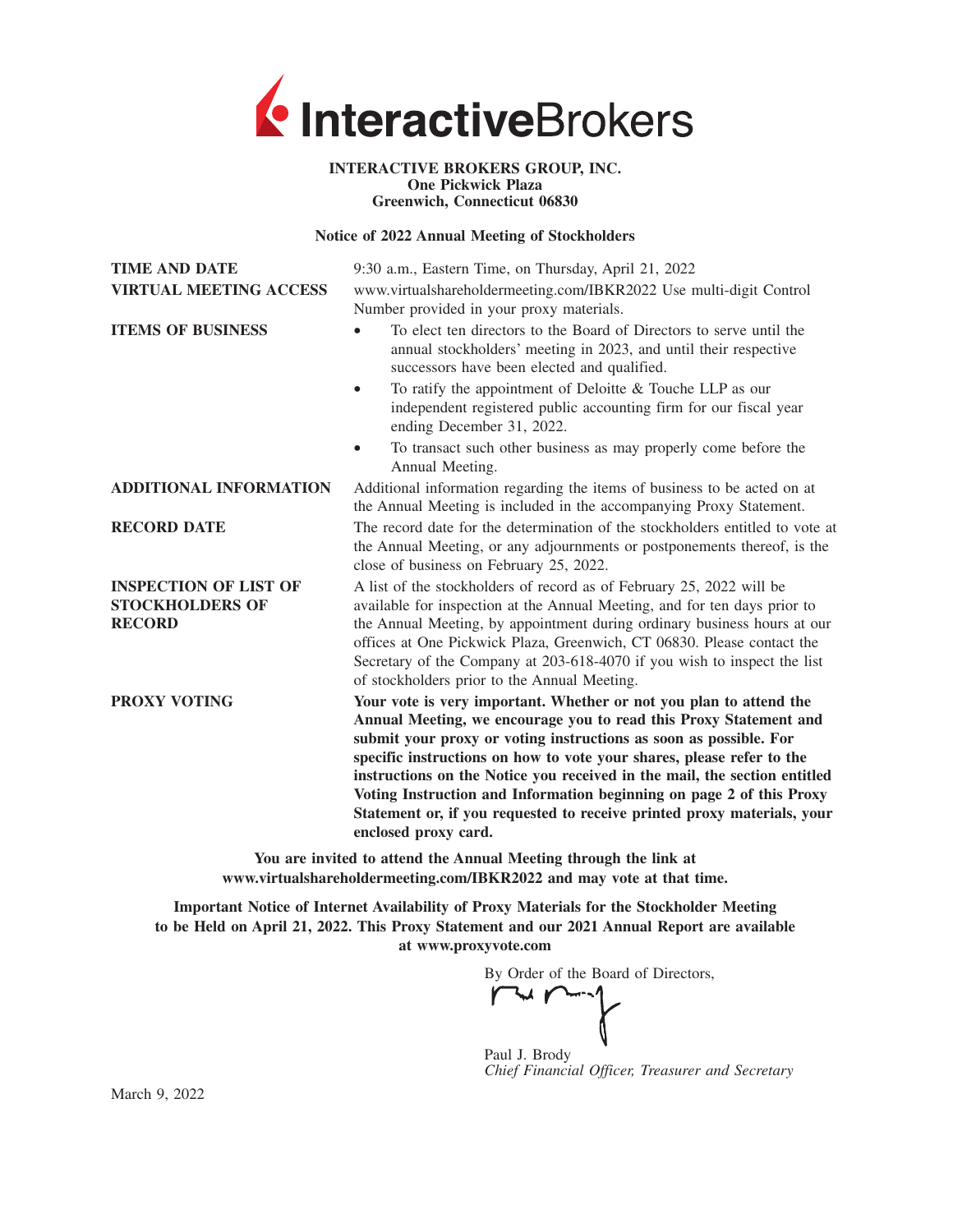## **TABLE OF CONTENTS**

| 1                                                                                                          |
|------------------------------------------------------------------------------------------------------------|
| $\overline{c}$                                                                                             |
| Why did I receive a Notice regarding the Availability of Proxy Materials?<br>$\overline{c}$                |
| $\overline{c}$                                                                                             |
| $\overline{c}$                                                                                             |
| 3                                                                                                          |
| 3                                                                                                          |
| 3                                                                                                          |
| How can I revoke my proxy or substitute a new proxy or change my vote?<br>$\overline{4}$                   |
| $\overline{4}$                                                                                             |
| If I submit a proxy by Internet, telephone or mail, how will my shares be voted?<br>$\overline{4}$         |
| If I hold my shares in "street name" and do not provide voting instructions, can my broker still vote<br>4 |
| What vote is required for a director to be elected or for the other proposals to be ratified?<br>5         |
| How many votes are required to transact business at the Annual Meeting?<br>5                               |
| 5                                                                                                          |
| 5                                                                                                          |
| 6                                                                                                          |
| 6                                                                                                          |
| 9                                                                                                          |
| 9                                                                                                          |
| 9                                                                                                          |
| 9                                                                                                          |
| 10                                                                                                         |
| 13                                                                                                         |
| 13                                                                                                         |
| 13                                                                                                         |
| 14                                                                                                         |
| 19                                                                                                         |
| Beneficial Ownership of Directors, Executive Officers and Owners of More Than Five Percent<br>24           |
| 26                                                                                                         |
| ITEM 2. RATIFICATION OF APPOINTMENT OF INDEPENDENT REGISTERED PUBLIC                                       |
| 29                                                                                                         |
| 29                                                                                                         |
| 29                                                                                                         |
| 30                                                                                                         |
| 30                                                                                                         |
| 30                                                                                                         |
| 30                                                                                                         |
| 30                                                                                                         |
| 30                                                                                                         |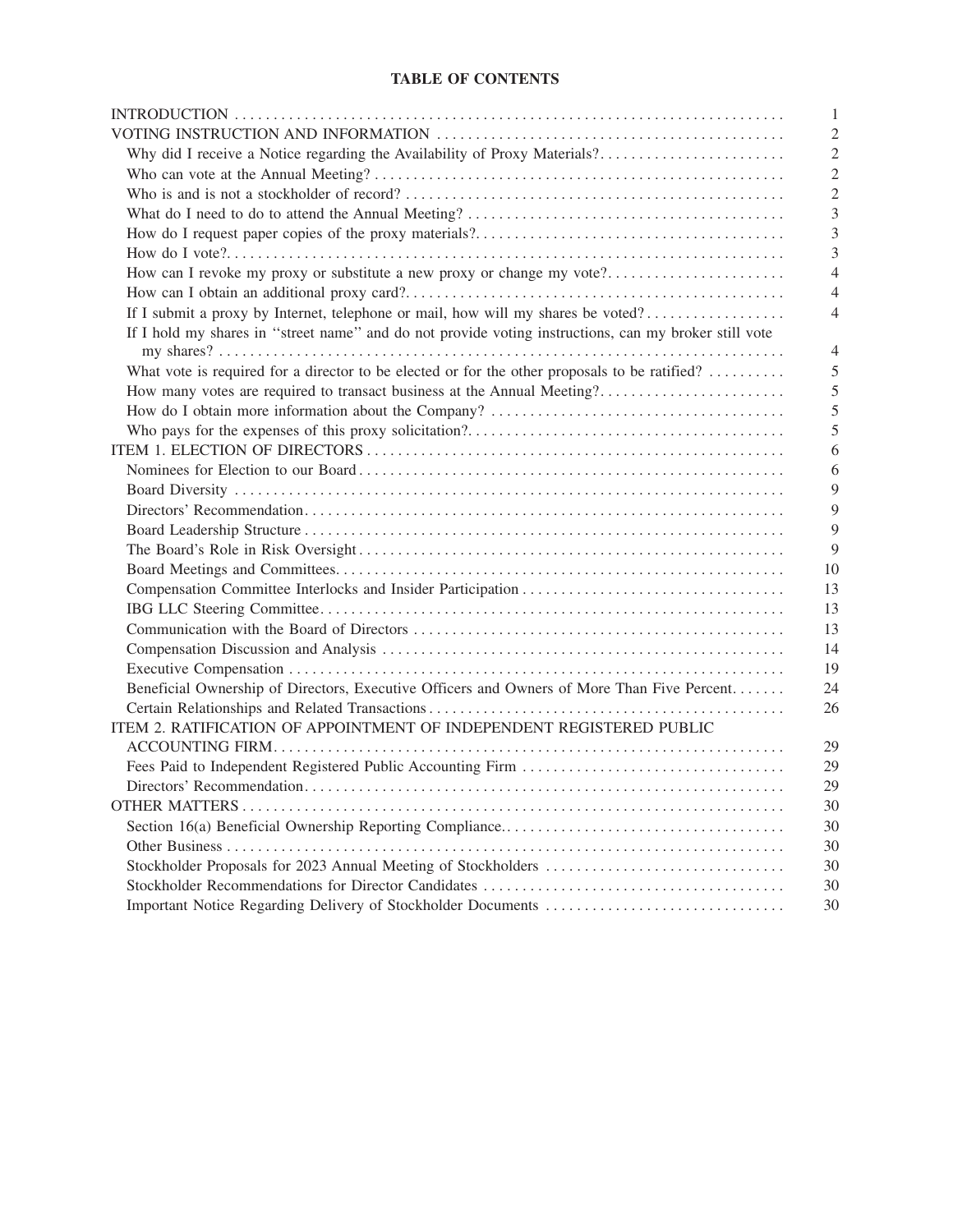

**INTERACTIVE BROKERS GROUP, INC. One Pickwick Plaza Greenwich, Connecticut 06830**

#### **PROXY STATEMENT**

**ANNUAL MEETING OF STOCKHOLDERS**

**April 21, 2022**

#### **INTRODUCTION**

This Proxy Statement is furnished in connection with a solicitation of proxies by the Board of Directors (the ''Board'') of Interactive Brokers Group, Inc. (''IBG, Inc.''), a Delaware corporation, to be used at our 2022 Annual Meeting of Stockholders (the ''Annual Meeting'') and at any adjournments or postponements of the Annual Meeting. The Annual Meeting will be held on Thursday, April 21, 2022 at 9:30 a.m., Eastern Time, and will be held as a virtual meeting at www.virtualshareholdermeeting.com/IBKR2022. You may access the virtual meeting using the multi-digit Control Number provided with your proxy materials. This Proxy Statement and the accompanying form of proxy are first being made available on or about March 11, 2022.

When we use the terms "Company," "we," "us" and "our," we mean Interactive Brokers Group, Inc., a Delaware corporation, its consolidated subsidiaries and predecessor companies.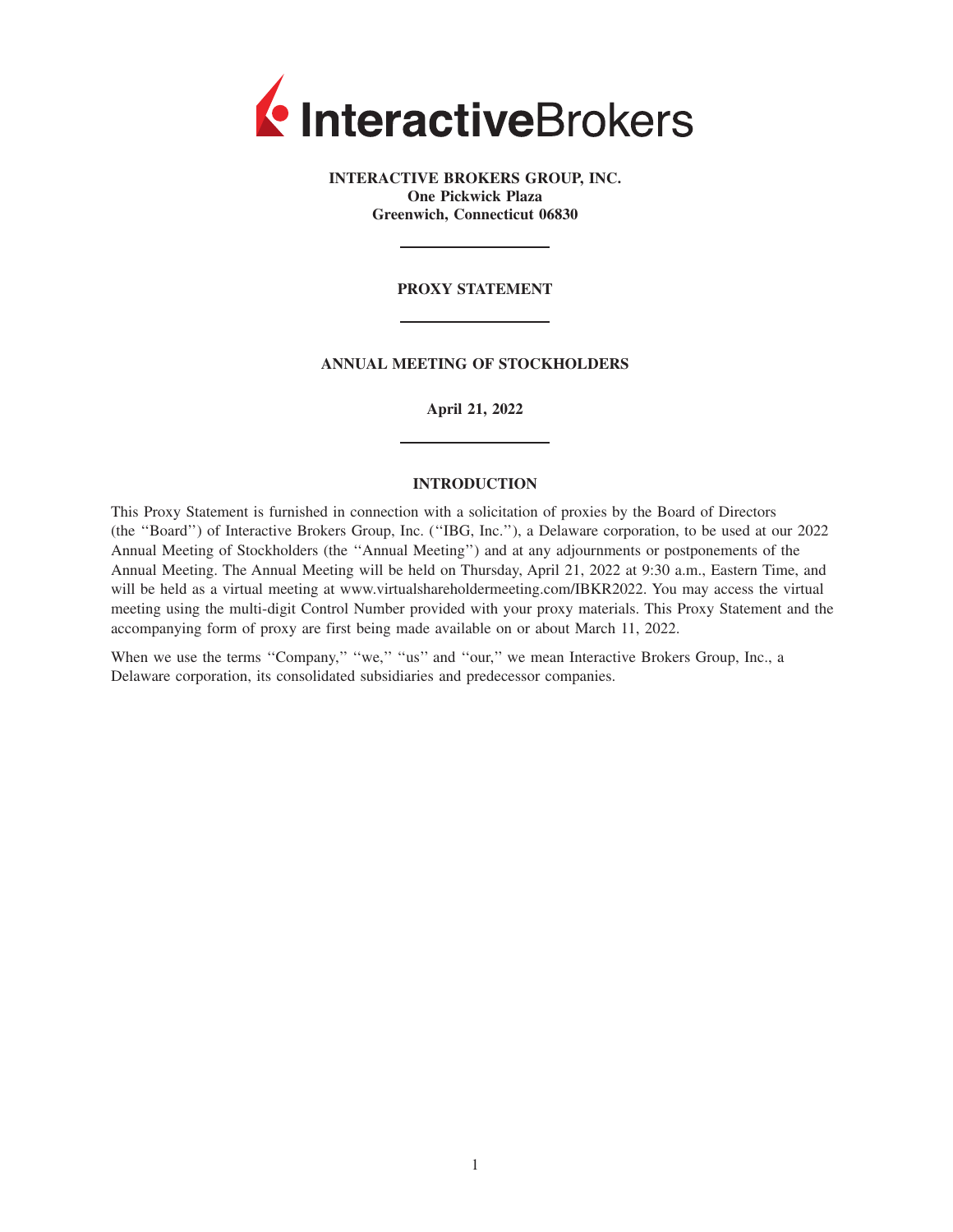#### **VOTING INSTRUCTION AND INFORMATION**

### *Why did I receive a Notice regarding the Availability of Proxy Materials?*

In accordance with Securities and Exchange Commission (''SEC'') rules, instead of mailing a printed copy of our proxy materials, we may send a Notice of Internet Availability of Proxy Materials (the ''Notice'') to stockholders. All stockholders will have the ability to access the proxy materials on a website referred to in the Notice or to request a printed set of these materials at no charge. You will not receive a printed copy of the proxy materials unless you specifically request one. Instead, the Notice instructs you as to how you may access and review all of the important information contained in the proxy materials via the Internet and submit your vote via the Internet or telephonically.

In addition, you may request to receive future proxy materials on an ongoing basis (i) electronically by e-mail or (ii) in printed form by mail. Choosing to receive future proxy materials by e-mail will save the Company the cost of printing and mailing documents to stockholders and will reduce the impact of annual meetings on the environment. Your election to receive proxy materials by e-mail or by mail will remain in effect until you terminate it.

### *Who can vote at the Annual Meeting?*

You are entitled to vote your shares of Class A common stock, par value \$0.01 per share (the "common stock"), of the Company if you were a stockholder at the close of business on February 25, 2022, the record date for the Annual Meeting. At the close of business on the record date, 98,280,164 shares of common stock were outstanding. In addition, 100 shares of Class B common stock, par value \$0.01 per share (the ''Class B common stock''), of the Company were outstanding. All of the outstanding shares of Class B common stock are held of record by IBG Holdings LLC (''Holdings''), an entity controlled by Mr. Thomas Peterffy, our founder and Chairman, through his indirect ownership of the voting membership interests in Holdings.

The holders of the common stock and the Class B common stock will vote together as a single class on each of the proposals described in this Proxy Statement. The holder of each share of the common stock is entitled to one vote per share. Pursuant to our Amended and Restated Certificate of Incorporation, the holder of each share of the Class B common stock is entitled to 3,198,805 votes (that number equal to the number of membership interests in IBG LLC, the holding company for our businesses, such holder held on the record date divided by 100). Accordingly, Holdings, as the sole holder of the Class B common stock, is expected to be entitled to 319,880,492 votes in the aggregate, or approximately 76.5% of all votes eligible to be cast at the Annual Meeting.

As of March 3, 2022, our directors and executive officers beneficially owned an aggregate of approximately 5,625,979 shares of common stock and restricted stock unit awards (''stock awards'') that vest within 60 days, constituting approximately 5.72% of the common stock outstanding as of such date. As of the record date, February 25, 2022, our directors and executive officers owned an aggregate of approximately 5,463,528 shares which can be voted at the Annual Meeting and constituting approximately 1.31% of all votes eligible to be cast at the Annual Meeting. It is expected that such directors and executive officers will vote or direct the vote of all shares of common stock held or owned by such persons, or over which such persons have voting control, in favor of the proposals described in this Proxy Statement. It also is expected that Holdings will vote its shares of Class B common stock, expected to constitute approximately 76.5% of all votes eligible to be cast at the Annual Meeting, in favor of the proposals. Accordingly, the voting power of Holdings alone is sufficient to assure the approval of the proposals. See ''Beneficial Ownership of Directors, Executive Officers and Owners of More Than Five Percent.''

#### *Who is and is not a stockholder of record?*

- If you hold shares of common stock registered in your name at our stock transfer agent, Computershare Stockholder Services, Inc. (''Computershare''), you are a stockholder of record.
- If you hold shares of common stock indirectly through a broker, bank or similar institution, you are not a stockholder of record, but instead hold in ''street name.''

If you are a stockholder of record, Broadridge is sending these proxy materials to you directly. If you hold shares in street name, these materials are being sent to you by the bank, broker or similar institution through which you hold your shares.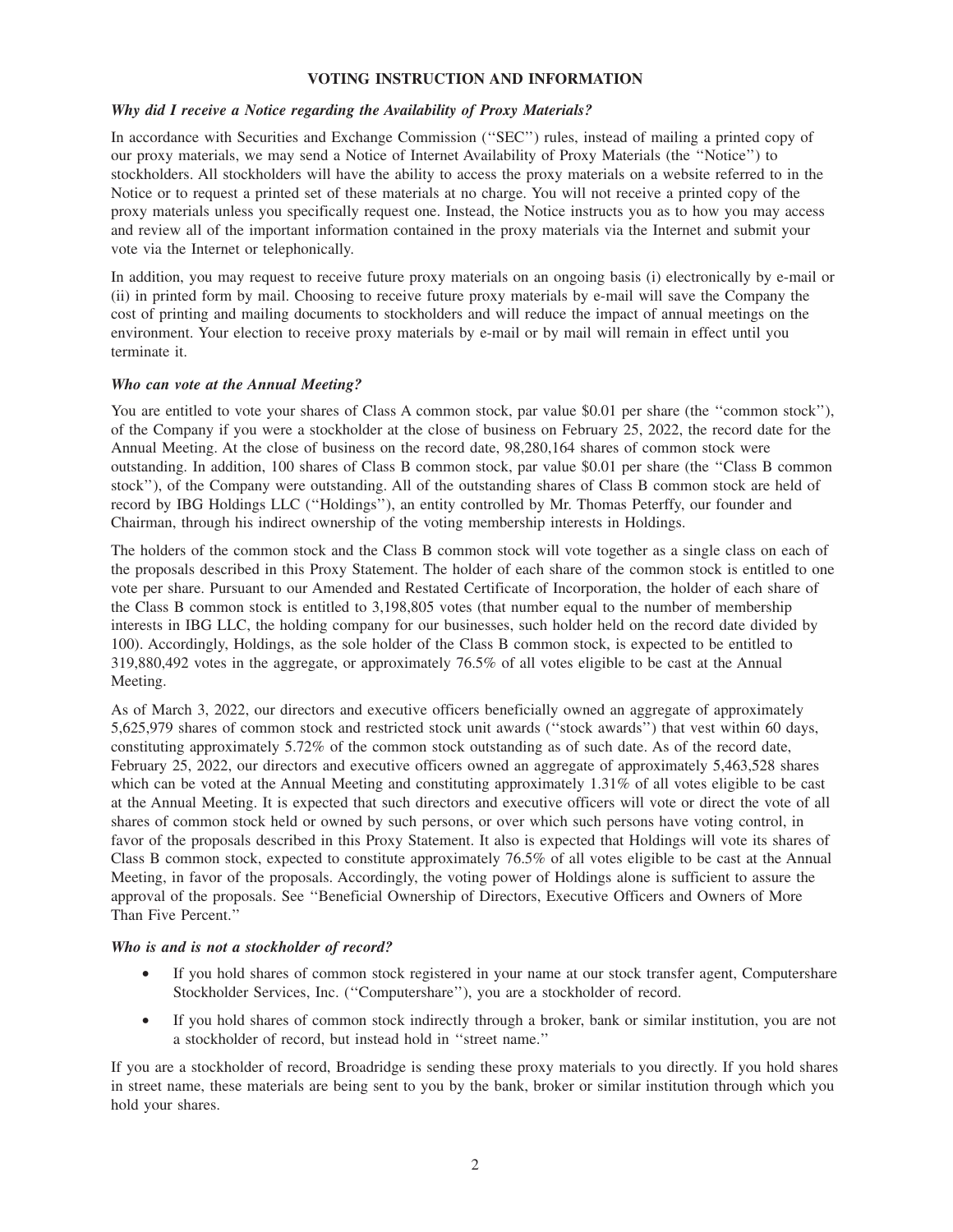## *What do I need to do to attend the Annual Meeting?*

The Annual Meeting will be held as a virtual meeting. To access the meeting you will need the multi-digit Control Number provided with your proxy materials.

## *How do I request paper copies of the proxy materials?*

If you received a Notice by mail, you will not receive paper copies of the proxy materials in the mail unless you request them. Instead, the Notice instructs you on how to access and read the Proxy Statement and Annual Report and how you may submit your proxy over the Internet. If you received a Notice by mail and would like to receive a printed copy of the materials, please follow the instructions on the Notice for requesting the materials, and we will promptly mail the materials to you.

## *How do I vote?*

You may vote using any of the following methods:

### • *Telephone*

If you are located within the United States or Canada, you can vote your shares by telephone by calling the toll-free telephone number printed on the Notice, on your proxy card, or in the instructions that accompany your proxy materials, as applicable, and following the recorded instructions. You will need the control number printed on the Notice, on your proxy card, or in the instructions that accompany your proxy materials, as applicable. Telephone voting is available 24 hours a day and will be accessible until 11:59 p.m. Eastern Time on April 20, 2022. Have your proxy card in hand when you call and then follow the instructions. The telephone voting system has easy to follow instructions and allows you to confirm that the system has properly recorded your vote. If you vote by telephone, you do NOT need to return a proxy card or voting instruction form. If you are an owner in street name, please follow the instructions that accompany your proxy materials.

### • *Internet*

You can also choose to vote your shares by the Internet. You will need the control number printed on your Notice, on your proxy card, or in the instructions that accompany your proxy materials, as applicable. The web site for Internet voting is listed on your Notice, proxy card, or in the instructions that accompany your proxy materials. Internet voting is available 24 hours a day and will be accessible until 11:59 p.m. Eastern Time on April 20, 2022. Have your proxy card in hand when you access the web site and follow the instructions to obtain your records and to create an electronic voting instruction form. As with telephone voting, you will be able to confirm that the system has properly recorded your vote. If you vote via the Internet, you do NOT need to return a proxy card or voting instruction form.

## • *Mail*

If you are a holder of record and received printed copies of the materials by mail, you may choose to vote by mail. Simply mark your proxy card, date and sign it, and return it in the postage-paid envelope that we included with your materials or return it to Vote Processing, c/o Broadridge, 51 Mercedes Way, Edgewood, NY 11717. If you hold your shares through a bank or brokerage account, please complete and mail the voting instruction form in the envelope provided.

#### • *During the Annual Meeting*

You may also vote during the Annual Meeting through our link at www.shareholdermeeting.com/IBKR2022. If your shares are held in the name of a bank, broker or other holder of record, you must obtain a proxy, executed in your favor, from the holder of record to be able to vote at the meeting. All shares that have been properly voted and not revoked will be voted at the Annual Meeting. If you sign and return a proxy card but do not give voting instructions, the shares represented by that proxy card will be voted as recommended by the Board. Returning the proxy card or voting by telephone or via the internet does not deprive you of your right to attend the meeting.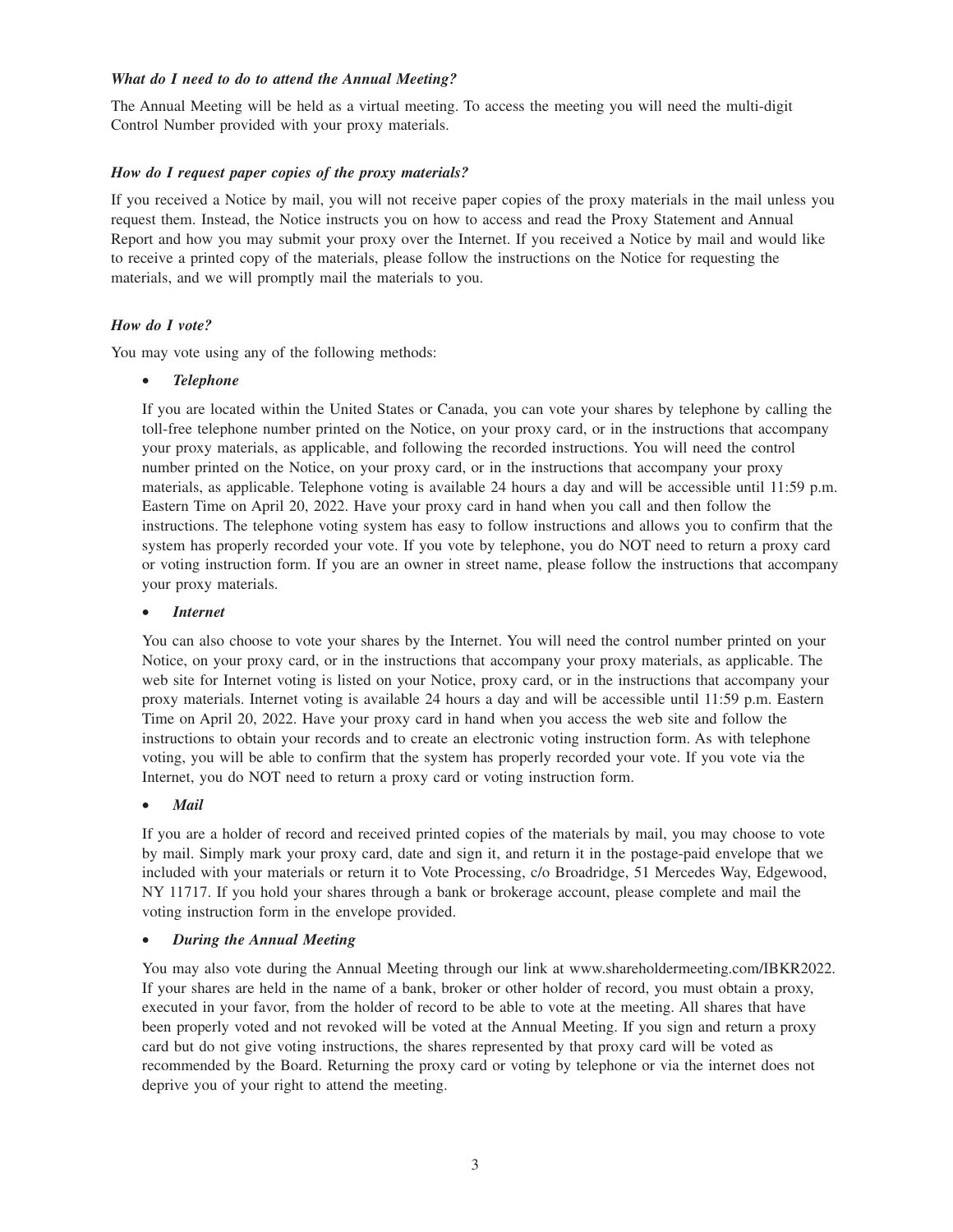The Internet and telephone voting procedures are designed to authenticate stockholders' identities, to allow stockholders to give their voting instructions and to confirm that stockholders' instructions have been recorded properly. We have been advised that the Internet and telephone voting procedures that have been made available to you are consistent with the requirements of applicable law. Stockholders voting by Internet or telephone should understand that, while we and Broadridge do not charge any fees for voting by Internet or telephone, there may nevertheless be costs, such as usage charges from Internet access providers and telephone companies that must be borne by the stockholder.

### *How can I revoke my proxy or substitute a new proxy or change my vote?*

You can revoke your proxy or substitute a new proxy or change your vote before your proxy is voted at the Annual Meeting.

- You may revoke any proxy that you previously granted or change your vote at any time prior to 11:59 p.m. Eastern Time on April 20, 2022 by entering your new vote electronically via the Internet at www.proxyvote.com using the account, control and pin numbers that you previously used or telephonically using the number indicated on your Voting Instruction Form. If you desire to change your vote by mail, you must first request paper copies of the materials and mail your new Voting Instruction Form using the prepaid return envelope provided. However, your new instructions must be received before the close of business on April 20, 2022.
- You may also revoke your proxy or change your vote at any time prior to the final tallying of votes by:
	- delivering a written notice of revocation to Paul J. Brody, the Secretary of the Company, at Interactive Brokers Group, Inc., One Pickwick Plaza, Greenwich, CT 06830;
	- executing and delivering to the Secretary of the Company a later-dated proxy via the internet at www.virtualshareholdermeeting.com/IBKR2022.

## *How can I obtain an additional proxy card?*

If you lose, misplace or otherwise need to obtain a proxy card, and:

- you are a stockholder of record (see **Who is and is not a stockholder of record?**), contact Investor Relations at 203-618-4070; or
- you hold your shares of in street name and, therefore, are not a stockholder of record, contact your bank, broker or account representative.

## *If I submit a proxy by Internet, telephone or mail, how will my shares be voted?*

If you properly submit your proxy by one of these methods, and you do not subsequently revoke your proxy, your shares of common stock will be voted in accordance with your instructions.

If you sign, date and return your proxy card but do not give voting instructions, your shares of common stock will be voted as follows: FOR the election of our director nominees, FOR the ratification of the appointment of Deloitte & Touche LLP as our independent registered public accounting firm for our fiscal year ending December 31, 2022, and otherwise in accordance with the judgment of the persons voting the proxy on any other matter properly brought before the Annual Meeting.

## *If I hold my shares in ''street name'' and do not provide voting instructions, can my broker still vote my shares?*

Brokerage firms have authority to vote clients' unvoted shares on some ''routine'' matters. When a brokerage firm votes its clients' unvoted shares on routine matters, these shares are counted to determine if a quorum exists to conduct business at the meeting. A brokerage firm cannot vote clients' unvoted shares on non-routine matters, which results in a broker non-vote. A broker non-vote will be treated as not being entitled to vote on the proposal. For proposals that require a majority of votes voting on the proposal to be approved (such as the stockholder proposals), a broker non-vote will not be counted for purposes of determining whether the proposal has been approved.

The Company's proposal to elect directors is considered a routine matter, but the stockholder proposals are not.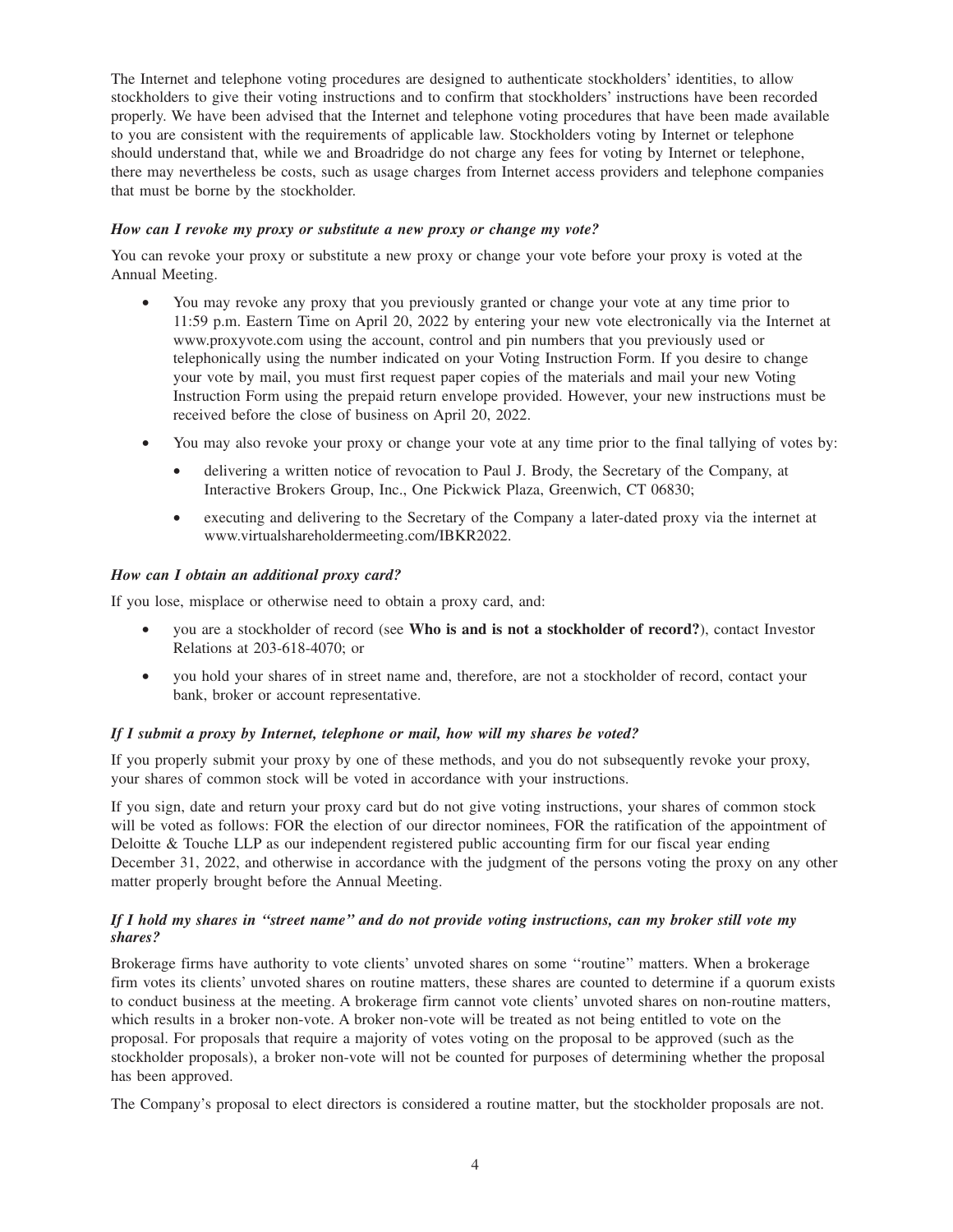### *What vote is required for a director to be elected or for the other proposals to be ratified?*

*Election of Directors -* You may vote FOR or AGAINST any or all director nominees or you may ABSTAIN as to one or more director nominees. A majority of the votes cast FOR or AGAINST the election of a director nominee must be voted FOR the director nominee in order for the director nominee to be elected. A vote to ABSTAIN is not treated as a vote FOR or AGAINST and thus will have no effect on the outcome of the vote. A director nominee who fails to receive a majority of FOR votes will be required to tender his or her resignation to our Board for consideration.

*Ratification of the Appointment of Independent Auditors -* You may vote FOR or AGAINST the ratification of the appointment of our independent registered public accounting firm or you may ABSTAIN. A majority of the votes cast FOR or AGAINST ratification must be voted FOR ratification for it to pass. A vote to ABSTAIN is not treated as a vote FOR or AGAINST and thus will have no effect on the outcome of the vote.

*Broker Non-Vote -* A failure by your broker to vote your shares of common stock when you have not given voting instructions will have no effect on the outcome of the vote on discretionary matters, *i.e.*, the election of directors or the ratification of the independent public registered accounting firm. A ''broker non-vote'' occurs when you do not provide the broker with voting instructions on non-discretionary matters and the broker cannot vote your shares on these matters. Because the affirmative vote of a majority of the outstanding shares is necessary to approve each stockholder proposal, a broker non-vote will have the effect of a vote AGAINST that proposal.

### *How many votes are required to transact business at the Annual Meeting?*

A quorum is required to transact business at the Annual Meeting. The presence of Holdings, as the sole holder of the Class B common stock, will constitute a quorum for the transaction of business at the Annual Meeting. Abstentions and broker non-votes are treated as present for quorum purposes.

## *How do I obtain more information about the Company?*

A copy of our 2021 Annual Report is available on the website www.proxyvote.com. **You may obtain, free of charge, a copy of our Corporate Governance Guidelines, our Code of Business Conduct and Ethics and the charters for our Audit, Compensation, and Nominating and Corporate Governance Committees by writing to: Interactive Brokers Group, Inc., One Pickwick Plaza, Greenwich, CT 06830, Attn: Investor Relations; e-mail: investor-relations@interactivebrokers.com.** All of these documents are also available on our website at http://investors.interactivebrokers.com.

## *Who pays for the expenses of this proxy solicitation?*

We will pay the expenses of the preparation of proxy materials and the solicitation of proxies for the Annual Meeting. In addition to the solicitation of proxies by mail, solicitation may be made by certain directors, officers or employees of the Company telephonically, electronically or by other means of communication. Our directors, officers and employees will receive no additional compensation for any such solicitation. We will reimburse brokers and other similar institutions for costs incurred by them in mailing proxy materials to beneficial owners in accordance with applicable rules.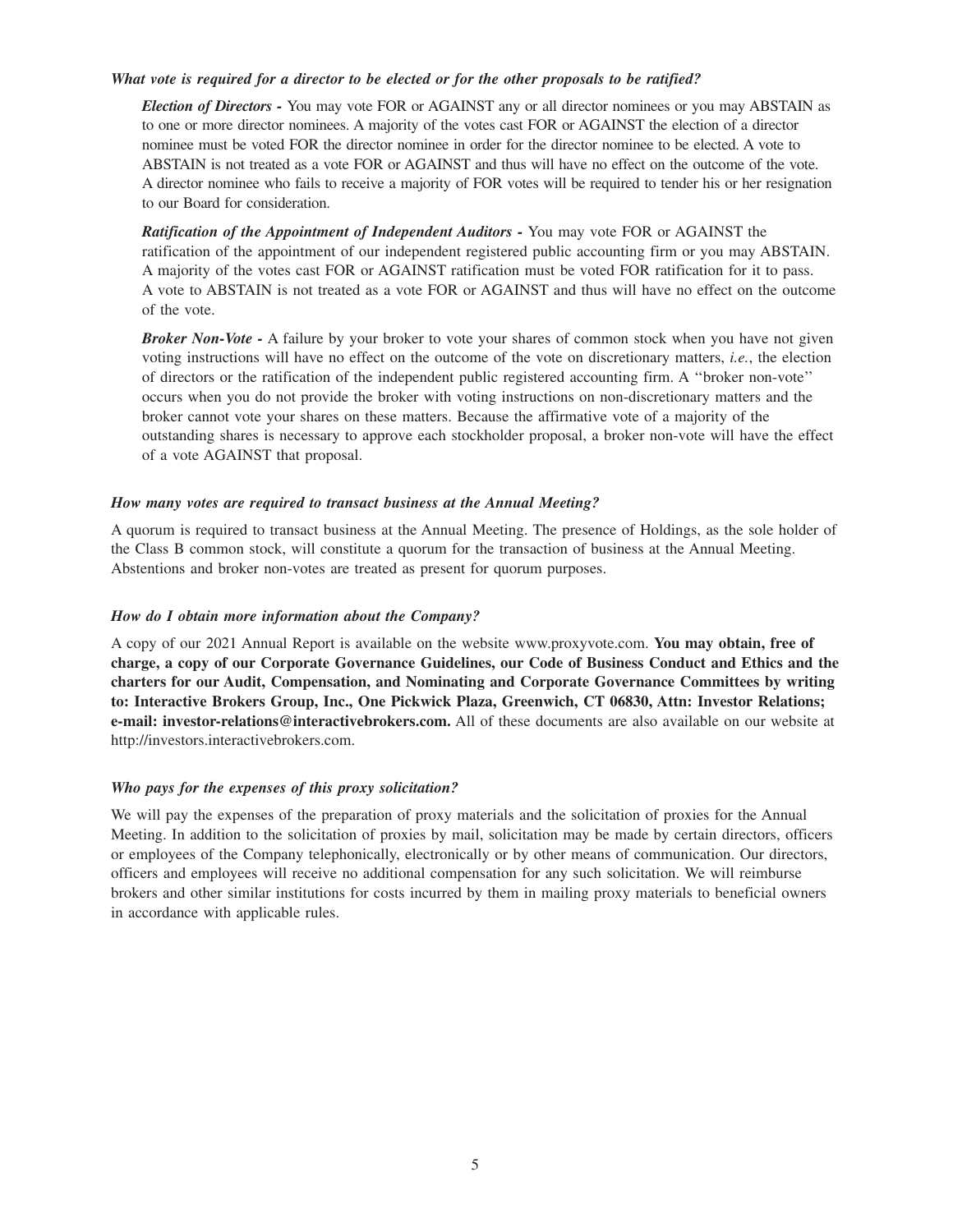## **ITEM 1. ELECTION OF DIRECTORS**

Our Board presently consists of ten directors. All of our directors are elected annually for a one-year term expiring at the Annual Meeting of Stockholders in the following year. Each director will hold office until his or her successor has been elected and qualified or until the director's earlier resignation or removal.

In identifying and recommending nominees for positions on our Board, our Nominating and Corporate Governance Committee places emphasis on the following criteria, among others:

- judgment, character, expertise, skills and knowledge useful to the oversight of our business;
- business or other relevant experience; and
- the extent to which the interplay of the nominee's expertise, skills, knowledge and experience with that of other members of our Board will build a board that is effective, collegial and responsive to the needs of the Company.

Our Nominating and Corporate Governance Committee does not set specific, minimum qualifications that nominees must meet in order for the Committee to recommend them to our Board, but rather believes that each nominee should be evaluated based on his or her individual merits, taking into account the needs of the Company and the composition of our Board. In considering diversity, we consider diversity of viewpoints, backgrounds and experience. We do not, however, have any formal policy with regard to diversity in identifying nominees for a directorship, but rather consider it among the various factors relevant to any particular nominee. Our Nominating and Corporate Governance Committee evaluates possible candidates in detail and suggests individuals to be evaluated in more depth. Once a candidate is identified for serious consideration, the Chairman of our Board enters into a discussion with that candidate.

#### **Nominees for Election to our Board**

At the Annual Meeting, our stockholders will be asked to elect the ten director nominees set forth below for a one-year term expiring in 2023. While our Board does not anticipate that any of the director nominees will be unable to stand for election as a director nominee at the Annual Meeting, if that occurs, proxies will be voted in favor of such other person or persons who are recommended by our Nominating and Corporate Governance Committee and designated by our Board.

With the exception of Ms. Jill Bright, who is being nominated for the first time this year, all the director nominees currently are members of our Board and have been recommended for re-election by our Nominating and Corporate Governance Committee and approved and nominated for re-election by our Board and all the director nominees have consented to serve if elected. Set forth below is information regarding the director nominees, which has been confirmed by each of them for inclusion in this Proxy Statement.

## **Thomas Peterffy** Director since November 2006

Mr. Peterffy, age 77, our founder, has been the Chairman of our Board since November 2006 and Chief Executive Officer from November 2006 to September 2019. Mr. Peterffy has been at the forefront of applying computer technology to automate trading and brokerage functions since he emigrated from Hungary to the United States in 1965. In 1977, after purchasing a seat on the American Stock Exchange and trading as an individual market maker in equity options, Mr. Peterffy was among the first to apply a computerized mathematical model to continuously value equity option prices. By 1986, Mr. Peterffy developed and employed a fully integrated, automated market making system for stocks, options and futures. As this pioneering system extended around the globe, online brokerage functions were added and, in 1993, Interactive Brokers was formed. Since transferring the duties of Chief Executive Officer to Milan Galik in September 2019, Mr. Peterffy remains active in matters of business strategy, risk management, sales and marketing, and as Chairman of the Compensation Committee and the Nominating and Corporate Governance Committee and as a member of the IBG LLC Steering Committee (see page 13 for a description of the IBG LLC Steering Committee's function). As a result of his professional experiences, Mr. Peterffy possesses particular knowledge and experience in a variety of areas, including his extensive knowledge of the Company's business, his experience in the electronic brokerage and trading industry and his leadership and strategic planning experience that continues to strengthen the Board's collective knowledge, capabilities and experience.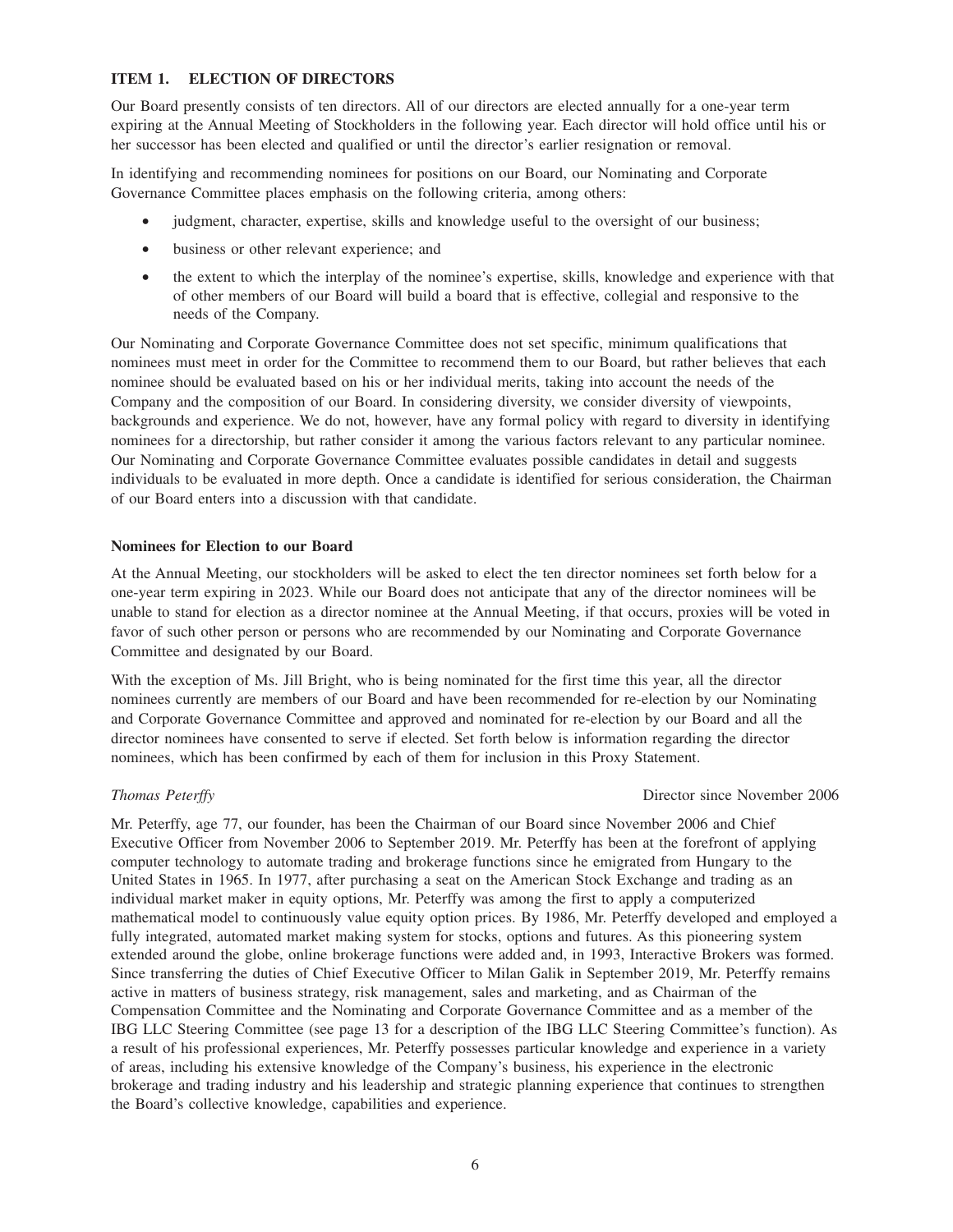Mr. Nemser, age 75, has been our Vice Chairman since November 2006. Mr. Nemser has been the Vice Chairman of the Company since 1988 and also serves as a director and/or officer for various of our subsidiaries. Mr. Nemser serves as an Independent Advisor to the law firm Dechert LLP and served as Special Counsel from January 2005 to October 2018. Prior to such time Mr. Nemser served as Partner at the law firms of Swidler Berlin Shereff Friedman, LLP from 1995 to December 2004 and Cadwalader, Wickersham & Taft LLP prior to 1995. Mr. Nemser received a Bachelor of Arts degree in economics from New York University in 1967 and a Juris Doctor, magna cum laude, from Boston University School of Law in 1970. As a result of these professional and other experiences, Mr. Nemser possesses particular knowledge and experience in a variety of areas, including his extensive knowledge of the Company's business and his legal experience that strengthens the Board's collective knowledge, capabilities and experience.

Mr. Galik, age 55, joined us in 1990 as a software developer and has served as the Chief Executive Officer of the Company since October 2019. Mr. Galik has also served as President of the Company and IBG LLC since October 2014. Mr. Galik served as Senior Vice President, Software Development of IBG LLC from October 2003 to October 2014. In addition, Mr. Galik has served as Vice President of Timber Hill LLC since April 1998 and serves as a member of the board of directors of the Boston Options Exchange. Mr. Galik received a Master of Science degree in electrical engineering from the Technical University of Budapest in 1990. As a result of these professional and other experiences, Mr. Galik possesses particular knowledge and experience in a variety of areas, including his extensive knowledge of the Company's business, his experience as a software developer in the electronic brokerage and trading industry and his leadership experience that strengthens the Board's collective knowledge, capabilities and experience.

Mr. Brody, age 61, has been our Chief Financial Officer, Treasurer and Secretary since November 2006. Mr. Brody joined the Company in 1987 and has served as Chief Financial Officer of IBG LLC since December 2003. Mr. Brody serves as a director and/or officer for various of our subsidiaries. From 2005 to 2012, Mr. Brody served as a director, and for a portion of the time as member Vice Chairman, of The Options Clearing Corporation, of which Interactive Brokers LLC and Timber Hill LLC are members. Mr. Brody also served as a director of Quadriserv Inc., an electronic securities lending platform provider, from 2009 to 2015. Mr. Brody received a Bachelor of Arts degree in economics from Cornell University in 1982. As a result of these professional and other experiences, Mr. Brody possesses particular knowledge and experience in a variety of areas, including his extensive knowledge of the Company's business, his experience as a financial officer in the electronic brokerage and trading industry and his leadership experience that strengthens the Board's collective knowledge, capabilities and experience.

Dr. Harris, age 65, is a professor of Finance and Business Economics at the University of Southern California, where he holds the Fred V. Keenan Chair in Finance at the Marshall School of Business. Dr. Harris also serves as trustee of the Clipper Fund, director of the Selected Funds, and as the research coordinator of the Institute for Quantitative Research in Finance. Dr. Harris formerly served as Chief Economist of the U.S. Securities and Exchange Commission. Dr. Harris earned his Ph.D. in Economics from the University of Chicago and is a CFA charterholder. Dr. Harris is an expert in the economics of securities market microstructure and the uses of transactions data in financial research. Dr. Harris has written extensively about trading rules, transaction costs, index markets, and market regulation. Dr. Harris is also the author of the widely respected textbook *Trading and Exchanges: Market Microstructure for Practitioners*. As a result of these professional and other experiences, Dr. Harris has been determined to be an 'Audit Committee Financial Expert' under the SEC's rules and regulations, possesses particular knowledge and experience in a variety of areas, including accounting, economics and finance and securities markets dynamics and provides diversity of background and viewpoint by virtue of his academic record that strengthens the Board's collective knowledge, capabilities and experience.

#### *Milan Galik* Director since November 2006

### *Paul J. Brody* Director since November 2006

*Lawrence E. Harris* Director since July 2007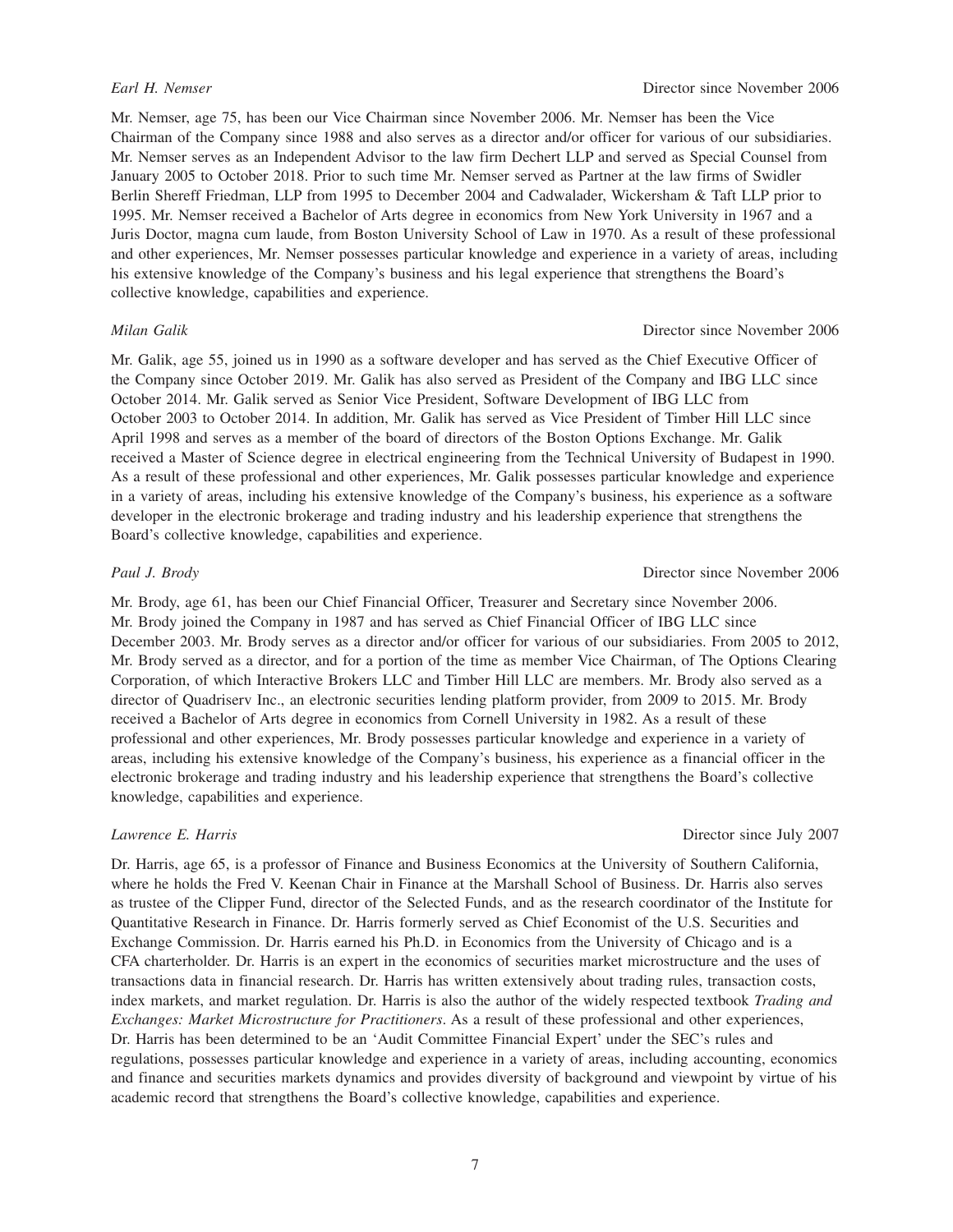Mr. Katz, age 61, was the President and Chief Executive Officer of the International Securities Exchange (''ISE'') from 2008 to 2016 and a co-founder of ISE. Mr. Katz was one of the principal developers of the unique options market structure – an auction market on an electronic platform – used by all three ISE options exchanges (ISE, ISE Gemini and ISE Mercury) and was named as inventor or co-inventor on six patents that the ISE received or applied for relating to its proprietary trading system and technology. Mr. Katz served on the Executive Board of Eurex and on the Board of Directors of The Options Clearing Corporation, where he chaired the board's newly-formed Technology Committee. Mr. Katz also served on the Board of Directors of Direct Edge. Mr. Katz graduated from New York University with a master's degree in Statistics with Distinction and a bachelor's degree from Queens College. Mr. Katz is currently Chairman of the board of Farmer's Pantry LLC, a start-up in the consumer goods industry and also serves on the board of STRS, LLC, a start-up in the financial industry meeting the unique needs of credit card issuers and merchants. Mr. Katz is also Chairman of Mercaz Academy, a private elementary school located in central Long Island, New York. As a result of these professional and other experiences, Mr. Katz possesses particular knowledge and experience in a variety of areas, including trading technologies and the options industry that strengthens the Board's collective knowledge, capabilities and experience.

Mr. Uhde, age 36, is a private investor. In 2012 he founded, and from 2012 through 2020 he managed, Echinus Partners, an approximately \$1.5 billion investment partnership making concentrated, long-term investments in the public markets. Mr. Uhde has led many investments in financial services companies, including Moody's, S&P Global, Fimalac (Fitch), Visa, Mercadolibre, Guidewire and IBG, Inc. Prior to founding Echinus Partners, Mr. Uhde was a member of the investment team at SPO Partners, an investment partnership founded in 1969. He received a BA in Economics and East Asian Studies from Yale University in 2008. During the course of his ownership of IBKR, Mr. Uhde has made in-depth studies into various aspects of the Company's business with numerous recommendations to management. Based on our first-hand experience with Mr. Uhde we have concluded that he has the ability to make important contributions to the direction of our business.

### *William Peterffy* Director since April 2020

Mr. William Peterffy, age 31, is the Chair of the Investment Committee of the Peterffy Foundation where he oversees its investment portfolio. He joined IBG LLC in 2019 to lead its Environmental, Social and Governance (''ESG'') efforts. He joined the Company's Board as an observer in 2019. Mr. William Peterffy is also a member of the Board of Trustees of the Collective Heritage Institute (commonly known as Bioneers) and focuses his efforts on sustainability issues. Prior to joining IBG LLC, Mr. William Peterffy worked as an investment analyst within the hedge fund industry. As a result of these professional and other experiences, Mr. William Peterffy possesses particular knowledge and experience in ESG issues and provides diversity of viewpoint to the Board by virtue of his experience that strengthens the Board's collective knowledge, capabilities and experience. Mr. William Peterffy is the son of our Chairman, Mr. Thomas Peterffy.

*Nicole Yuen* Director since July 2020

Ms. Yuen, age 58, is a seasoned investment banker with more than 20 years of experience. Ms. Yuen most recently served as Managing Director, Head of Equities – North Asia and Vice Chairman – Greater China for Credit Suisse. During her 6-year tenure, she led the build-out of Credit Suisse's brokerage business in mainland China and oversaw the bank's equities business in North Asia. Ms. Yuen is a non-executive director of Aberdeen New Dawn Investment Trust PLC. As a result of these professional and other experiences, Ms. Yuen possesses particular knowledge of the industry and experience in a variety of areas that strengthens the Board's collective knowledge, capabilities and experience.

#### *Philip Uhde* Director since April 2019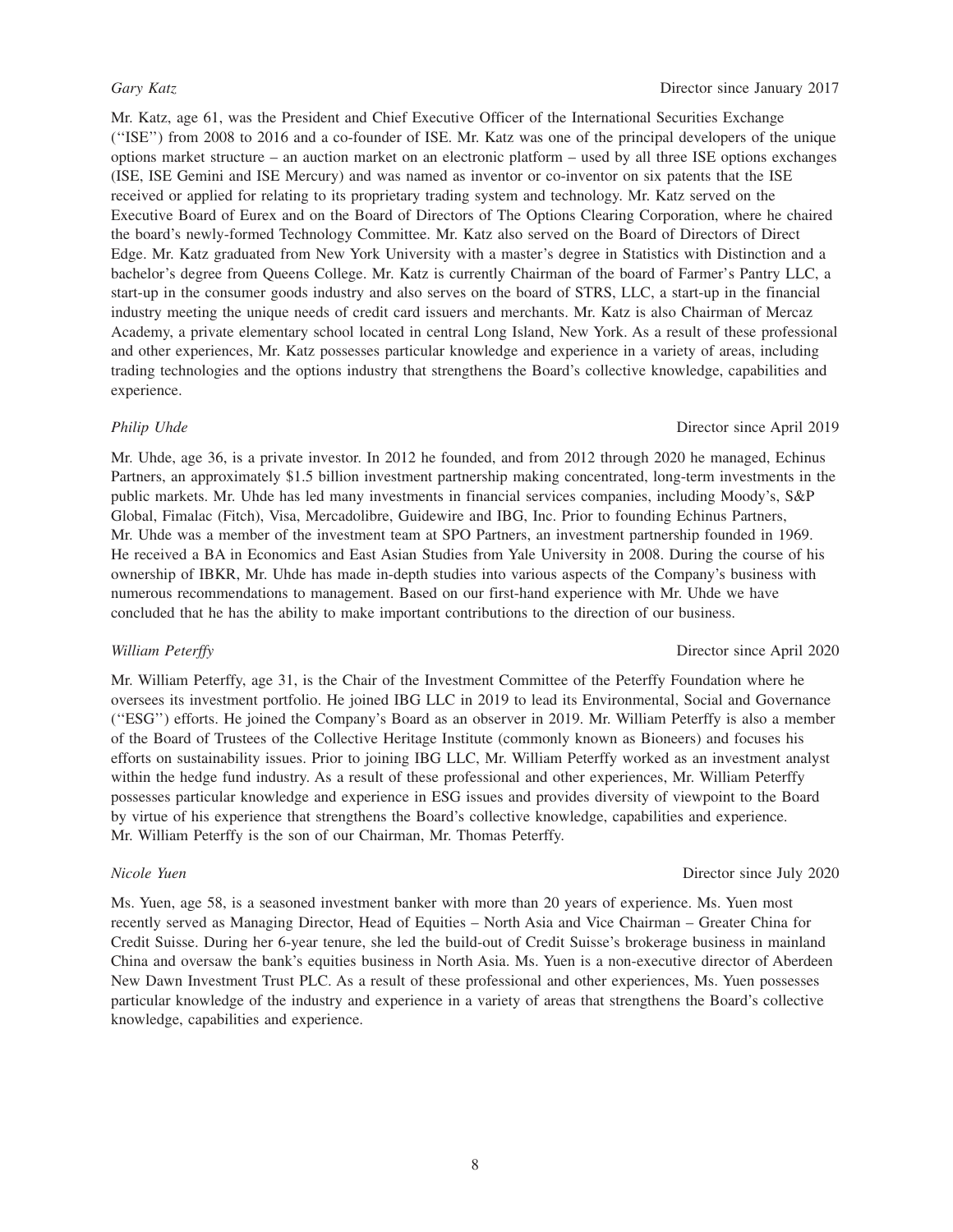Ms. Bright, age 59, has over three decades of experience in human resources management and administration. She has served as Chief Administrative Officer for LionTree LLC as well as for Condé Nast, led Human Resources & Administration for Sotheby's and spent over five years in Human Resources at American Express. She is currently a Board Director and Chair of the Compensation Committee for WOW Internet & Cable and also serves on the boards of two private companies, NYC-based Simulmedia and Grand Rapids-based Service Express. Ms. Bright completed her MBA at New York University's Stern School of Business and was appointed to the Quadrennial Advisory Commission, evaluating and making compensation recommendations for elected New York City Officials under Mayor de Blasio. Ms. Bright's expertise in human capital management and organizational effectiveness will bring a new area of expertise to our Board.

With the exception described above, there are no other family relationships between any of our directors or executive officers and any other of our directors or executive officers.

## **Board Diversity**

| Board Diversity Matrix (as of April 21, 2022)                    |               |             |                   |                                             |  |  |  |
|------------------------------------------------------------------|---------------|-------------|-------------------|---------------------------------------------|--|--|--|
| <b>Total Number of Directors</b>                                 |               | 10          |                   |                                             |  |  |  |
|                                                                  | <b>Female</b> | <b>Male</b> | <b>Non-Binary</b> | Did not<br><b>Disclose</b><br><b>Gender</b> |  |  |  |
| <b>Directors</b>                                                 | っ             | 8           |                   |                                             |  |  |  |
| Number of Directors who Identify in Any of the Categories Below: |               |             |                   |                                             |  |  |  |
| African American or Black                                        |               |             |                   |                                             |  |  |  |
| Alaskan Native or Native American                                |               |             |                   |                                             |  |  |  |
| Asian                                                            |               |             |                   |                                             |  |  |  |
| Hispanic or Latinx                                               |               |             |                   |                                             |  |  |  |
| Native Hawaiian or Pacific Islander                              |               |             |                   |                                             |  |  |  |
| White                                                            |               | 8           |                   |                                             |  |  |  |
| Two or More Races or Ethnicities                                 |               |             |                   |                                             |  |  |  |
| LGBTQ+                                                           |               |             |                   |                                             |  |  |  |
| Did not Disclose Demographic Background                          |               |             |                   |                                             |  |  |  |

## **Directors' Recommendation**

Our Board unanimously recommends a vote FOR the election of each of Mr. Thomas Peterffy, Mr. Earl H. Nemser, Mr. Milan Galik, Mr. Paul J. Brody, Dr. Lawrence Harris, Mr. Gary Katz, Mr. Philip Uhde, Mr. William Peterffy, Ms. Nicole Yuen, and Ms. Jill Bright to our Board.

## **Board Leadership Structure**

The Board's current leadership structure separates the positions of Chairman and Chief Executive Officer, and Dr. Harris serves as Lead Independent Director. Given the size and ownership structure of the Company as a controlled company, as defined by Nasdaq Stock Market LLC (''Nasdaq'') Rules, we believe that the current leadership structure is suitable for the Company.

## **The Board's Role in Risk Oversight**

It is management's responsibility to manage risk and bring to the Board's attention any material risks to the Company. The Board has oversight responsibility through its Audit Committee which oversees the Company's risk policies and processes relating to the financial statements and financial reporting processes and the guidelines, policies and processes for mitigating those risks.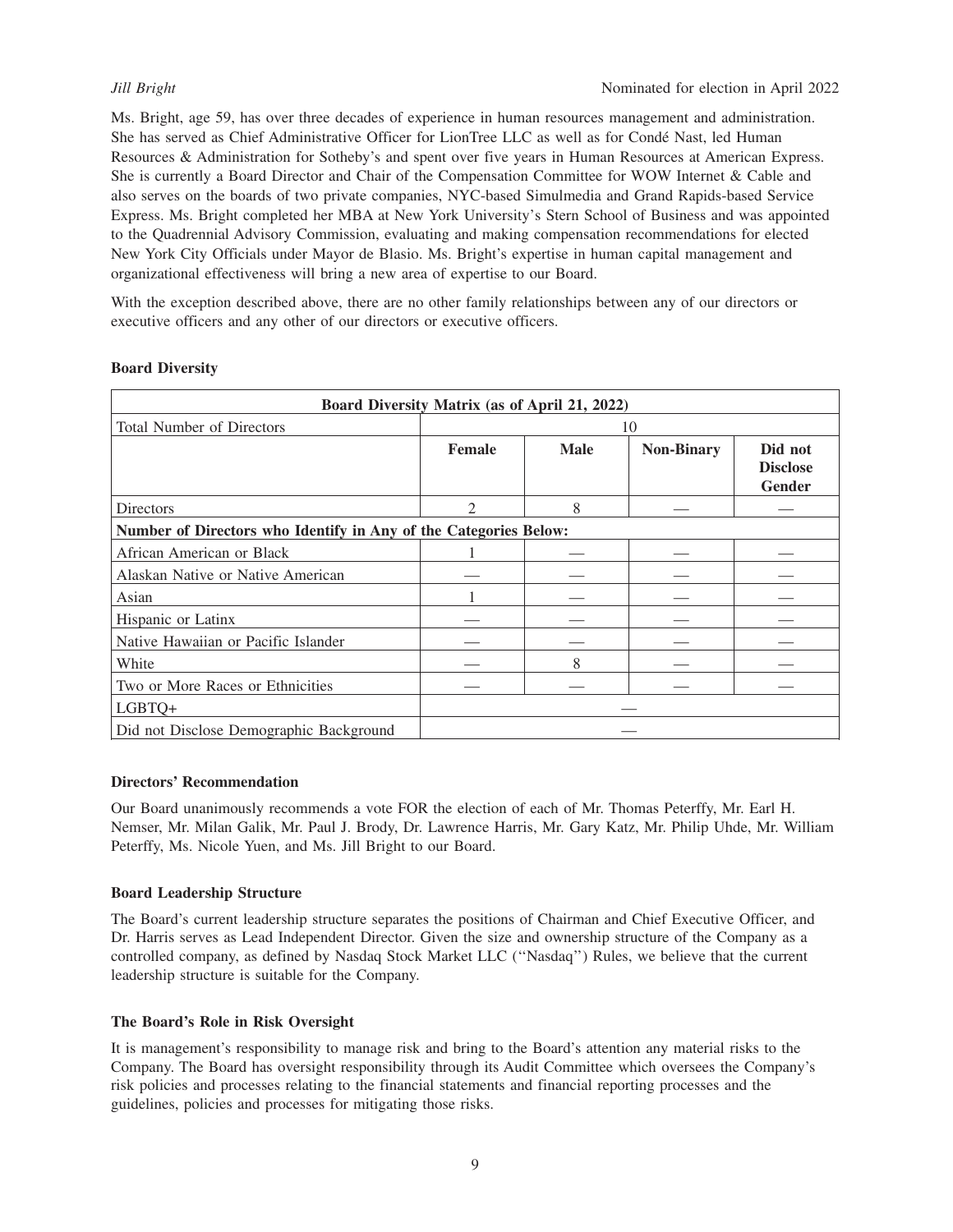### **Board Meetings and Committees**

Our Board held four meetings during our 2021 fiscal year. Each of our then serving directors attended at least 75% of the meetings of our Board and the committees of our Board on which they served during fiscal year 2021. Our directors are expected to attend annual meetings of stockholders at which they are nominees for election, Board meetings and meetings of the committees on which they serve, and to spend time needed and meet as frequently as necessary to properly discharge their responsibilities. All of our then serving board members attended our virtual 2021 annual meeting of stockholders.

Our Board has established an Audit Committee, a Compensation Committee, a Nominating and Corporate Governance Committee, and an Environmental, Social and Governance (''ESG'') Committee. The composition, duties and responsibilities of these committees are set forth below. In the future, our Board may establish other committees, as it deems appropriate, to assist it with its responsibilities. As a controlled company, we are not required by Nasdaq to have a compensation committee or a nominating and corporate governance committee composed entirely of independent directors.

## **Audit Committee**

Our Audit Committee is comprised of Dr. Lawrence Harris (Chairman), Mr. Gary Katz and Mr. Philip Uhde, each of whom is an independent director within the meaning of the rules of Nasdaq and the SEC. Our Audit Committee operates pursuant to a written charter that is available on our website at http://investors.interactivebrokers.com. Dr. Harris is an ''audit committee financial expert'' as defined in the SEC rules. Each member of our Audit Committee is financially literate. The composition of our Audit Committee satisfies the requirements of the Nasdaq and the SEC.

Our Audit Committee is responsible for, among other things:

- directly appointing, retaining, evaluating, compensating and terminating our independent registered public accounting firm;
- discussing with our independent registered public accounting firm auditors their independence from management;
- reviewing with our independent registered public accounting firm auditors the scope and results of their audit;
- pre-approving all audit and permissible non-audit services to be performed by our independent registered public accounting firm;
- overseeing the financial reporting process and discussing with management and our independent registered public accounting firm the interim and annual financial statements that we file with the SEC; and
- reviewing and monitoring our accounting principles, policies and financial and accounting controls.

## **Audit Committee Report**

We, the Audit Committee of the Board of Directors of Interactive Brokers Group, Inc., have met and held discussions with management and Interactive Brokers Group, Inc.'s independent registered public accounting firm. As part of this process, we have:

- reviewed and discussed the audited financial statements with management;
- discussed with the independent registered public accounting firm the matters required to be discussed by Public Company Accounting Oversight Board (PCAOB) Auditing Standard No. 16—*Communications with Audit Committee*; and
- received the written disclosures and the letter from the independent registered public accounting firm required by applicable PCAOB requirements for independent accountant communications with audit committees concerning auditor independence.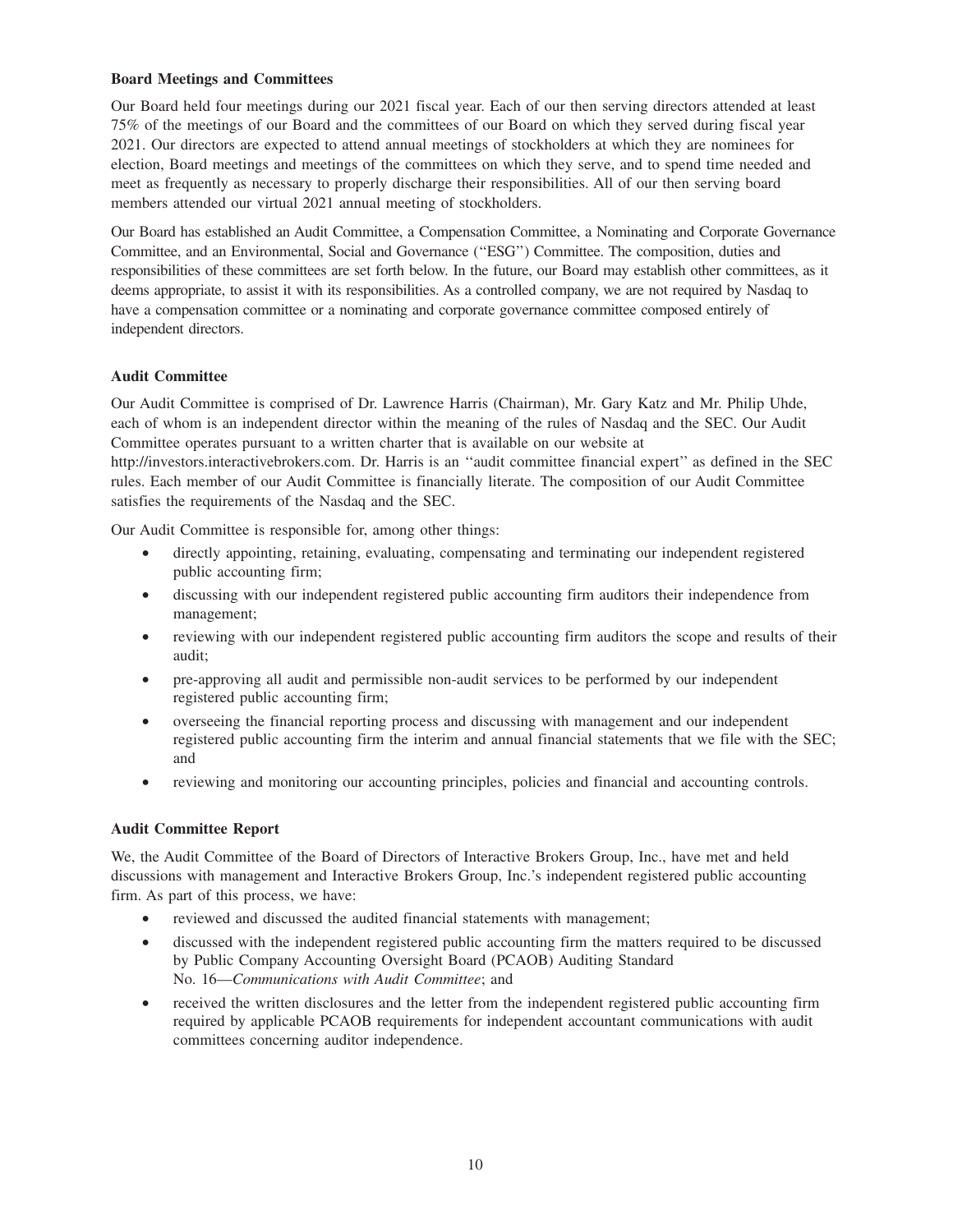Based on the review and discussions referred to above, we recommended to the Board of Directors that the audited financial statements be included in Interactive Brokers Group, Inc.'s Annual Report on Form 10-K for the fiscal year ended December 31, 2021, for filing with the SEC.

Respectfully submitted,

The Audit Committee

Dr. Lawrence E. Harris, Chairman Mr. Gary Katz, Director Mr. Philip Uhde, Director

February 22, 2022

## **Director Independence**

Because of Mr. Thomas Peterffy's substantial ownership, we are eligible to be and are treated as a ''controlled company'' for purposes of Nasdaq Rules. As a result, we are not required by Nasdaq to have a majority of independent directors or to maintain compensation and nominating and corporate governance committees composed entirely of independent directors to continue to list shares of common stock on Nasdaq.

Dr. Lawrence Harris serves as Lead Independent Director.

The Lead Independent director is responsible for:

- presiding at the executive sessions of the independent directors;
- calling of meetings of independent directors;
- serving as liaison between the independent directors and the Chairman; and
- if requested by stockholders, ensuring that he is available, when appropriate, for direct communication.

#### **Compensation Committee**

Our Compensation Committee is comprised of Messrs. Thomas Peterffy (Chairman), Earl H. Nemser and Milan Galik, and operates pursuant to a written charter that is available on our website at

http://investors.interactivebrokers.com. The primary responsibility of our Compensation Committee is to develop and oversee the implementation of our philosophy with respect to the compensation of our officers.

Our Compensation Committee is responsible for, among other things:

- reviewing and recommending director compensation policies to our Board;
- making recommendations, at least annually, to our Board regarding our policies relating to the amounts and terms of all compensation of our executive officers; and
- administering and discharging the authority of our Board with respect to our equity plans.

#### **Compensation Committee Report**

We, the Compensation Committee of the Board of Directors of Interactive Brokers Group, Inc., have reviewed and discussed with management the Compensation Discussion and Analysis contained in this Proxy Statement. Based on such review and discussions, we have recommended to the Board of Directors that the Compensation Discussion and Analysis be included in this Proxy Statement.

Respectfully submitted,

The Compensation Committee

Mr. Thomas Peterffy, Chairman Mr. Earl H. Nemser, Director Mr. Milan Galik, Director

March 7, 2022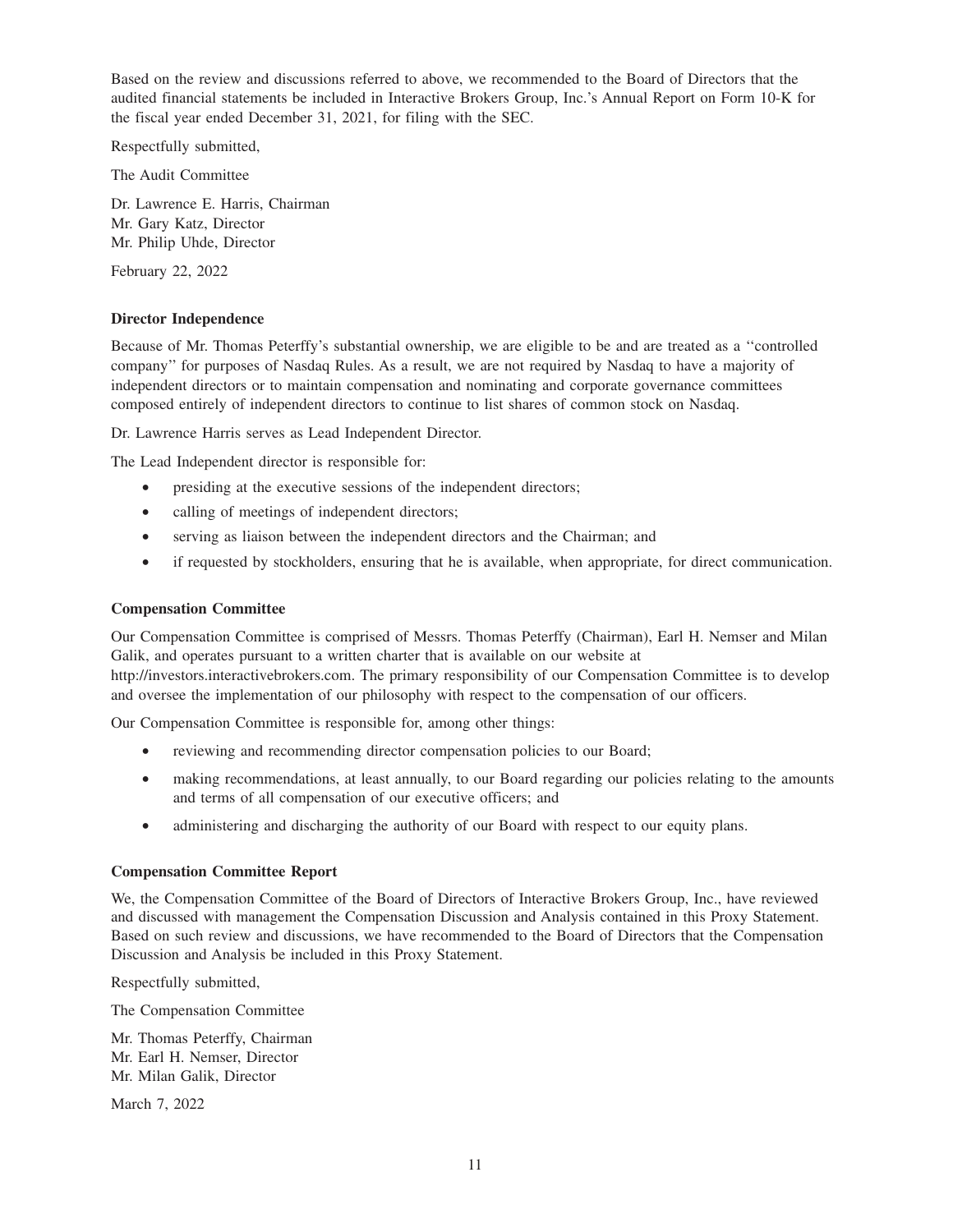### **Nominating and Corporate Governance Committee**

Our Nominating and Corporate Governance Committee is comprised of Messrs. Earl H. Nemser (Chairman) and Thomas Peterffy and Ms. Nicole Yuen, and operates pursuant to a written charter that is available on our website at http://investors.interactivebrokers.com.

Our Nominating and Corporate Governance Committee is responsible for, among other things:

- selecting potential candidates to be nominated for election to our Board;
- recommending potential candidates for election to our Board;
- reviewing corporate governance matters; and
- making recommendations to our Board concerning the structure and membership of committees of our Board.

## **Nominating and Corporate Governance Committee Report**

We, the Nominating and Corporate Governance Committee of the Board of Directors of Interactive Brokers Group, Inc., have reviewed and conducted an evaluation of the performance of both the Board of Directors as a whole and the directors individually. During fiscal year 2021, we performed all of our duties and responsibilities under the Nominating and Corporate Governance Committee's charter.

Respectfully submitted,

The Nominating and Corporate Governance Committee

Mr. Earl H. Nemser, Chairman Mr. Thomas Peterffy, Director Dr. Lawrence E. Harris, Director

March 7, 2022

## **ESG Committee**

Our ESG Committee is comprised of Mr. William Peterffy (Chairman), Mr. Philip Uhde and Ms. Jill Bright (effective with her election to the Board). Our ESG Committee operates pursuant to a written charter.

Our ESG Committee is responsible for, among other things:

- monitoring all ESG matters throughout the Company and relaying necessary information to the Board;
- guiding the development of new products and services, external brand awareness in the ESG field, and reporting strategies on ESG matters;
- educating and training the Board on ESG matters; and
- collaborating on ESG strategy for the Company.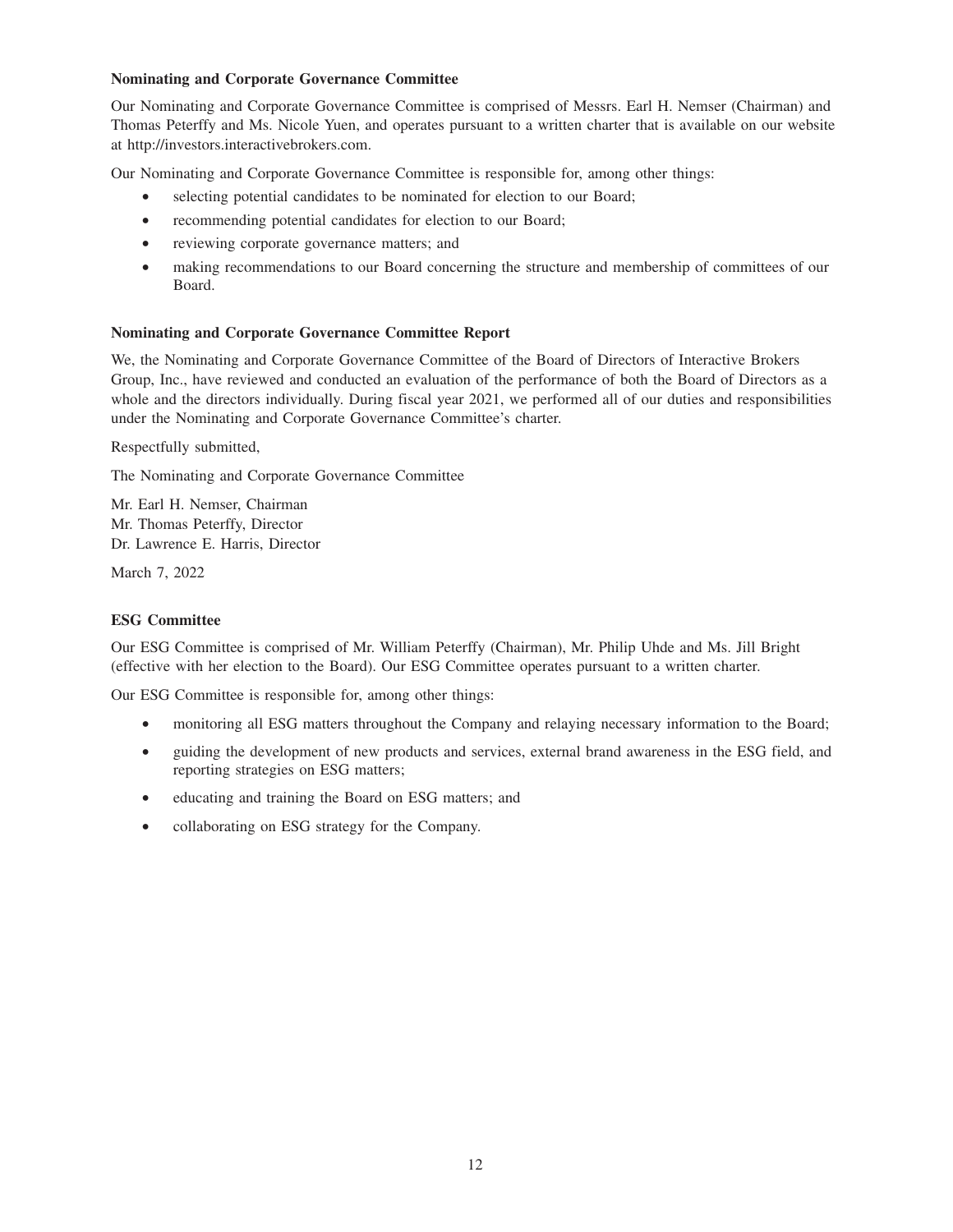#### **Summary of Board Membership and Number of Committee Meetings**

The following table summarizes the membership on each Board committee and the number of committee meetings held for fiscal year 2021.

|          | Compensation<br><b>Committee</b> | <b>Corporate Governance</b><br><b>Committee</b> | <b>ESG</b><br><b>Committee</b> |
|----------|----------------------------------|-------------------------------------------------|--------------------------------|
|          | Chairman                         |                                                 |                                |
|          |                                  | Chairman                                        |                                |
|          |                                  |                                                 |                                |
|          |                                  |                                                 |                                |
| Chairman |                                  |                                                 |                                |
| ✓        |                                  |                                                 |                                |
|          |                                  |                                                 |                                |
|          |                                  |                                                 |                                |
|          |                                  |                                                 | Chairman                       |
|          |                                  |                                                 |                                |
| 8        | 4                                | 5                                               | 12                             |
|          | <b>Audit Committee</b>           |                                                 | Nominating and                 |

#### **Compensation Committee Interlocks and Insider Participation**

None of our executive officers has served as a member of the board of directors or compensation committee of any unrelated entity that has one or more executive officers serving on our Board or Compensation Committee.

## **IBG LLC Steering Committee**

The management of IBG LLC and its subsidiaries is governed by a committee comprising our Chairman, our executive officers and certain other members of senior management, which we refer to as the Steering Committee. The Steering Committee handles day-to-day and strategic management issues and is led by our Chief Executive Officer, Mr. Milan Galik.

#### **Communication with the Board of Directors**

If you wish to communicate with our Board, independent directors and committees of our Board, you may send your communication in writing to Mr. Paul J. Brody, the Secretary of the Company, at Interactive Brokers Group, Inc., One Pickwick Plaza, Greenwich, CT 06830. You must include your name and address in the written communication and indicate whether you are a stockholder of the Company.

The Secretary of the Company will compile all communications, summarize lengthy, repetitive or duplicative communications and forward them to the appropriate director(s) or committee(s) of our Board. The Secretary of the Company will not forward non-substantive communications or communications that pertain to personal grievances, but instead will forward them to the appropriate department within the Company for resolution. If this is the case, the Secretary of the Company will retain a copy of such communication for review by any director or committee upon request.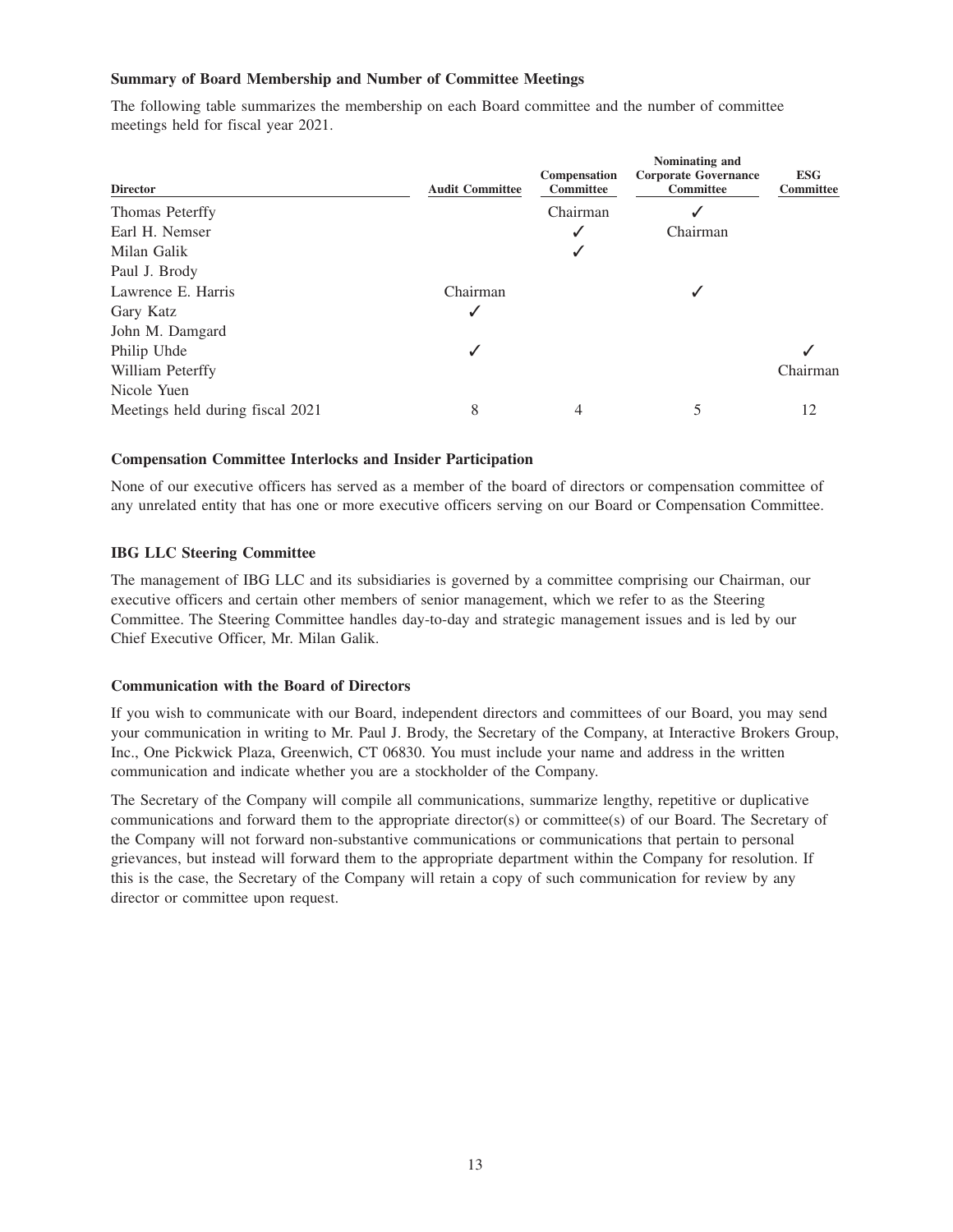## **Compensation Discussion and Analysis**

## *Compensation Philosophy and Objectives*

We adhere to the philosophy that compensation of our executive officers should first and foremost be directly and materially linked to each executive officer's individual performance and our overall performance. The objectives of our executive compensation program are (1) to enhance our long-term value, (2) to assist us in attracting and retaining high quality talent, (3) to reward past performance and motivate future performance, and (4) to align executive officers' long-term interests with those of our stockholders.

## *Role of Executive Officers in Compensation Decisions*

Employee performance is reviewed and compensation changes are recommended to the Company's Chief Executive Officer by members of the IBG LLC Steering Committee. The Chief Executive Officer makes final recommendations to our Compensation Committee, led by our Chairman, which ultimately determines compensation for all employees and is significantly involved in all aspects of executive compensation, including the Chairman's own compensation. Our Compensation Committee is responsible for overseeing the implementation of our philosophy and objectives with respect to the compensation of our executive officers and directors and administering all aspects of our compensation and benefit plans and programs. The Compensation Committee is currently comprised of Messrs. Thomas Peterffy, Earl H. Nemser and Milan Galik. As a controlled company, we are not required by Nasdaq to have a compensation committee composed entirely of independent directors.

### *Setting Executive Compensation*

Historically, we have kept base salaries at a relatively modest level in comparison to salaries paid to senior executives at many other companies in our industry and have not sought to ''benchmark'' salaries to those of our competitors. We have not utilized the services of a compensation consultant to date. We leave decisions as to these matters to our Compensation Committee.

We compensate our executive officers through three primary sources: base salary, cash bonuses and stock awards. Using this approach, the base salary portion of the compensation of our executive officers is fixed; however, a substantial additional portion of total compensation is variable. This practice ensures that our executive compensation packages include a combination of base salary and incentives that are appropriate and competitive in the relevant marketplace, as well as related to the individual's performance and our performance. Our executive officers have an average of 36 years tenure with us.

Our compensation program is designed to reward performance by tying a substantial portion of each executive officer's total potential compensation to individual performance and our performance. We evaluate individual and company performance in a qualitative fashion; we do not utilize specific financial or operating performance goals or targets in setting executive compensation. Through our practice of granting stock awards, the compensation program also promotes and rewards an executive officer's tenure and longevity with us, as well as the executive officer's role in our financial performance.

We do not utilize a set formula for allocating compensation among the elements of total compensation. The subjective decisions regarding the amount and mix of elements which comprise the compensation awarded to our executive officers are principally based upon an assessment of each executive's leadership, performance and contribution to the achievement of our financial goals, as well as subjective judgments about each executive officer individually, rather than on rigid guidelines or formulas. Key factors include the executive officer's performance; the nature, scope and level of the executive officer's responsibilities; and the executive officer's contribution to our overall financial results. The compensation of the executive officers who have the greatest ability to influence our performance is predominately performance-based, which is consistent with the overall compensation philosophy as described above. The decisions concerning specific base compensation elements and the total compensation paid or awarded to our executive officers in fiscal year 2021 were made within this framework. Specific individual and/or company performance goals or targets were not used. In fiscal year 2021, the aggregated base salaries of our executive officers constituted approximately 12% of their total aggregated compensation, bonuses constituted approximately 28%, stock awards (as described below) constituted 57%, and other constituted the remaining 3%. We granted \$13,475,000 worth of stock awards in connection with the Company's amended 2007 Stock Incentive Plan (''Stock Incentive Plan''), as part of our executive officers 2021 compensation. The individual allocations of compensation may vary considerably from year to year.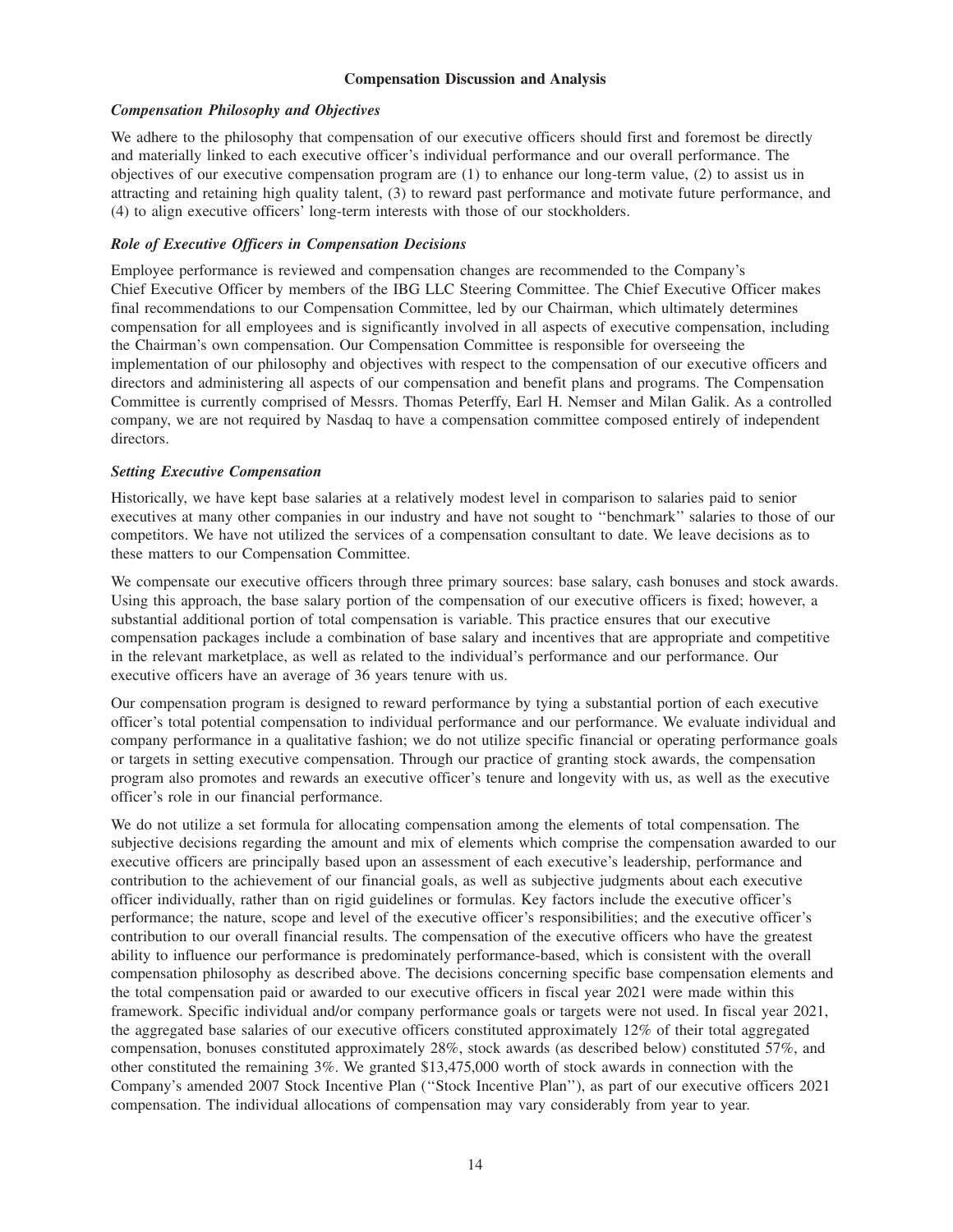We believe that these practices provide our executive officers with incentives that are aligned with our conservative risk management policies. A substantial portion of executive compensation is in the form of long-term stock awards, which include vesting periods and cancellation conditions. These are designed not only to encourage long-term performance, but also to minimize the type of short-term risk-taking that might contravene our risk management policies. Our approach to compensation complements our practices of real-time risk assessment and daily measurement of financial performance in the various parts of our businesses, which also act as disincentives to excessive risk-taking.

## *Elements of Compensation*

Although our executive officers and other key employees holding ownership interests in Holdings have benefited from the increased value of their ownership interests, they have historically received salary and performance-based bonuses and we expect to continue compensating them in this form. We believe that in order to attract and retain highly effective people we must maintain a flexible compensation structure, including base salary, cash bonuses and stock awards as described below. As stated above, we do not utilize a specific formula for allocating compensation among the various elements of total compensation. The relative amounts of cash bonus and stock awards were determined at the discretion of our Compensation Committee. Historically, Mr. Thomas Peterffy has received no cash bonus or long-term incentives as the Compensation Committee believes that his and his affiliates' approximate 90.5% ownership of Holdings which, in turn, owns approximately 76.5% of IBG LLC, has provided sufficient incentive to align his interests with those of our common stockholders.

*Base Salary.* Base salary is structured to ensure that our executive officers are fairly and equitably compensated. Base salary is used to appropriately recognize and reward the experience and skills that our employees bring to us and provides motivation for career development and enhancement. Base salary is designed to ensure that all employees continue to receive a basic level of compensation that reflects any acquired skills that are competently demonstrated and are consistently used at work.

Base salary for our executive officers is initially established based on the scope of their responsibilities and the applicable competitive market compensation paid by other companies for similar positions and is reviewed annually after employment. A single base salary level is established each year, applicable to all executive officers except our Chairman and our Vice Chairman. Because executive officers are partially and, sometimes substantially, compensated through the appreciation in their equity ownership, the base salary is kept at a relatively modest level in comparison to salaries generally believed to be paid to senior executives at many other firms in our industry. An executive officer's base salary is not dependent upon our achievement of performance goals.

*Bonuses.* We maintain an executive cash bonus program to reward superior individual and financial performance for the year. Each year, an executive cash bonus pool is established, from which we pay annual cash bonuses to our executive officers upon the direction of our Compensation Committee. The amount of the pool is based on several factors, including our financial performance, our progress toward our strategic goals, and the competitive environment for experienced executives. Executive bonuses are based on individual performance and on our financial performance, measured in a qualitative fashion. Specific individual and/or company performance goals or targets have historically not been used. Cash bonuses awarded to our executive officers in December 2021 for fiscal year 2021 performance ranged from 0% to approximately 600% of the executive officer's 2021 base salary, amounting to an aggregate payout of \$6,600,000. Our Chairman did not receive a cash bonus, in accordance with historical practices. The annual bonuses paid to our other executive officers for fiscal year 2021 performance are shown below in the Summary Compensation Table.

*Long-Term Incentives.* We utilize long-term stock awards to promote the success of each executive officer, motivate outstanding performance, and encourage and reward employment longevity. Prior to our Initial Public Offering (the ''IPO''), executive officers and other key employees had historically been granted equity ownership interests in IBG LLC and continue to hold such interests through their ownership of membership interests in Holdings.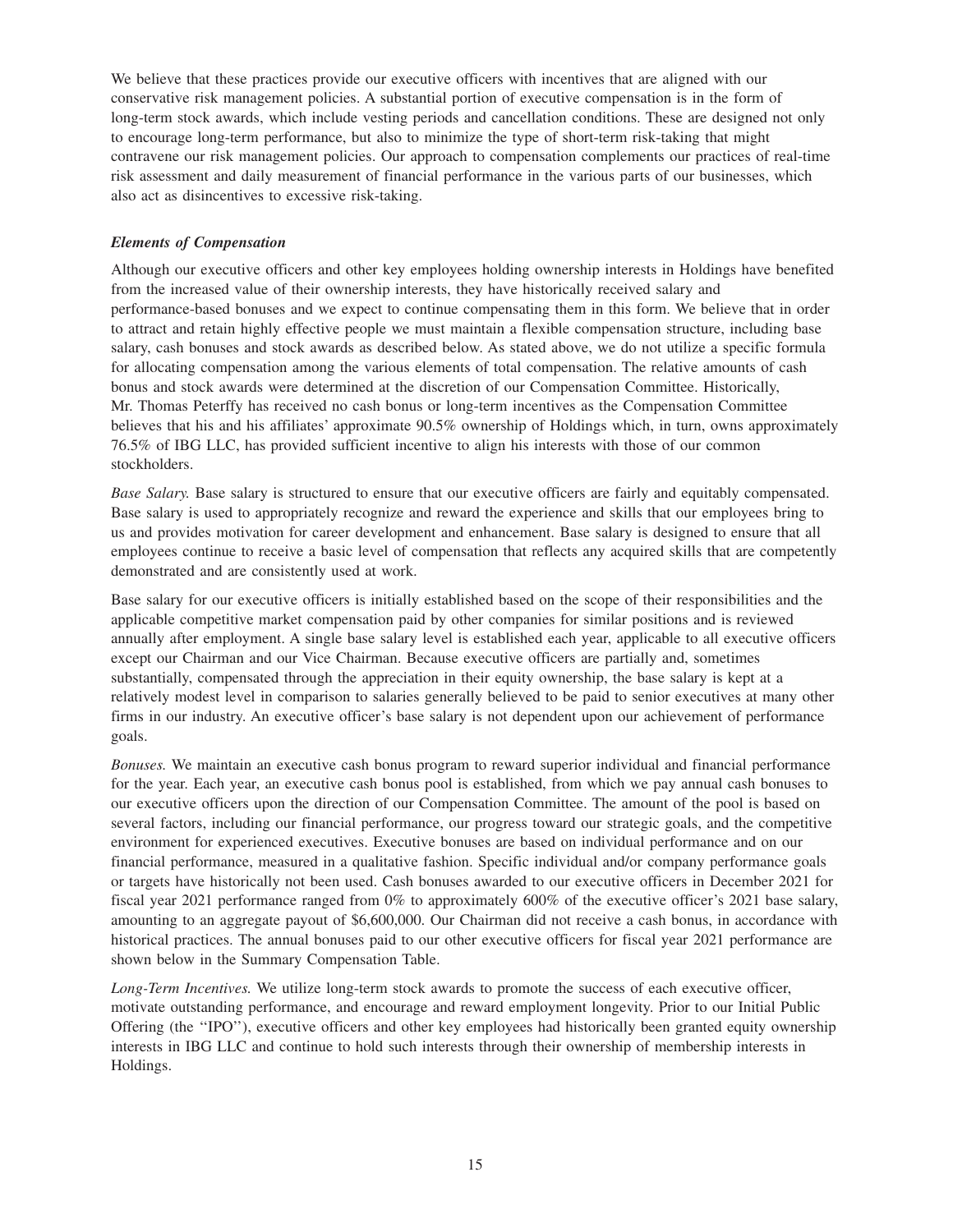We believe that compensation paid to our executive officers should be closely aligned with our performance on a continuing and long-term basis and, thereby, with the interests of our stockholders. Toward this end, the Stock Incentive Plan provides for the granting of stock awards, which under the current terms gives rise to the issuance of our common stock over an approximately four-year vesting schedule and ordinarily subject to continued employment with, and satisfaction of employment obligations to, the Company. Since the inception of the Stock Incentive Plan, it has been our practice to make dividend equivalent payments on unvested stock awards in line with the common stock. It is not currently anticipated that we will grant, as part of executive compensation, stock appreciation rights or other forms of non-cash compensation except pursuant to the Stock Incentive Plan described below.

Pursuant to policies set by our Compensation Committee, base salary increases, cash bonuses and stock awards shall be awarded annually, following an evaluation of the individual's and the Company's performance for the year.

#### *Compensation for Named Executive Officers During 2021*

Our Compensation Committee determines compensation for all employees, including our named executive officers. The Compensation Committee has traditionally set Mr. Peterffy's compensation as salary only, capped at 0.2% of IBG LLC's net income. During 2021, Mr. Peterffy was paid a salary of \$500,000 by IBG LLC and no bonus, in accordance with historical practices. During 2022, Mr. Peterffy will be paid a salary of \$525,000 by IBG LLC. We believe that the ownership by Mr. Peterffy and affiliates, through their direct and indirect ownership in Holdings, of a significant amount of the equity in IBG LLC aligns his interests with those of our common stockholders.

Mr. Earl H. Nemser's compensation has historically included lower overall compensation than the other executive officers, befitting the fact that Mr. Nemser works less than full-time with us. The Compensation Committee has made this determination based on the assessments described above under ''Setting Executive Compensation.'' During 2021, Mr. Nemser was paid a salary of \$750,000 by IBG LLC (inclusive of \$270,000 of IBG LLC director fees) and a bonus of \$750,000 in accordance with these practices. Mr. Nemser also received an award under the Stock Incentive Plan valued at \$1,025,000 for the year ended December 31, 2021. During 2022, Mr. Nemser will be paid a salary of \$680,000 by IBG LLC (inclusive of \$180,000 of IBG LLC director fees).

Messrs. Milan Galik and Paul J. Brody and Dr. Thomas A. J. Frank, the Company's Executive Vice President and Chief Information Officer, have historically been compensated in accordance with the policies discussed above under ''Setting Executive Compensation'' with a mixture of base salary, cash bonus, and stock awards under the Stock Incentive Plan. Their 2021 base salary was \$500,000 and each received an individual performance-based bonus. In addition to performance evaluations, consideration was given to the benefits derived from each individual's existing ownership of membership interests in Holdings. Messrs. Galik and Brody and Dr. Frank received stock awards under the Stock Incentive Plan valued at \$8,525,000, \$2,825,000, and \$1,100,000, respectively, for the year ended December 31, 2021.

The contributions of each of our executive officers that the Compensation Committee considered included: Mr. Milan Galik in his role as Chief Executive Officer and President has a key role in the management of the Company over the execution of its strategy and in the ongoing development of software and systems for our electronic brokerage platform, driving the growth of the business, and his performance and contribution to the achievement of the Company's financial goals merited a higher bonus in 2021 than the other executive officers of the Company, including Mr. Paul J. Brody and Dr. Thomas A.J. Frank, in the determination of the Compensation Committee. Mr. Brody made ongoing efforts with respect to building and maintaining strong financial and operational controls, a prudent liquidity program, banking relationships, credit ratings and interaction with domestic and foreign financial regulators. Dr. Frank continued to enhance the Company's risk management and global technical infrastructure. Their 2022 base salary has been increased to \$525,000. Each of Messrs. Galik and Brody and Dr. Frank is expected to receive an award under the Stock Incentive Plan in 2022 based on each executive officer's anticipated future contribution to our success. The 2021 stock awards under the Stock Incentive Plan were consistent with the above-mentioned policies and reflected the Compensation Committee's assessment of each executive's leadership, performance and contribution to the building of our Company.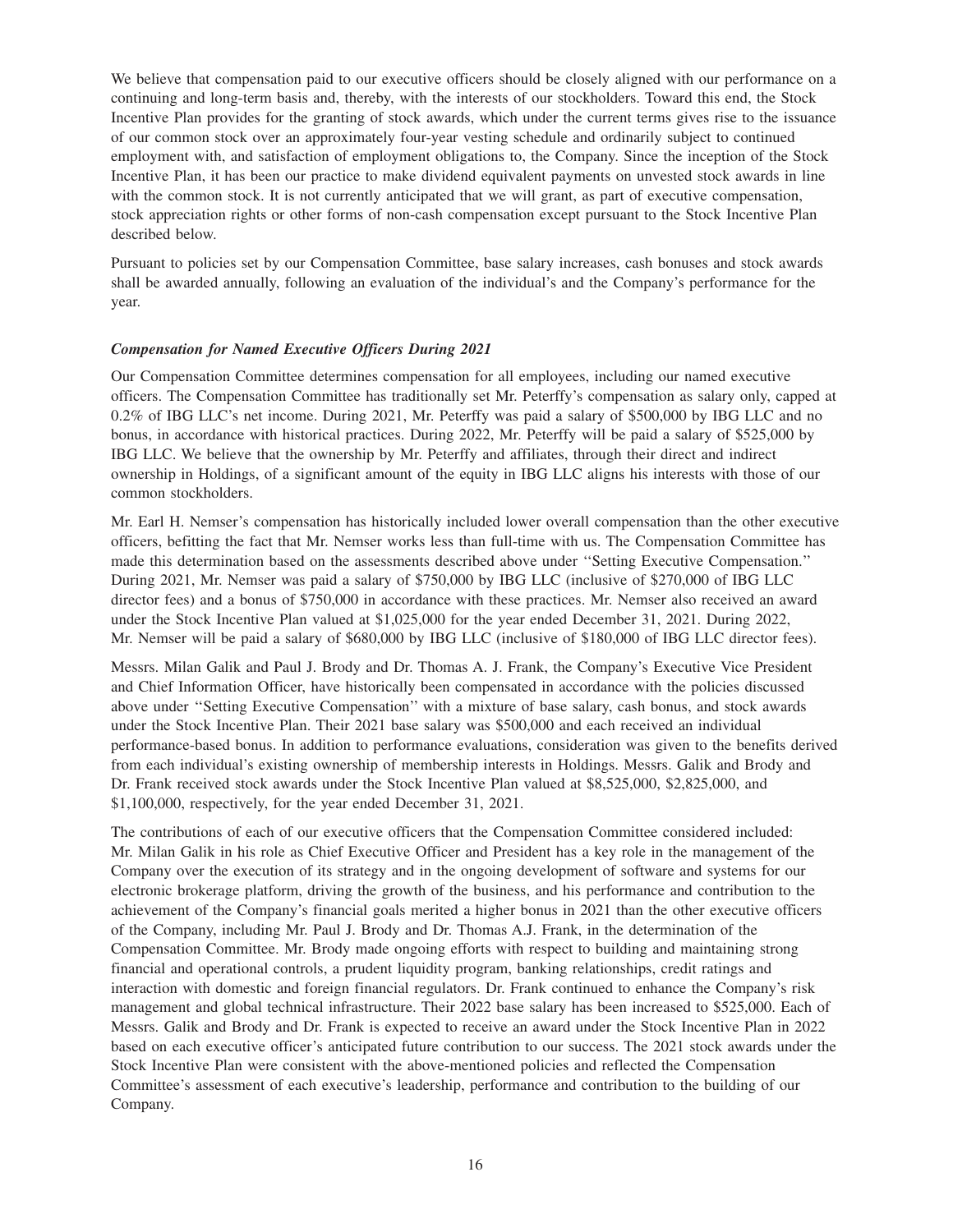All salaries and bonuses will be paid by IBG LLC or one of its operating subsidiaries. No employee of IBG LLC will be paid any separate or additional amount for their services as director of the Company, except for director fees. See ''Compensation of Directors'' below. In addition to the foregoing, each of the executive officers, as a result of their direct and/or indirect ownership of membership interests in Holdings, received indirect distributions from IBG LLC in part for the purpose of funding their income taxes due on their direct and/or indirect proportionate share of Holdings' proportionate share of IBG LLC's taxable income.

## *401(k) Plan*

We offer substantially all employees of our U.S. based subsidiaries who have met minimum service requirements the opportunity to participate in a defined contribution retirement plan qualifying under the provisions of Section 401(k) of the Internal Revenue Code. The general purpose of this plan is to provide employees with an incentive to make regular savings in order to provide additional financial security during retirement. The plan provides for IBG LLC to match 50% of the employees' pretax contribution, up to a maximum of 10% of eligible earnings. Employees are vested in the matching contribution incrementally over six years.

### *Severance Arrangements*

None of our executive officers have employment agreements and none are subject to severance arrangements. A portion of our executive officers' equity ownership in us is in the form of Holdings membership interests and stock awards under the Stock Incentive Plan. Stock awards for which restrictions are still applicable may under certain conditions be immediately cancelled upon the termination of employment for any reason.

## *Perquisites*

Our executive officers receive only the fringe benefits normally provided to all other employees, such as health, dental, life, hospitalization, surgical, major medical and disability insurance, participation in our 401(k) plan, paid time off, and other similar company-wide benefits which may be in effect from time to time for all other employees. Other than the standard employee benefits, we do not provide additional perquisites, personal direct or indirect benefits, or use any separate set of standards in determining the benefits for our executive officers. We believe that our base salary and total compensation package are reasonable and competitive in the industry, and we have demonstrated that we are able to hire and retain talented executives without offering additional perquisites.

It is our philosophy that each executive officer may determine, within the limits of his or her own compensation, whether or not to personally purchase non-reimbursable luxury travel, private flights (except for our Chairman's business travel), housing, security systems, car service, club memberships, financial planning services, or other such goods and services, including those which are sometimes provided as executive perquisites by other companies, but not offered by us. This is consistent with our general operating principles.

## *Accounting for Stock-Based Compensation*

The Company follows Financial Accounting Standards Board (''FASB'') Accounting Standards Codification (''ASC'') Topic 718, ''Compensation—Stock Compensation'' (''ASC Topic 718''), to account for its stock-based compensation plans. ASC Topic 718 requires all share-based payments to employees to be recognized in the financial statements using a fair value-based method. Grants, which are denominated in U.S. dollars, are communicated to employees in the year of grant, thereby establishing the fair value of each grant. The fair value of stock awards granted to employees are generally expensed as follows: 50% in the year of grant in recognition of the plans' post-employment provisions (as described below) and the remaining 50% over the related vesting period utilizing the ''graded vesting'' method permitted under ASC Topic 718. In the case of ''retirement eligible'' employees (those employees older than 59), 100% of stock awards are expensed when granted.

Stock awards granted under stock-based compensation plans are subject to the plans' post-employment provisions in the event an employee ceases employment with the Company. The plans provide that employees who discontinue employment with the Company without cause and continue to meet the terms of the plans' post-employment provisions will be eligible to earn 50% of previously granted but not yet earned stock awards, unless the employee is over the age of 59, in which case the employee would be eligible to receive 100% of previously granted but not yet earned stock awards.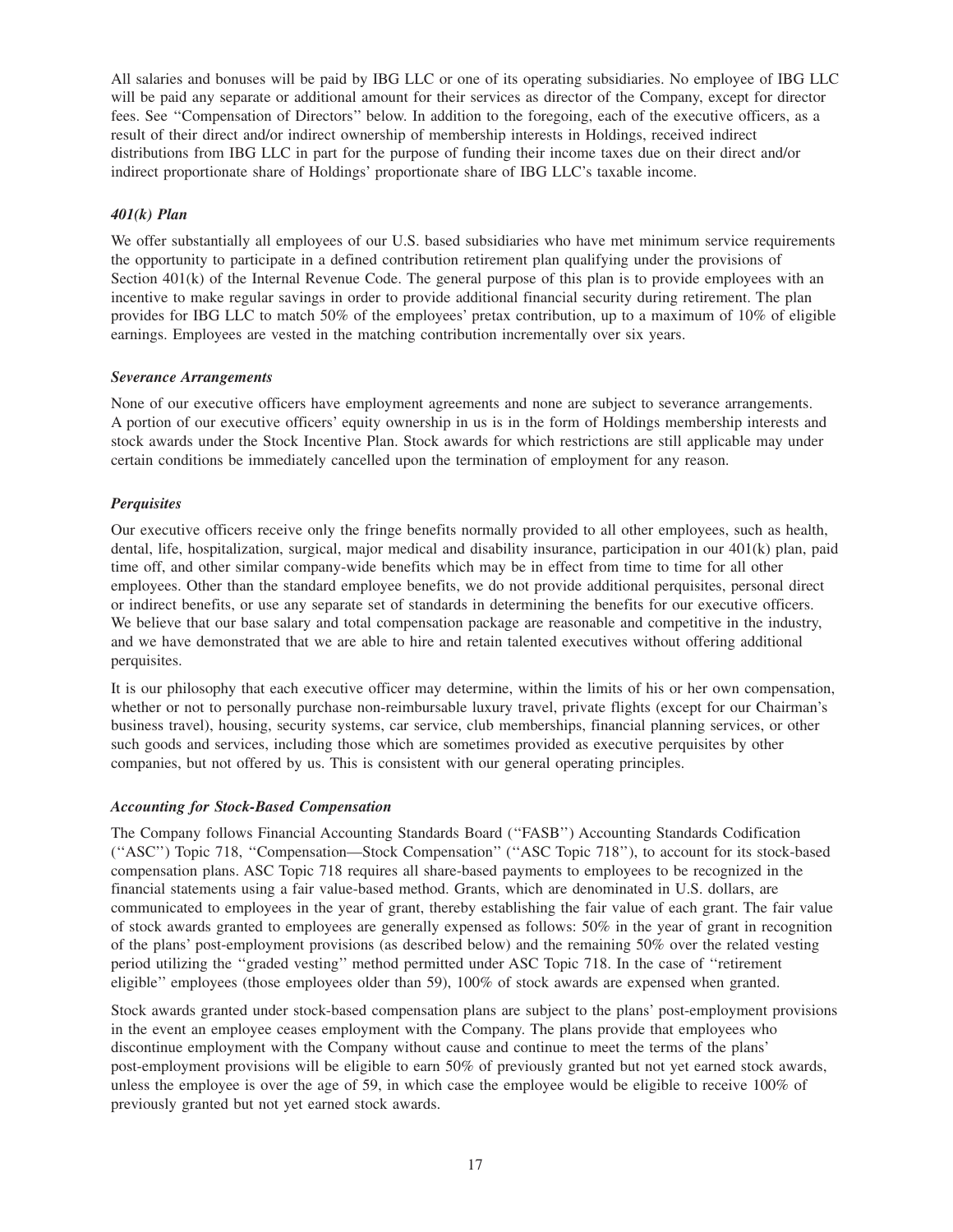We have never issued stock options to our employees.

#### *Advisory Vote on Executive Compensation*

At the 2021 Annual Meeting, pursuant to Section 14A of the 1934 Act, we submitted a proposal to stockholders for a (nonbinding) advisory vote to approve the compensation of our executive officers as disclosed in the Proxy Statement for the 2021 Annual Meeting. This advisory vote on executive compensation, commonly known as a ''say-on-pay'' proposal, gives our stockholders the opportunity to express their views on the compensation of our executive officers. This vote is not intended to address any specific item of compensation, but rather the overall compensation of our executive officers and the principles, policies and practices described in this Proxy Statement. Our stockholders approved this proposal with more than 88% of the total votes cast voting in favor.

At the 2017 Annual Meeting, we asked our stockholders to indicate if we should hold an advisory vote on the compensation of our executive officers every one, two or three years, with our Board recommending an advisory vote every two years. At our 2017 Annual Meeting more than 90% of the total votes cast were in favor of an advisory vote every two years. In accordance with the two-year schedule, we will be asking our stockholders to approve, on an advisory basis, the compensation of our executive officers disclosed in the Proxy Statement for the 2023 Annual Meeting.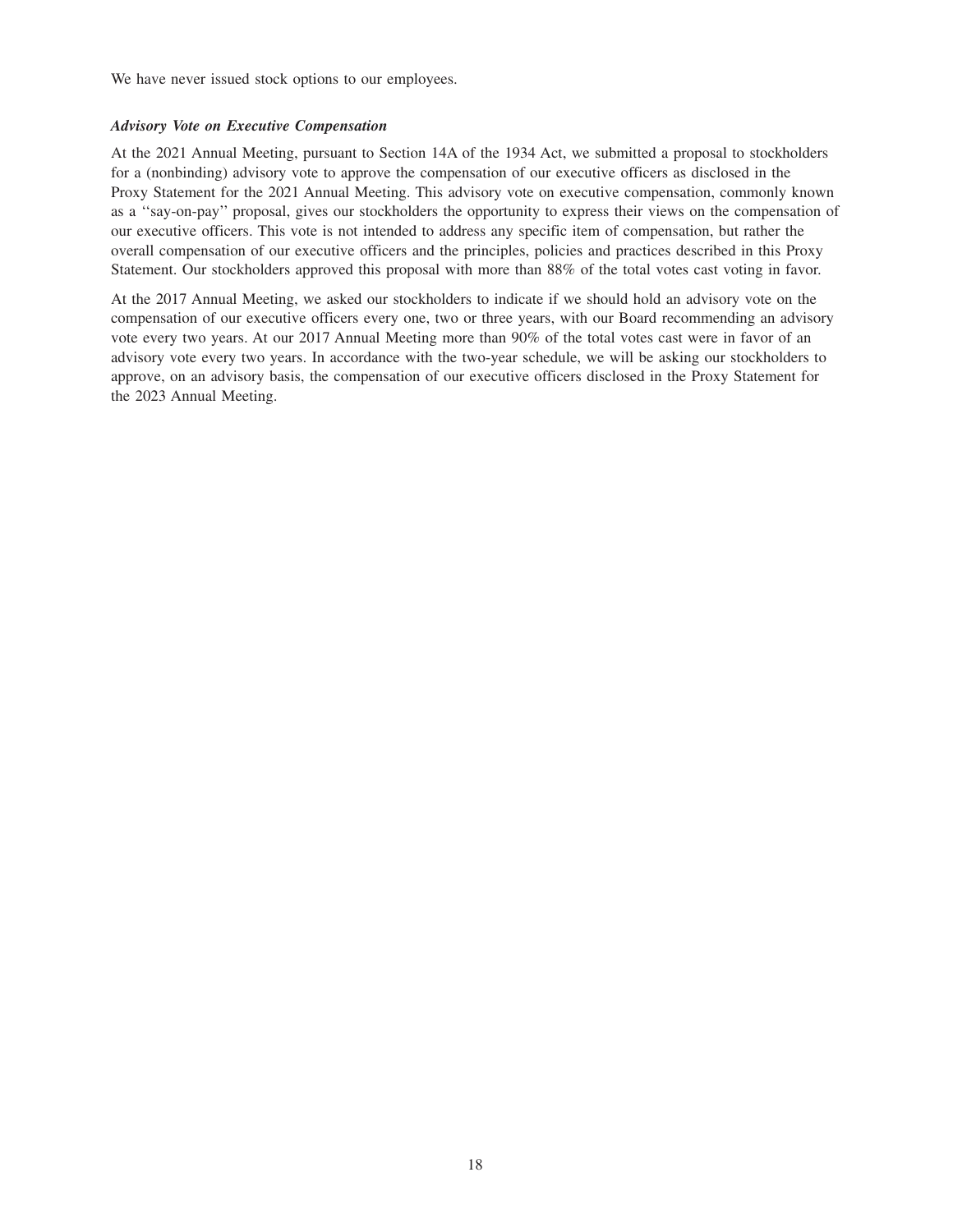#### **Executive Compensation**

#### *Summary Compensation Table*

The following table summarizes the compensation of our executive officers for the fiscal years ended December 31, 2021, 2020 and 2019. For purposes of this disclosure, our executive officers are our Chairman, Vice Chairman, Chief Executive Officer and President, Chief Financial Officer and the other most highly compensated executive officer as determined by their total compensation in the table below.

| <b>Name and Principal Positions</b> | Year | Salary $(1)$ , $(2)$ | <b>Bonus</b>             | Stock Awards $(3)$ | <b>Other Cash</b><br>Compensation <sup>(4),(5)</sup> | <b>Total</b>  |
|-------------------------------------|------|----------------------|--------------------------|--------------------|------------------------------------------------------|---------------|
|                                     |      |                      |                          | (in dollars)       |                                                      |               |
| Thomas Peterffy                     | 2021 | \$500,000            |                          |                    | \$125,000                                            | \$<br>625,000 |
| Chairman                            | 2020 | \$640,000            |                          |                    | \$31,250                                             | \$<br>671,250 |
|                                     | 2019 | \$800,000            |                          |                    |                                                      | \$<br>800,000 |
| Earl H. Nemser                      | 2021 | \$750,000            | 750,000<br>\$            | \$1,025,000        | \$168,199                                            | \$2,693,199   |
| Vice Chairman and Director          | 2020 | \$540,000            | 700,000<br><sup>\$</sup> | 820,000<br>S.      | \$42,350                                             | \$2,102,350   |
|                                     | 2019 | \$610,000            | \$<br>500,000            | 550,000<br>S.      | \$<br>9,898                                          | \$1,669,898   |
|                                     | 2021 | \$500,000            | \$3,000,000              | \$8,525,000        | \$264,397                                            | \$12,289,397  |
| Chief Executive Officer, President  | 2020 | \$480,000            | \$3,000,000              | \$6,500,000        | \$161,570                                            | \$10,141,570  |
| and Director                        | 2019 | \$465,000            | \$2,500,000              | \$5,400,000        | \$134,130                                            | \$ 8,499,130  |
|                                     | 2021 | \$500,000            | \$2,150,000              | \$2,825,000        | \$188,699                                            | \$5,663,699   |
| Chief Financial Officer, Treasurer, | 2020 | \$480,000            | \$2,050,000              | \$2,670,000        | \$96,646                                             | \$5,296,646   |
| Secretary and Director              | 2019 | \$465,000            | \$2,050,000              | \$2,670,000        | \$73,933                                             | \$5,258,933   |
| Thomas A. J. Frank                  | 2021 | \$500,000            | 700,000<br><sup>\$</sup> | \$1,100,000        | \$31,243                                             | \$2,331,243   |
| Executive Vice President and Chief  | 2020 | \$480,000            | 665,000<br>S             | \$1,000,000        | \$27,014                                             | \$2,172,014   |
| <b>Information Officer</b>          | 2019 | \$465,000            | 625,000<br><sup>\$</sup> | \$1,000,000        | \$28,255                                             | \$2,118,255   |

(1) Mr. Thomas Peterffy's salary is capped at 0.2% of IBG LLC's net income.

The stock awards for Messrs. Nemser, Galik, and Brody include an annual grant of \$25,000 for their Board service with respect to the year ended December 31, 2021.

(4) Messrs. Thomas Peterffy, Nemser, Galik, and Brody received \$125,000, \$125,000, \$100,000 and \$100,000, respectively, in director fees for the year ended December 31, 2021; and \$31,250, \$31,250, \$25,000 and \$25,000, respectively, in director fees for the year ended December 31, 2020.

Also included in the Summary Compensation Table are dividend equivalent payments on unvested stock awards, under the terms of the Stock Incentive Plan, paid to our executive officers. Messrs. Nemser, Galik and Brody and Dr. Frank received \$13,499, \$140,877, \$68,096 and \$25,557, respectively, in dividend equivalent payments with respect to the year ended December 31, 2021; \$11,100, \$136,570, \$71,646 and \$27,014, respectively, in dividend equivalent payments with respect to the year ended December 31, 2020; and \$9,898, \$134,130, \$73,933 and \$28,255, respectively, in dividend equivalent payments with respect to the year ended December 31, 2019.

<sup>(2)</sup> For the fiscal years ended December 31, 2021, 2020, and 2019, amounts include \$270,000, \$90,000 and \$180,000, respectively, of IBG LLC director fees earned each year, which have historically been included as part of Mr. Nemser's salary in the table above. No other executive members have received IBG LLC director fees during the fiscal years ended December 31, 2021, 2020, and 2019.

<sup>(3)</sup> The amounts shown as stock awards in the Summary Compensation Table represent the fair value granted for 2021, 2020 and 2019, respectively, in connection with the Stock Incentive Plan awarded to executive officers in accordance with ASC Topic 718. For information on fair value related to the Stock Incentive Plan, refer to Notes 2 and 10 to our consolidated financial statements filed with the Annual Report on Form 10-K for the year ended December 31, 2021.

<sup>(5)</sup> IBG LLC operates in the form of a limited liability company. The amounts in the Summary Compensation Table do not include distributions received by each executive officer from Holdings relating to Holdings' invested capital in IBG LLC, as these amounts do not constitute executive compensation. These distributions were made in part to assist the holders of Holdings member interests, as applicable, in paying personal income taxes on their proportionate share of the consolidated profits of Holdings and to satisfy the contractual terms of the Tax Receivable Agreement (see below for a description). Messrs. Thomas Peterffy and his affiliates, Nemser, Galik and Brody and Dr. Frank received approximately \$0, \$0, \$0, \$0 and \$646,000, respectively, for the year ended December 31, 2021; approximately \$0, \$158,000, \$0, \$0 and \$1,527,000, respectively, for the year ended December 31, 2020; approximately \$0, \$295,000, \$0, \$0 and \$1,987,000, respectively, for the year ended December 31, 2019. As a result of a restructuring in late 2018, the distributions paid by IBG LLC to Holdings are now paid largely to IBKR Member Holdings LLC, an entity that is taxed as a corporation. For the year ended December 31, 2021, IBKR Member Holdings LLC paid approximately \$282,529,000 of taxes, of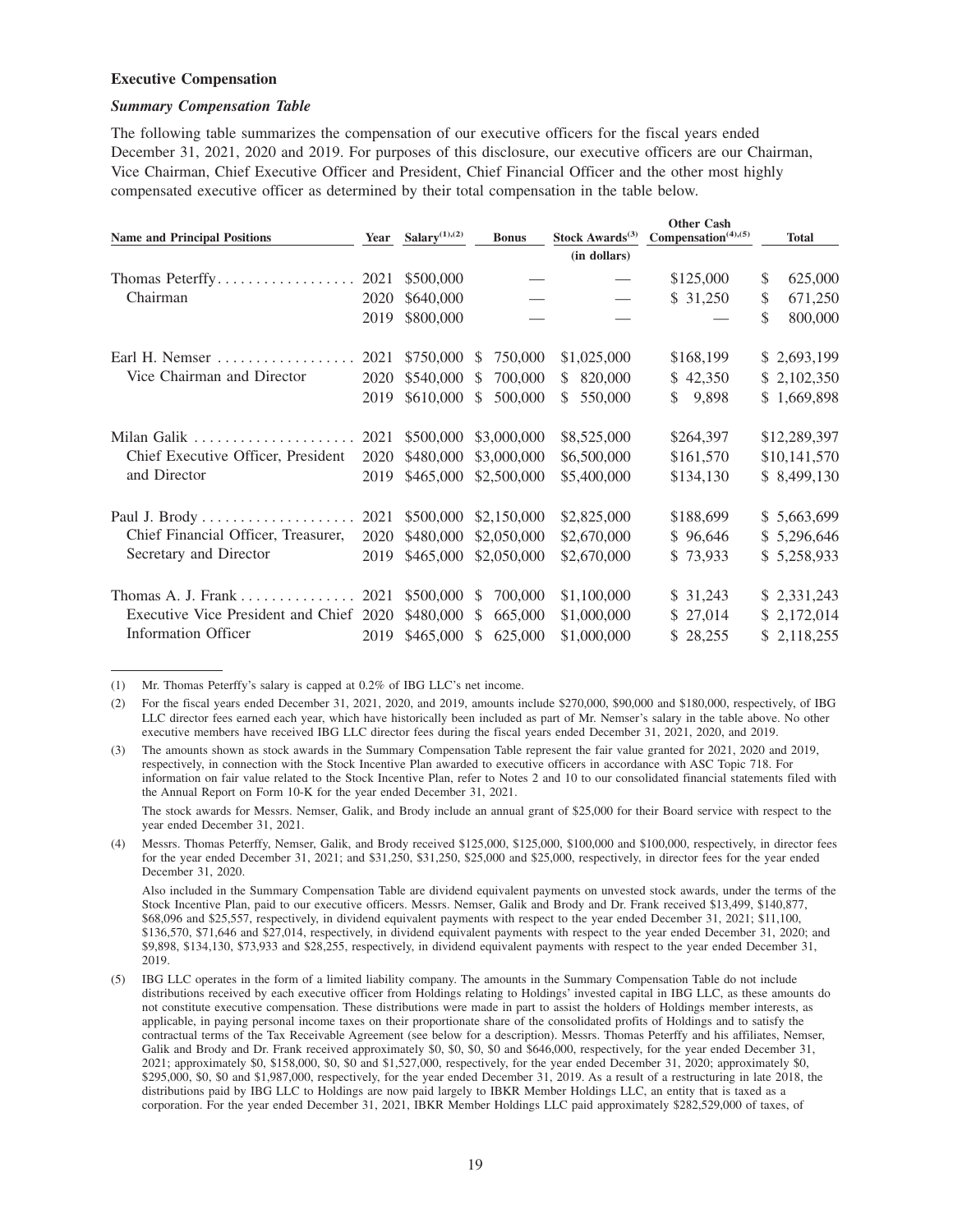which approximately \$259,951,000, \$1,604,000, \$3,955,000, \$2,152,000 and \$5,729,000 are attributable to the equity holdings of Messrs. Thomas Peterffy and his affiliates, Nemser, Galik and Brody and Dr. Frank, respectively. For the year ended December 31, 2020, IBKR Member Holdings LLC paid approximately \$177,502,000 of taxes, of which approximately \$162,980,000, \$1,225,000, \$2,398,000, \$1,418,000 and \$3,704,000 are attributable to the equity holdings of Messrs. Thomas Peterffy and his affiliates, Nemser, Galik and Brody and Dr. Frank, respectively. For the year ended December 31, 2019, IBKR Member Holdings LLC paid approximately \$152,125,000 of taxes, of which approximately \$139,886,000, \$1,153,000, \$2,042,000, \$1,228,000 and \$3,154,000 are attributable to the equity holdings of Messrs. Thomas Peterffy and his affiliates, Nemser, Galik and Brody and Dr. Frank, respectively.

### *Pay Ratio Disclosure*

As required by Section 953(b) of the Dodd-Frank Act, we are providing the following information about the relationship of the annual total compensation of our Chief Executive Officer and President, Mr. Milan Galik, and the annual total compensation of our median employee. For the year ended December 31, 2021:

- The median of the annual total compensation of all employees of our Company (other than our Chief Executive Officer and President) was approximately \$86,317;
- The annual total compensation of our Chief Executive Officer and President was \$12,289,397 (as disclosed in the summary Compensation Table herein); and
- Based on this information, the ratio of the annual total compensation of our Chief Executive Officer and President to the median employee was 142 to 1.

To determine the median of the annual total compensation of all employees of the Company (other than our Chief Executive Officer and President), we identified our total employee population as of December 31, 2021, which consisted of approximately 2,571 individuals, all of which were full-time equivalent employees.

We determined the median based on each employee's annual total compensation as of December 31, 2021. Annual total compensation consisted of base pay, cash bonuses, the fair value of stock awards granted under the Stock Incentive Plan at the grant date, and dividend equivalent payments on unvested stock awards. The annual total compensation of the median employee was calculated in accordance with the requirements of Item  $402(c)(2)(x)$  of Regulation S-K.

## *Grants of Plan-Based Stock Awards Table*

The following table provides information on stock awards granted to each of our executive officers, under the Stock Incentive Plan, during the year ended December 31, 2021. This table sets forth information regarding stock awards granted to our executive officers for performance in 2021.

| <b>Name</b>                                                                  | <b>Grant Date</b> | <b>All Other</b><br><b>Stock Awards:</b><br><b>Number of Stock Awards</b> | <b>Grant Date</b><br><b>Fair Value</b><br>of Stock Awards <sup><math>(4)</math></sup> |
|------------------------------------------------------------------------------|-------------------|---------------------------------------------------------------------------|---------------------------------------------------------------------------------------|
|                                                                              | 12/31/2021        |                                                                           |                                                                                       |
|                                                                              | 12/31/2021        | $12,967^{(2)}$                                                            | \$1,000,000                                                                           |
|                                                                              | 12/31/2021        | $315^{(3)}$                                                               | \$ 25,000                                                                             |
|                                                                              | 12/31/2021        | $110,217^{(2)}$                                                           | \$8,500,000                                                                           |
|                                                                              | 12/31/2021        | $315^{(3)}$                                                               | \$ 25,000                                                                             |
|                                                                              | 12/31/2021        | $36,307^{(2)}$                                                            | \$2,800,000                                                                           |
|                                                                              | 12/31/2021        | $315^{(3)}$                                                               | \$ 25,000                                                                             |
| Thomas A. J. Frank $\ldots \ldots \ldots \ldots \ldots \ldots \ldots \ldots$ | 12/31/2021        | $14.264^{(2)}$                                                            | \$1,100,000                                                                           |

<sup>(1)</sup> Historically, Mr. Thomas Peterffy has received no bonus or long-term incentives as he believes that the approximate 90.5% ownership of Holdings by himself and his affiliates has provided sufficient incentive to align his interests with those of IBG LLC and our common stockholders. As a result, Mr. Thomas Peterffy was not granted stock awards under the Stock Incentive Plan for the year ended December 31, 2021.

<sup>(2)</sup> The number of stock awards for the December 31, 2021 grant was determined using a price of \$77.12 per share.

<sup>(3)</sup> The number of stock awards for their Board service for the December 31, 2021 grant was determined using a price of \$79.42 per share.

<sup>(4)</sup> The amounts shown as stock awards represent the fair value granted for 2021 in connection with the Stock Incentive Plan, awarded to executive officers in accordance with ASC Topic 718. For information on fair value related to the Stock Incentive Plan, refer to Notes 2 and 10 to our consolidated financial statements filed with the Annual Report on Form 10-K.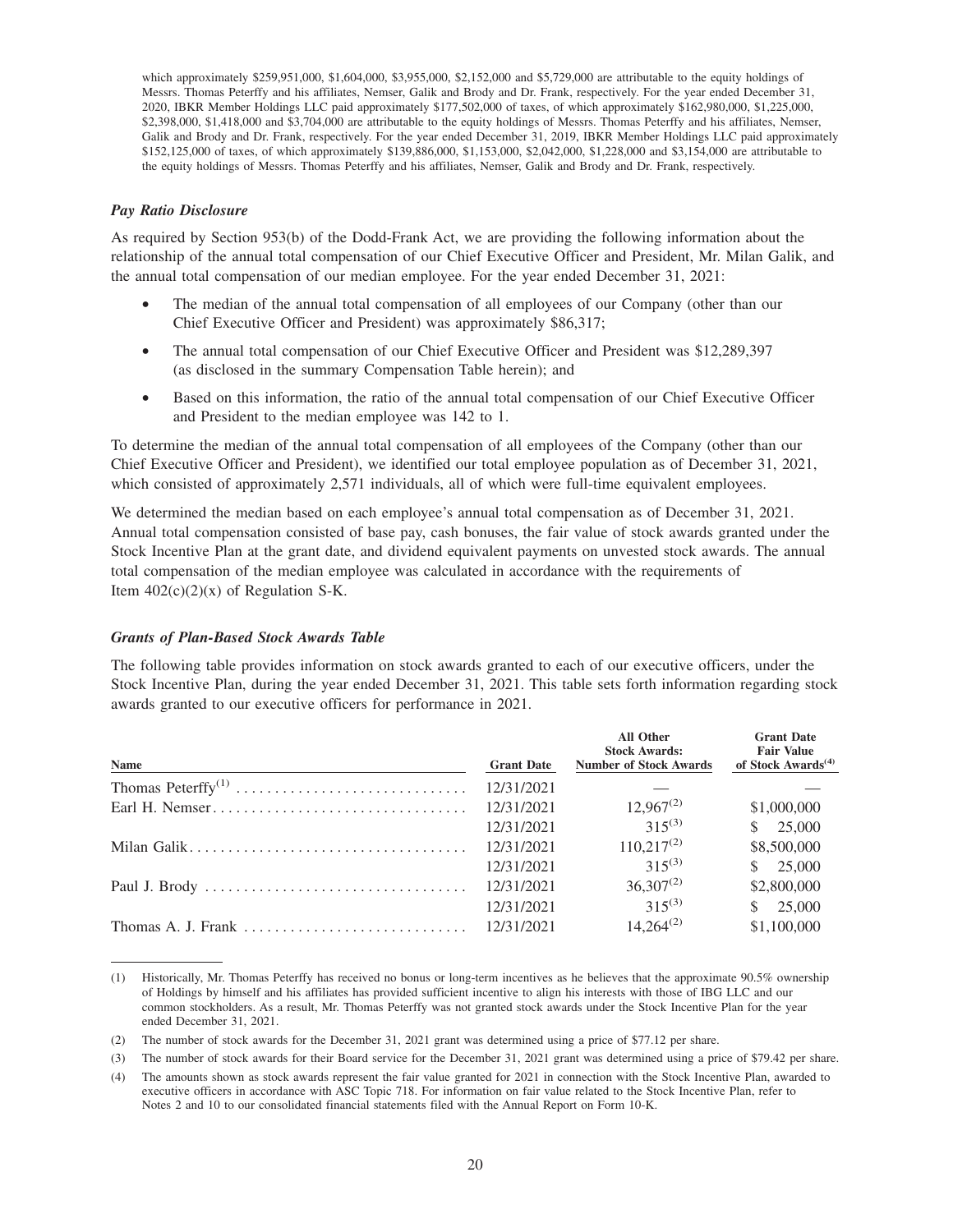## *Outstanding Awards at Fiscal Year End Table*

The following table sets forth outstanding stock awards (unvested restricted stock units) as of December 31, 2021.

| Name | Number of<br><b>Stock Awards</b><br>not Vested $(1),(3)$ | Market Value of<br><b>Stock Awards</b><br>not Vested $^{(2)}$ |
|------|----------------------------------------------------------|---------------------------------------------------------------|
|      |                                                          |                                                               |
|      | 44.563                                                   | \$3,539,193                                                   |
|      | 436,858                                                  | \$34,695,262                                                  |
|      | 192,993                                                  | \$15,327,504                                                  |
|      | 73.019                                                   | \$5,799,169                                                   |

(1) The outstanding stock awards as of December 31, 2021 are subject to the Stock Incentive Plan vesting schedule. The vesting schedule for the above stock awards is detailed in the following table:

| <b>Name</b>    | <b>Awards</b> | <b>Vesting Schedule</b>                                                                                                                    |
|----------------|---------------|--------------------------------------------------------------------------------------------------------------------------------------------|
| Earl H. Nemser | 995           | The stock award is scheduled to vest on 5/9/2022.                                                                                          |
|                | 2,252         | The stock award is scheduled to vest in 2 equal installments on $5/9/2022$ and $5/9/2023$ .                                                |
|                | 2,262         | The stock award is scheduled to vest in 3 equal installments on 5/9/2022, 5/9/2023 and<br>5/9/2024.                                        |
|                | 4,461         | The stock award is scheduled to vest in 4 equal installments on 5/9/2022, 5/9/2023, 5/9/2024<br>and 5/9/2025.                              |
|                | 8,760         | The stock award is scheduled to vest in 5 equal installments on $5/9/2022$ , $5/9/2023$ , $5/9/2024$ ,<br>5/9/2025 and 5/8/2026.           |
|                | 12,866        | The stock award is scheduled to vest in 6 equal installments on $5/9/2022$ , $5/9/2023$ , $5/9/2024$ ,<br>5/9/2025, 5/8/2026 and 5/7/2027. |
|                | 12,967        | The stock award is scheduled to vest in 5 equal installments on $5/9/2022$ , $5/9/2023$ , $5/9/2024$ ,<br>5/9/2025 and 5/8/2026.           |
| Milan Galik    | 13,437        | The stock award is scheduled to vest on 5/9/2022.                                                                                          |
|                | 34,440        | The stock award is scheduled to vest in 2 equal installments on $5/9/2022$ and $5/9/2023$ .                                                |
|                | 33,919        | The stock award is scheduled to vest in 3 equal installments on 5/9/2022, 5/9/2023 and<br>5/9/2024.                                        |
|                | 56,870        | The stock award is scheduled to vest in 4 equal installments on 5/9/2022, 5/9/2023, 5/9/2024<br>and 5/9/2025.                              |
|                | 85,995        | The stock award is scheduled to vest in 5 equal installments on $5/9/2022$ , $5/9/2023$ , $5/9/2024$ ,<br>5/9/2025 and 5/8/2026.           |
|                | 101.980       | The stock award is scheduled to vest in 6 equal installments on $5/9/2022$ , $5/9/2023$ , $5/9/2024$ ,<br>5/9/2025, 5/8/2026 and 5/7/2027. |
|                | 110,217       | The stock award is scheduled to vest in 5 equal installments on $5/9/2022$ , $5/9/2023$ , $5/9/2024$ ,<br>5/9/2025 and 5/8/2026.           |
| Paul J. Brody  | 7,749         | The stock award is scheduled to vest on 5/9/2022.                                                                                          |
|                | 18,168        | The stock award is scheduled to vest in 2 equal installments on $5/9/2022$ and $5/9/2023$ .                                                |
|                | 18,090        | The stock award is scheduled to vest in 3 equal installments on 5/9/2022, 5/9/2023 and<br>5/9/2024.                                        |
|                | 28,268        | The stock award is scheduled to vest in 4 equal installments on 5/9/2022, 5/9/2023, 5/9/2024<br>and 5/9/2025.                              |
|                | 42,520        | The stock award is scheduled to vest in 5 equal installments on $5/9/2022$ , $5/9/2023$ , $5/9/2024$ ,<br>5/9/2025 and 5/8/2026.           |
|                | 41,891        | The stock award is scheduled to vest in 6 equal installments on $5/9/2022$ , $5/9/2023$ , $5/9/2024$ ,<br>5/9/2025, 5/8/2026 and 5/7/2027. |
|                | 36,307        | The stock award is scheduled to vest in 5 equal installments on $5/9/2022$ , $5/9/2023$ , $5/9/2024$ ,<br>5/9/2025 and 5/8/2026.           |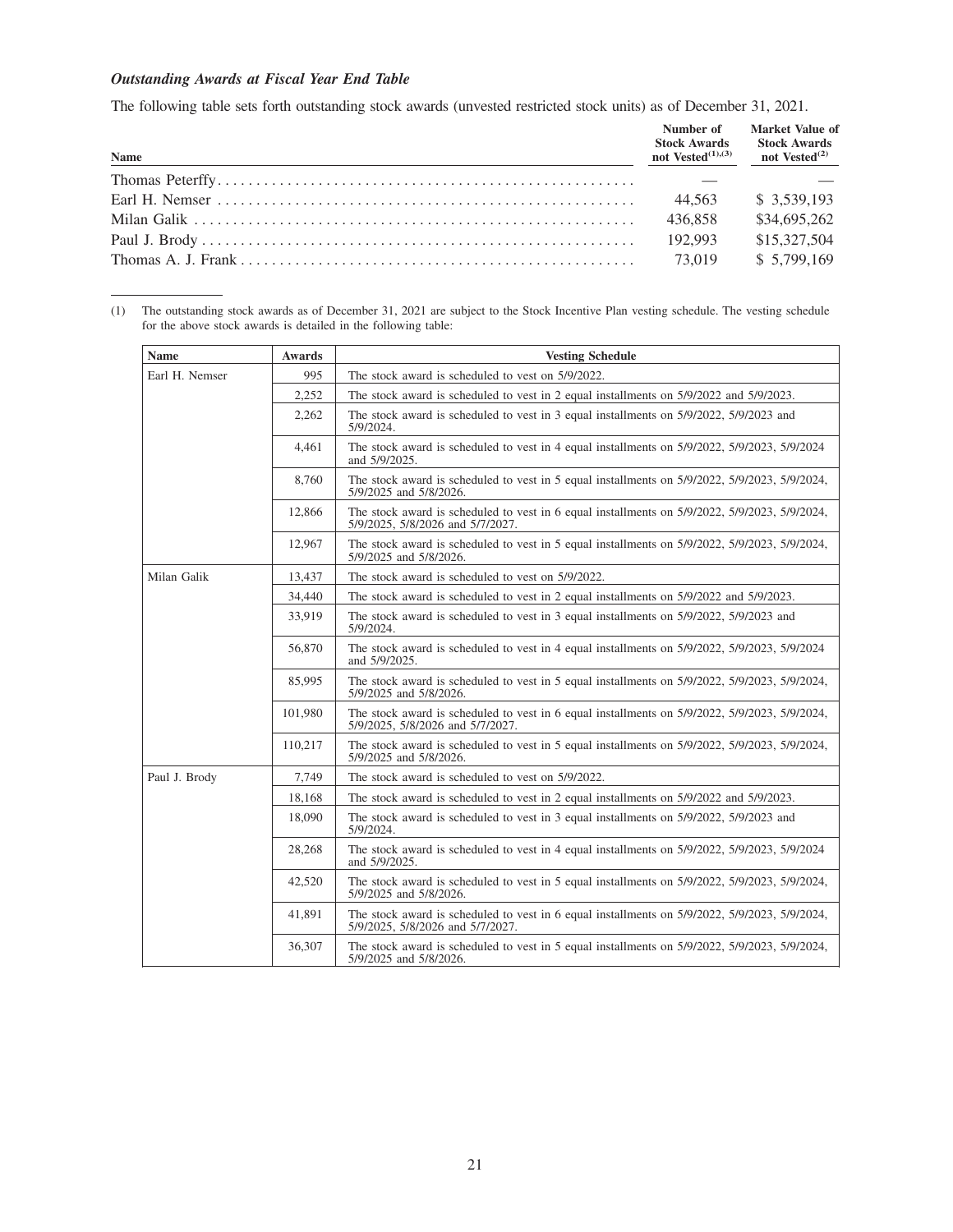| <b>Name</b>        | <b>Awards</b> | <b>Vesting Schedule</b>                                                                                                           |
|--------------------|---------------|-----------------------------------------------------------------------------------------------------------------------------------|
| Thomas A. J. Frank | 2.967         | The stock award is scheduled to vest on 5/9/2022.                                                                                 |
|                    | 6,794         | The stock award is scheduled to vest in 2 equal installments on 5/9/2022 and 5/9/2023.                                            |
|                    | 6.784         | The stock award is scheduled to vest in 3 equal installments on 5/9/2022, 5/9/2023 and<br>5/9/2024.                               |
|                    | 10,594        | The stock award is scheduled to vest in 4 equal installments on 5/9/2022, 5/9/2023, 5/9/2024<br>and $5/9/2025$ .                  |
|                    | 15.926        | The stock award is scheduled to vest in 5 equal installments on $5/9/2022$ , $5/9/2023$ , $5/9/2024$ ,<br>5/9/2025 and 5/8/2026.  |
|                    | 15,690        | The stock award is scheduled to vest in 6 equal installments on 5/9/2022, 5/9/2023, 5/9/2024,<br>5/9/2025, 5/8/2026 and 5/7/2027. |
|                    | 14.264        | The stock award is scheduled to vest in 5 equal installments on $5/9/2022$ , $5/9/2023$ , $5/9/2024$ ,<br>5/9/2025 and 5/8/2026.  |

The market value for unvested stock awards is based on the closing price of the common stock as of December 31, 2021, which was \$79.42, and is rounded to the nearest dollar.

(3) All participants in the Stock Incentive Plan are eligible to receive dividend equivalent payments on their unvested stock awards.

### *Stock Vested Table*

The following table contains information about stock awards that have vested during the year ended December 31, 2021.

| <b>Name</b> | <b>Number of Shares Acquired on</b><br><b>Vesting</b> | <b>Value Realized</b><br>on Vesting |
|-------------|-------------------------------------------------------|-------------------------------------|
|             | 8.601                                                 | $$598,630^{(1)}$                    |
|             | 315                                                   | $$25,000^{(2)}$$                    |
|             | 102,202                                               | $$7,113,259^{(1)}$                  |
|             | 315                                                   | $$25,000^{(2)}$                     |
|             | 54,218                                                | $$3,773,573^{(1)}$                  |
|             | 315                                                   | $$25,000^{(2)}$$                    |
|             | 20,547                                                | $$1,430,071^{(1)}$                  |

(1) The value realized is based on the closing price of the common stock on the vesting date, May 7, 2021, of \$69.60.

(2) The value realized is based on the closing price of the common stock on the vesting date, December 31, 2021 of \$79.42.

#### *Executive Employment Agreements*

Historically, we have not entered into employment agreements with our executive officers, and we do not plan on entering into employment agreements at this time. We do maintain non-disclosure, non-competition, and non-solicitation agreements currently in effect between our subsidiaries and our executive officers and other employees.

#### *Stock Incentive Plan*

Under the Stock Incentive Plan up to 30 million shares of common stock may be issued to satisfy vested stock awards granted to directors, officers, employees, contractors and consultants of the Company and its subsidiaries. The purpose of the Stock Incentive Plan is to promote the Company's long-term financial success by attracting, retaining and rewarding eligible participants.

As a result of the Company's organizational structure as described in the ''Business – Our Organizational Structure'' in Part 1, Item1 of our Annual Report on Form 10-K for the year ended December 31, 2021, there is no material dilutive effect upon ownership of common stockholders of issuing shares under the Stock Incentive Plan. The issuances do not materially dilute the book value of the ownership of common stockholders because the stock awards are granted at market value, and upon their vesting and the related issuance of shares of common stock, the ownership of IBG, Inc. in IBG LLC, increases proportionately to the shares issued. As a result of such proportionate increase in share ownership, the dilution upon issuance of common stock is borne by IBG LLC's majority member (i.e., noncontrolling interest), Holdings, and not by IBG, Inc. or its common stockholders. Additionally, dilution of earnings that may take place after issuance of common stock is reflected in the earnings per share (''EPS'') reported in the Company's financial statements. The EPS dilution can be neither estimated nor projected, but historically it has not been material.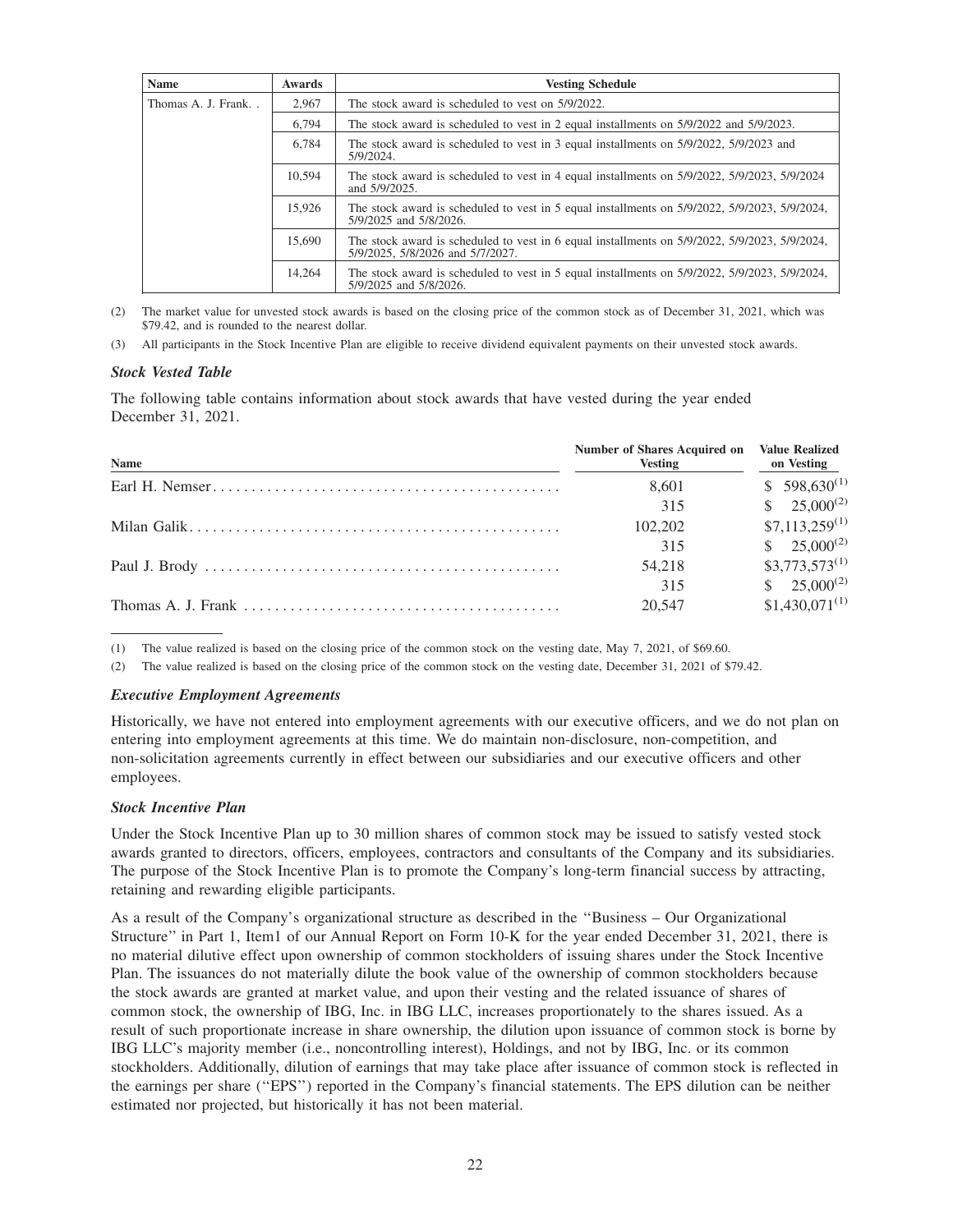The Stock Incentive Plan is administered by the Compensation Committee of the Company's Board. The Compensation Committee has discretionary authority to determine the eligibility to participate in the Stock Incentive Plan and establishes the terms and conditions of the stock awards, including the number of stock awards granted to each participant and all other terms and conditions applicable to such stock awards in individual grant agreements. Stock awards are expected to be made primarily through grants of stock awards. Stock Incentive Plan stock awards are subject to issuance over time. All previously granted but not yet earned stock awards may be cancelled by the Company upon the participant's termination of employment or violation of certain applicable covenants prior to issuance, unless determined otherwise by the Compensation Committee.

The Stock Incentive Plan provides that, upon a change in control, the Compensation Committee may, at its discretion, fully vest any granted but not yet earned stock awards under the Stock Incentive Plan, or provide that any such granted but not yet earned awards will be honored or assumed, or new rights substituted by the new employer on a substantially similar basis and on terms and conditions substantially comparable to those of the Stock Incentive Plan.

We generally grant stock awards on or about December 31 of each year, to specific employees as part of the Company's Stock Incentive Plan. We granted stock awards of 1,077,048 in 2021 under the Stock Incentive Plan.

Under applicable tax law, we are required to withhold an amount based on the value of the shares upon their issuance, and remit the withheld amount to the Internal Revenue Service (''IRS'') and other taxing authorities. To effect that withholding, we may redeem a portion of the shares with an aggregate fair market value equal to the amount of taxes we are required to withhold and remit. For instance, if 1,000 shares would become issuable and we were required to withhold for federal taxes an amount equal to 40% of the value, we would redeem 400 shares and the employee would reclaim 600 shares. The source of funds for the amount to be remitted to the IRS would be a redemption by IBG LLC of a corresponding number of our interests in IBG LLC. Alternatively, we may elect to effect the withholding by facilitating the sale of a portion of the shares, on behalf of employees, in the open market, and the proceeds of such sales would be remitted to the IRS and other taxing authorities.

Stock awards granted under the Stock Incentive Plan are subject to the plan's post-employment provisions in the event an employee ceases employment with the Company. The Stock Incentive Plan provides that employees who discontinue employment with the Company without cause and continue to meet the terms of the plans' post-employment provisions will be eligible to earn 50% of previously granted but not yet earned stock awards, unless the employee is over the age of 59, in which case the employee would be eligible to receive 100% of previously granted but not yet earned stock awards.

#### *Compensation of Directors*

The following table contains information regarding 2021 compensation of our non-employee directors with respect to their Board service.

| <b>Director</b>  | <b>Fees Earned</b><br>or Cash Paid | <b>Granted Stock</b><br>Awards | <b>All Other</b><br>Compensation <sup><math>(1),(2)</math></sup> |            | <b>Total</b> |  |
|------------------|------------------------------------|--------------------------------|------------------------------------------------------------------|------------|--------------|--|
|                  | \$125,000                          | \$25,000                       | <sup>S</sup>                                                     | $\bigcirc$ | \$150,000    |  |
|                  | \$100,000                          | \$25,000                       | S                                                                | 203        | \$125,203    |  |
|                  | \$100,000                          | \$25,000                       | S                                                                | 330        | \$125,330    |  |
|                  | \$100,000                          | \$25,000                       | SS.                                                              | 515        | \$125,515    |  |
| William Peterffy | \$125,000                          | \$25,000                       |                                                                  | \$100,622  | \$250,622    |  |
|                  | \$100,000                          | \$25,000                       |                                                                  | 622        | \$125,622    |  |

(1) The amounts in the Compensation of Non-Employee Directors Table include dividend equivalent payments on unvested stock awards, under the terms of the Stock Incentive Plan, paid to our directors. Mr. Katz, Mr. Damgard, Mr. Uhde, Mr. William Peterffy, and Ms. Yuen received approximately \$203, \$330, \$515, \$622 and \$622, respectively, in dividend equivalent payments in the year ended December 31, 2021.

(2) In 2021, Mr. William Peterffy received \$100,000 in consulting fees from IBG LLC for his work with ESG initiatives within the Company. In 2022, Mr. William Peterffy will receive \$100,000 in consulting fees in addition to his director fees.

All of our directors are entitled to receive reimbursement of their out-of-pocket expenses in connection with their travel to and attendance at meetings of our Board or committees thereof. Under our current policy, each director is compensated with an annual retainer of \$150,000 and an annual grant of stock awards on December 31 valued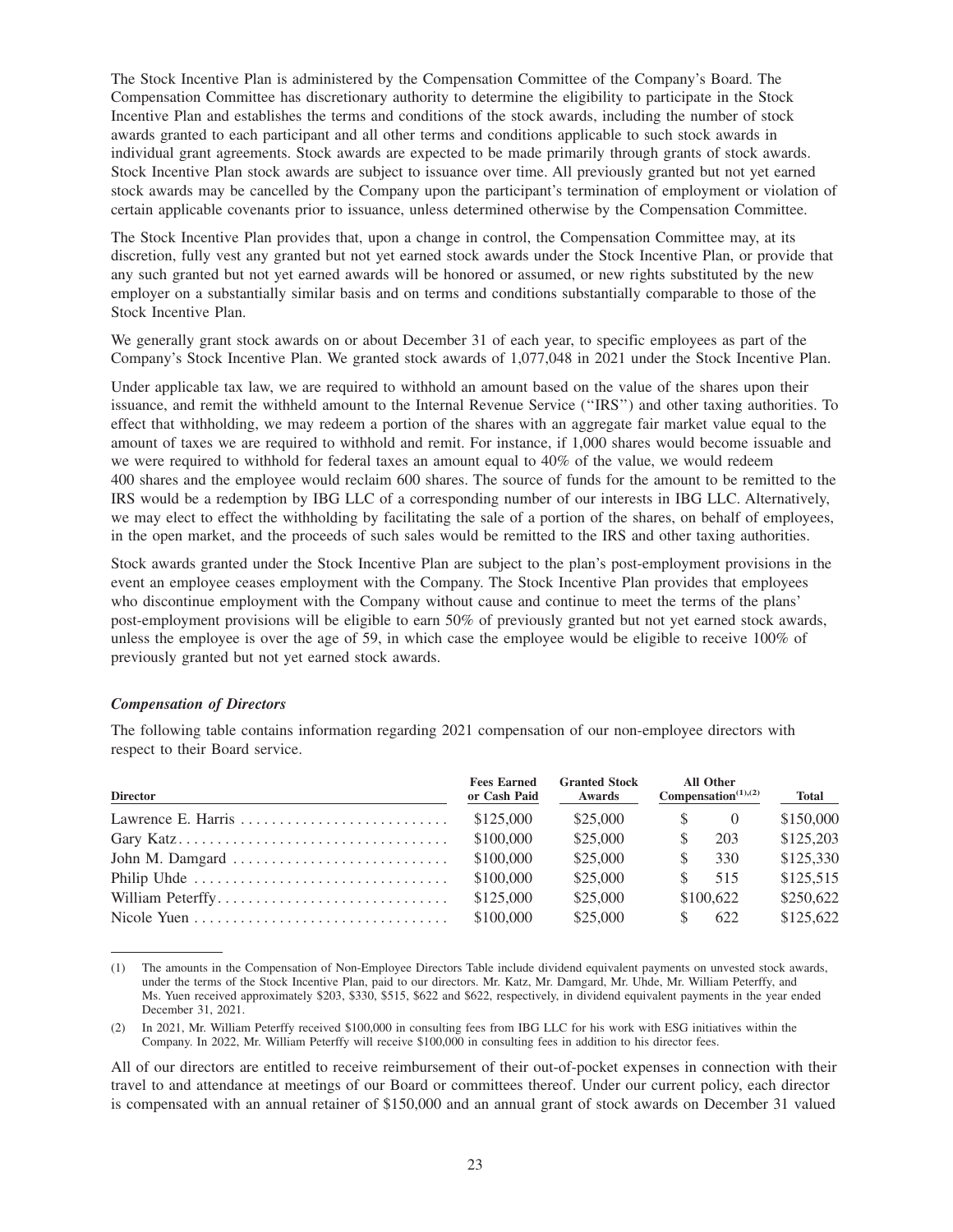at \$25,000 which vests immediately; in addition, each non-employee director is compensated with a one-time grant of stock awards on December 31 in the year of appointment valued at \$75,000 subject to straight-line vesting over a five year period. The number of stock awards granted is based on the fair market price of the common stock on the date of grant. The chair of a committee of our Board is compensated with an additional annual retainer of \$25,000 per committee. We reserve the right to change the manner and amount of compensation to our directors at any time. Stock awards granted under the Stock Incentive Plan to non-employee directors carry the same cancellation provisions as those granted to employees, which are described above.

## **Beneficial Ownership of Directors, Executive Officers and Owners of More Than Five Percent**

Holdings currently holds, through its ownership of all of the outstanding shares of our Class B common stock, approximately 76.5% of the combined voting power of the outstanding shares of common stock. While our Class B common stock is owned by Holdings, Mr. Thomas Peterffy, through his indirect ownership of the voting membership interests in Holdings, is able to exercise control over all matters requiring the approval of our stockholders, including the election of our directors and the approval of significant corporate transactions.

The following table sets forth the beneficial ownership of common stock as of March 3, 2022 by each of our directors and executive officers, by all our directors and executive officers as a group, and of each beneficial owner, who is not our director or officer, of more than 5% of common stock as of December 31, 2021.

The amounts and percentages of common stock beneficially owned are reported on the basis of regulations of the SEC governing the determination of beneficial ownership of securities. Under the rules of the SEC, a person is deemed to be a beneficial owner of a security if that person has or shares voting power, which includes the power to vote or to direct the voting of such security, or investment power, which includes the power to dispose of or to direct the disposition of such security and if that person has the right to acquire such security within 60 days of the filing of this Proxy Statement. Unless otherwise indicated below, each beneficial owner named in the table below has sole voting and sole investment power with respect to all shares beneficially owned. Because the Holdings membership interests are not directly exchangeable into shares of common stock, none of our executive officers and directors may be deemed to own shares of common stock except as set forth below. Mr. Thomas Peterffy may be deemed to own all of the shares of Class B common stock. The following table is based on 98,280,164 shares of common stock and 100 shares of Class B common stock outstanding as of March 3, 2022:

|                                                                                                      | <b>Class A</b>               |                              |          | Class B |
|------------------------------------------------------------------------------------------------------|------------------------------|------------------------------|----------|---------|
|                                                                                                      | <b>Common Stock</b><br>Owned | <b>Common Stock</b><br>Owned |          |         |
| <b>Name and Address</b>                                                                              |                              |                              |          |         |
|                                                                                                      |                              | (in shares and $\%$ )        |          |         |
|                                                                                                      | $\Omega$                     | $0\%$                        | 100      | $100\%$ |
|                                                                                                      | 3,674,462                    | $3.74\%$                     | 100      | $100\%$ |
|                                                                                                      | 824,306                      | $0.84\%$                     | $\Omega$ | $0\%$   |
|                                                                                                      | 76,947                       | $*$ %                        | $\Omega$ | $0\%$   |
|                                                                                                      | 571,401                      | $0.58\%$                     | $\Omega$ | $0\%$   |
|                                                                                                      | 302,652                      | $*$ <sub>%</sub>             | $\Omega$ | $0\%$   |
|                                                                                                      | 62.636                       | $*$ <sub>%</sub>             | $\Omega$ | $0\%$   |
|                                                                                                      | 1,013                        | $*$ %                        | $\Omega$ | $0\%$   |
|                                                                                                      | 1,638                        | $*$ %                        | $\Omega$ | $0\%$   |
|                                                                                                      | 109,802                      | $*$ <sub>%</sub>             | $\Omega$ | $0\%$   |
|                                                                                                      | 561                          | $*$ <sub>%</sub>             | $\Omega$ | $0\%$   |
|                                                                                                      | 561                          | $*$ %                        | $\Omega$ | $0\%$   |
| All current directors and executive officers as a group                                              |                              |                              |          |         |
| $(11 \text{ persons}) \dots \dots \dots \dots \dots \dots \dots \dots \dots \dots \dots \dots \dots$ | 5.625.979                    | 5.72%                        | 100      | $100\%$ |
| Kayne Anderson Rudnick Investment Management, $LLC^{(5)}$                                            | 8.690.986                    | 8.84%                        | $\Omega$ | $0\%$   |
|                                                                                                      | 7,855,179                    | $7.99\%$                     | $\Omega$ | $0\%$   |
|                                                                                                      | 7,372,486                    | 7.50%                        | $\Omega$ | $0\%$   |
|                                                                                                      | 5,705,858                    | 5.81\%                       | $\Omega$ | $0\%$   |
|                                                                                                      | 5,187,311                    | 5.28%                        | $\Omega$ | $0\%$   |

Less than  $0.5%$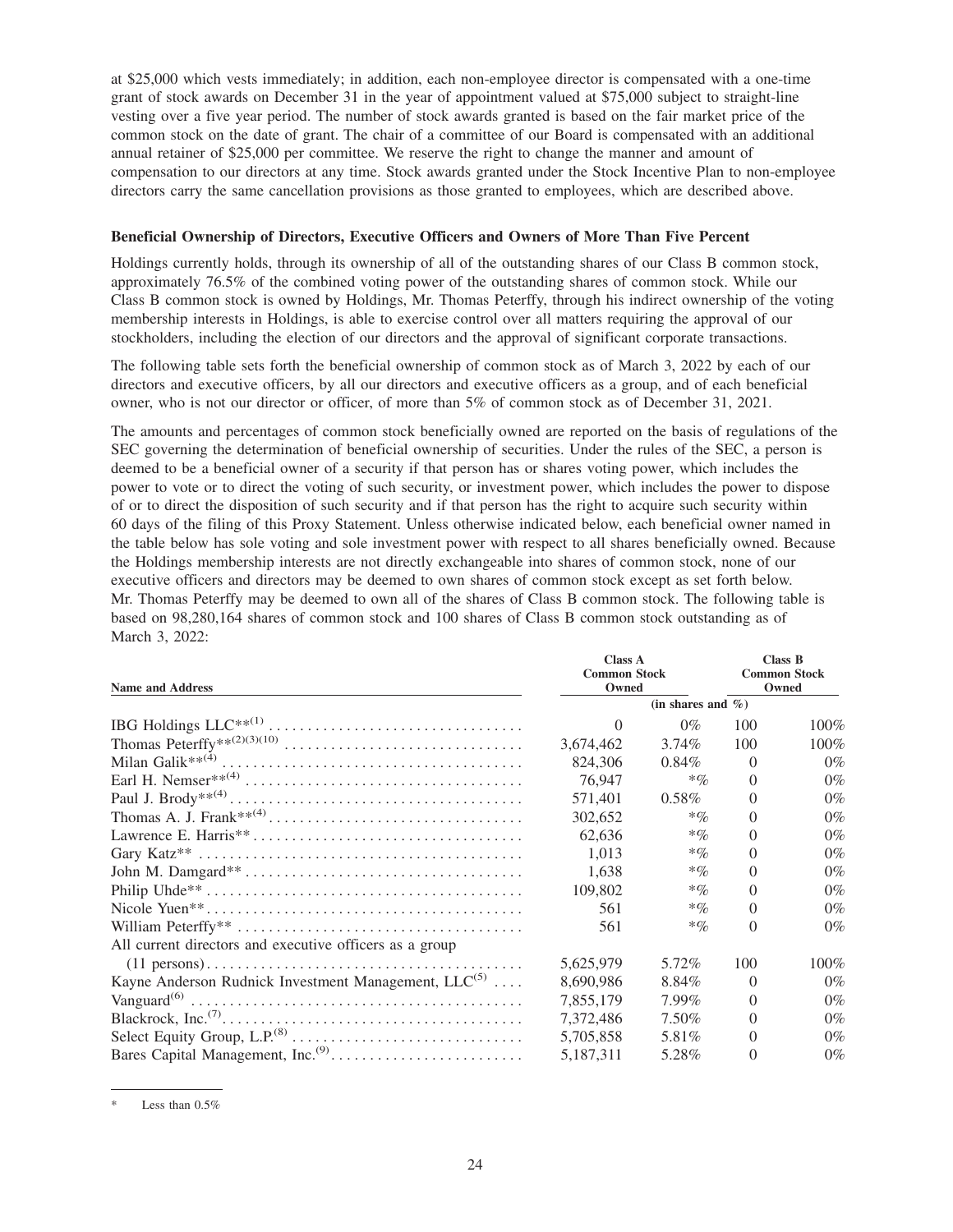- \*\* Address is c/o Interactive Brokers Group, Inc., One Pickwick Plaza, Greenwich, Connecticut 06830
- (1) Holdings, as the sole holder of the 100 outstanding shares of Class B common stock, is entitled to the number of votes equal to the number of IBG LLC membership interests held by it at any given time. The Class B common stock has approximately 76.5% of the voting power of the Company, which percentage will decrease proportionately to the extent that Holdings owns a smaller percentage of IBG LLC. Except as otherwise provided by law or our amended and restated certificate of incorporation, shares of common stock and the Class B common stock vote together as a single class.
- (2) The amount includes 46,951 shares issued by the Company and held by IBG LLC to be distributed to eligible persons who participate in one or more promotions that are designed to attract new customers to the Company's brokerage platform, increase assets held with the Company's brokerage business and enhance customer loyalty.
- (3) Mr. Thomas Peterffy, through his indirect ownership of the voting membership interests in Holdings, beneficially owns all of the outstanding shares of Class B common stock.
- The amounts in the table reflect the issued and vested portion of the stock awards that were granted to Messrs. Earl Nemser, Milan Galik and Paul J. Brody and Dr. Thomas A.J. Frank under the Stock Incentive Plan, including shares acquired through dividend reinvestment plans, less any shares withheld for income tax purposes or sold through open market transactions. Please refer to the Outstanding Stock Awards at Fiscal Year End Table for a vesting schedule of each of these grants. Also included are shares which will vest within 60 days of the filing of this Proxy Statement:

| <b>Shares</b>             | <b>Stock Awards Vesting</b> |               |
|---------------------------|-----------------------------|---------------|
| <b>Beneficially Owned</b> | <b>Within 60 Days</b>       | Total shares* |
| 66.468                    | 10.479                      | 76.947        |
| 711.887                   | 112.419                     | 824.306       |
| 518.724                   | 52.677                      | 571.401       |
| 282.727                   | 19.925                      | 302.652       |

Represents total shares beneficially owned as defined by rule  $13d-3(d)(1)$  of the 1934 Securities Exchange Act.

(7) According to Schedule 13G/A Amendment No. 12 filed on February 3, 2022, BlackRock Inc., with its address at 55 East 52<sup>nd</sup> Street., New York, NY 10055, beneficially owned 7,372,486 shares of common stock as of December 31, 2021.

(8) According to Schedule 13G filed on February 14, 2022, Select Equity Group, L.P., with its address at 380 Lafayette Street, 6<sup>th</sup> Floor, New York, NY 10003, beneficially owned 5,705,858 shares of common stock as of December 31, 2021.

- (9) According to Schedule 13G/A Amendment No. 4 filed on February 14, 2022, Bares Capital Management, Inc., with its address at 12600 Hill Country Blvd, Suite R-230, Austin, TX 78738, beneficially owned 5,187,311 shares of common stock as of December 31, 2021.
- (10) The amounts in the table reflect 3,627,200 shares of common stock issued by the Company to Holdings, on behalf of its members, pursuant to the prospectus supplement dated October 30, 2020. All of the shares of common stock offered were issued to Holdings for distribution in-kind to certain of its members in exchange for membership interests in IBG LLC equal in number to such number of shares of common stock issued by us. These shares are being sold in open market transactions pursuant to Rule 10b5-1 trading plans. All sales made pursuant to the Plans are disclosed publicly in accordance with applicable securities laws, rules and regulations through the appropriate filings with the SEC, as applicable.

<sup>(5)</sup> According to Schedule 13G/A Amendment No. 3 filed on February 14, 2022, Kayne Anderson Rudnick Investment Management, LLC, with its address at 1800 Avenue of the Stars, 2<sup>nd</sup> Floor, Los Angeles, CA 90067, beneficially owned 8,690,986 shares of common stock as of December 31, 2021.

<sup>(6)</sup> According to Schedule 13G/A Amendment No. 9 filed on February 10, 2022, The Vanguard Group, with its address at 100 Vanguard Blvd, Malvern, PA 19355, beneficially owned 7,855,179 shares of common stock as of December 31, 2021.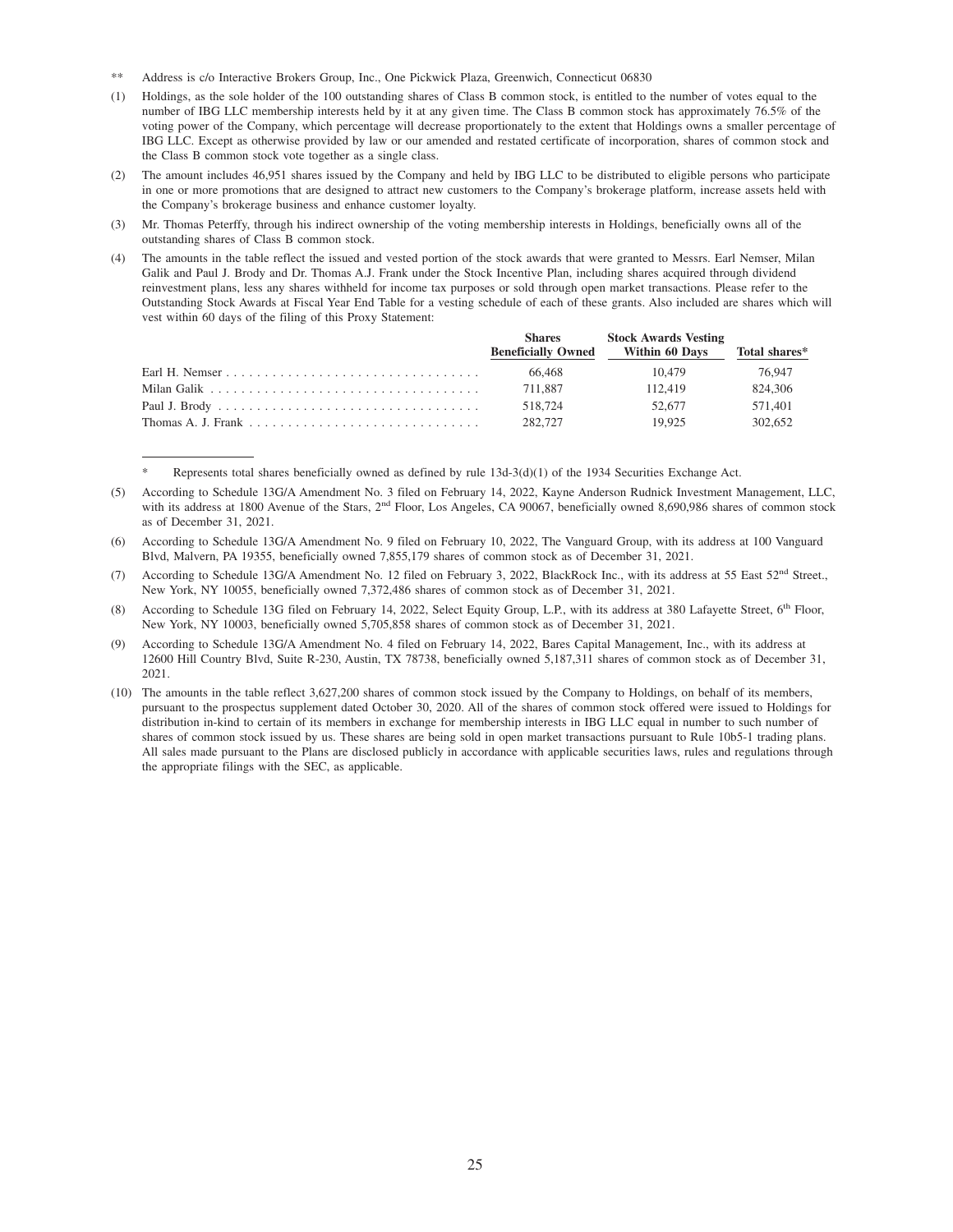### **Certain Relationships and Related Transactions**

## *Recapitalization Transactions*

Prior to the IPO, our business had been conducted by subsidiaries of IBG LLC, which was approximately 85% owned by Mr. Thomas Peterffy and his affiliates. In November 2006, the Company was incorporated as a Delaware corporation. Immediately prior to and immediately following the consummation of the IPO, IBG, Inc., Holdings, IBG LLC and the members of IBG LLC consummated a series of transactions collectively referred to herein as the ''Recapitalization.'' The Recapitalization resulted in the former members of IBG LLC becoming the sole members of Holdings, and established us as the sole managing member of IBG LLC.

As a result of the Recapitalization, immediately following the IPO:

- IBG, Inc. became the sole managing member of IBG LLC;
- IBG, Inc. and Holdings owned approximately 10.0% and 90.0%, respectively (currently, approximately 23.5% and 76.5%, respectively), of the membership interests in IBG LLC;
- Mr. Thomas Peterffy and his affiliates owned approximately 84.6% (currently, approximately 90.5%) of the membership interests in Holdings, and management and other employees of IBG LLC owned substantially all of the remaining membership interests;
- outstanding shares of common stock represented more than 99.9999% of our outstanding capital stock based on economic value (which, as used herein, refers to the right to share in dividend distributions and distributions upon liquidation, dissolution or winding up);
- outstanding shares of Class B common stock, all of which is owned by Holdings, represented less than 0.0001% of our outstanding capital stock based on economic value;
- outstanding shares of Class B common stock represented approximately 90.0% (currently, approximately 76.5%) of the combined voting power of all shares of our capital stock, which percentage will decrease proportionately to the extent that Holdings owns a smaller percentage of IBG LLC; and
- Mr. Thomas Peterffy owned all of the voting membership interests, and Mr. Thomas Peterffy and his affiliates owned a majority of the overall membership interests, in Holdings and, accordingly, beneficially owned all of the outstanding shares of Class B common stock. As a result, Mr. Thomas Peterffy is able to exercise control over all matters requiring the approval of our stockholders.

## *Voting*

Each share of common stock entitles its holder to one vote per share. The Class B common stock currently has approximately 76.5% of the voting power of the Company, which percentage will decrease proportionately over time to the extent that Holdings owns a smaller percentage of IBG LLC. Mr. Thomas Peterffy currently owns all of the voting membership interests in Holdings. Accordingly, Mr. Thomas Peterffy beneficially owns all of the outstanding shares of Class B common stock and is able to exercise control over all matters requiring the approval of our stockholders, including the election of our directors and the approval of significant corporate transactions.

If at any time in the future Mr. Thomas Peterffy and his affiliates own less than a majority of the membership interests in Holdings, then at such time all membership interests in Holdings will become voting membership interests. Accordingly, all members of Holdings, instead of Mr. Thomas Peterffy alone, would together direct the voting of the shares of Class B common stock, and all such members would together exercise control over all matters requiring the approval of our stockholders. However, even if Mr. Thomas Peterffy and his affiliates cease to own a majority of the membership interest in Holdings, Mr. Thomas Peterffy could, depending on his level of percentage ownership, continue to effectively control or significantly influence matters requiring approval of stockholders.

## *Exchange Agreement*

Concurrently with the IPO, IBG, Inc. entered into an exchange agreement with Holdings, IBG LLC and the historical members of IBG LLC (the ''Exchange Agreement''). Pursuant to this agreement, the historical members of IBG LLC contributed their IBG LLC membership interests to Holdings and received Holdings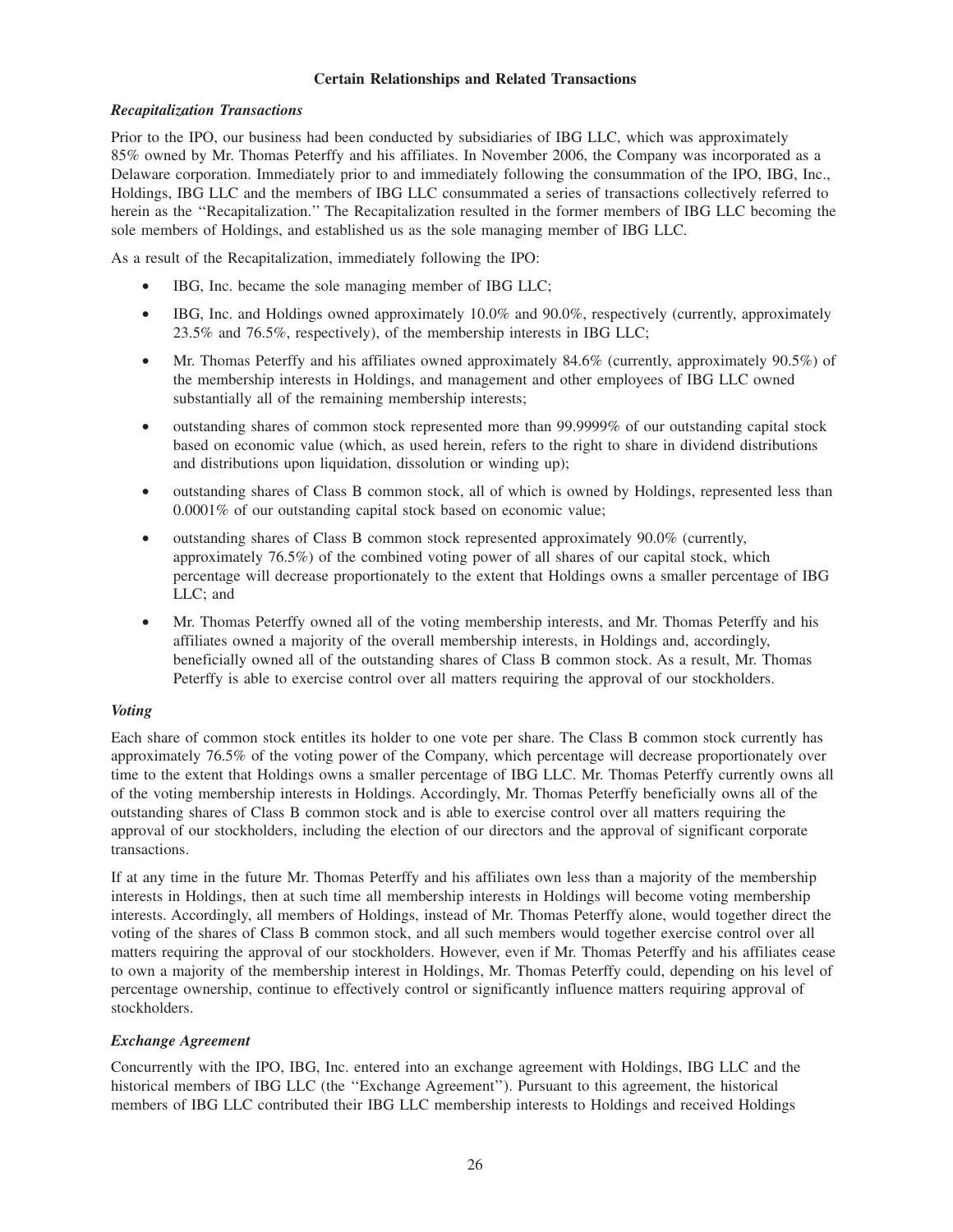membership interests in return. The Exchange Agreement provides for future redemptions of member interests and for the purchase of member interests in IBG LLC by IBG, Inc. from Holdings, which could result in IBG, Inc. acquiring the remaining member interests in IBG LLC that it does not own. The Exchange Agreement, as amended June 6, 2012 and July 23, 2015, provides that the Company may facilitate the redemption by Holdings of interests held by its members through the issuance of shares of common stock through a public offering in exchange for the interests in IBG LLC being redeemed by Holdings. On an annual basis, each holder of a membership interest may request that Holdings redeem the liquefiable portion of that holder's interest. We expect Holdings to use the net proceeds it receives from such sales to redeem an identical number of Holdings membership interests from the requesting holders. A copy of the First Amendment to the Exchange Agreement was filed as Exhibit 10.1 to the Form8-K filed by the Company on June 6, 2012 and a copy of the Second Amendment to the Exchange Agreement was filed as Exhibit 10.1 to the Quarterly Report on Form 10-Q for the Quarterly Period Ended September 30, 2015 filed by the Company on November 9, 2015, both of which are incorporated herein by reference. The redemption price for the membership interests in Holdings depends on the timing at which the redemption is made.

A copy of the Exchange Agreement was filed as Exhibit 10.3 to the Quarterly Report on Form 10-Q for the Quarterly Period Ended September 30, 2009 filed by the Company on November 9, 2009 and is incorporated herein by reference.

Sales of common stock and the application of the net proceeds to acquire IBG LLC membership interests are not expected to have a material effect on the existing holders of common stock, as the holders of common stock would then own a larger portion of IBG LLC. Such transactions will have the effect of diluting your percentage ownership in us. However, because we will acquire an increased percentage ownership in IBG LLC over time as a result of such transactions, such transactions will not materially impact your effective percentage ownership of the economics of the underlying IBG LLC business.

Holdings, with the consent of Mr. Thomas Peterffy and our Board, has the right to cause the holders of Holdings membership interests to have all or a portion of their interests redeemed at any time. Such redemptions would be financed in the same manner as the scheduled redemptions described above.

#### *Tax Receivable Agreement*

In connection with the IPO, we purchased membership interests in IBG LLC from Holdings for cash. In addition, IBG LLC membership interests held by Holdings may be purchased by us in the future in connection with offerings by us of shares of common stock. Our purchases of IBG LLC membership interests have resulted, and future purchases may result, in increases in the tax basis of the tangible and intangible assets of IBG LLC attributable to our interest in IBG LLC that otherwise would not have been available, although the IRS may challenge all or part of that tax basis increase or our ability to amortize all or part of that increased tax basis, and a court could sustain such a challenge by the IRS. These increases in tax basis, if sustained, may reduce the amount of taxable income that we are required to recognize as the result of our ownership of membership interests in IBG LLC in the future.

Concurrently with the IPO, we entered into a tax receivable agreement with Holdings that provides for the payment by us to Holdings of 85% of the amount of cash savings, if any, in U.S. federal, state and local income tax or franchise tax that we actually realize as a result of these increases in tax basis and of certain other tax benefits related to our entering into the tax receivable agreement, including tax benefits attributable to payments under the tax receivable agreement. We will retain 15% of the projected tax benefits.

If either immediately before or immediately after any purchase or the related issuance of our common stock, the Holdings members own or are deemed to own, in the aggregate, more than 20% of our outstanding common stock, then all or part of any increase in the tax basis of goodwill may not be amortizable and, thus, our ability to realize the annual tax savings that otherwise would have resulted if such tax basis were amortizable may be significantly reduced. Although the Holdings members are prohibited under the exchange agreement from purchasing shares of common stock, grants of our common stock to employees and directors who are also members or related to members of Holdings and the application of certain tax attribution rules, such as among family members and partners in a partnership, could result in Holdings members being deemed for tax purposes to own shares of common stock.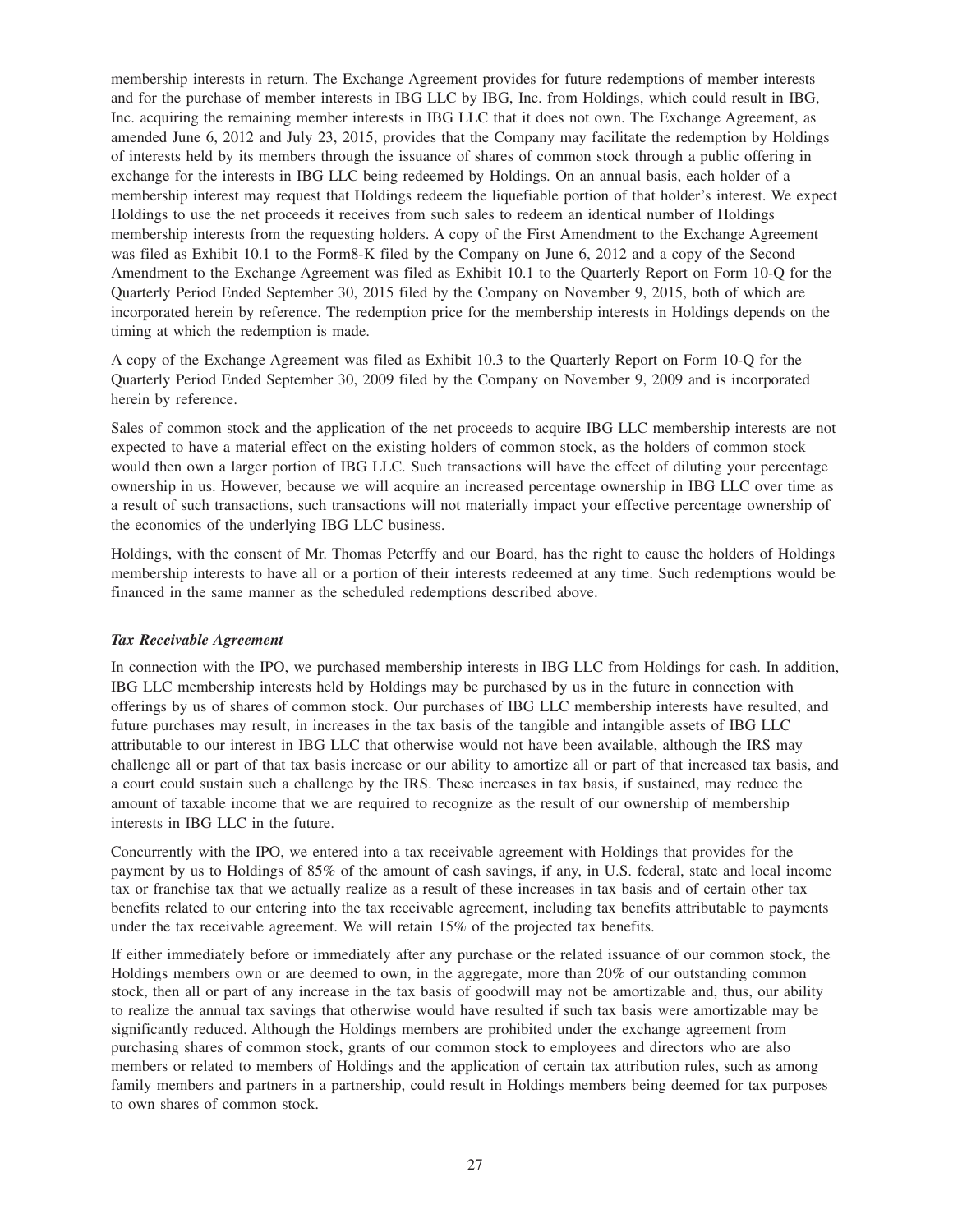In order to mitigate the risk to us of an IRS challenge to the tax basis increase, Holdings and its members will indemnify us for any additional taxes we owe if the IRS or other taxing authorities successfully challenge the basis increase. In addition, if the IRS or other taxing authorities successfully challenge the tax basis increase, any subsequent payments we are required to make under the tax receivable agreement will be reduced accordingly.

For purposes of the tax receivable agreement, cash savings in income and franchise tax will be computed by comparing our actual income and franchise tax liability to the amount of such taxes that we would have been required to pay had there been no increase in the tax basis of the tangible and intangible assets of IBG LLC attributable to our acquisition of our interest in IBG LLC, and had we not entered into the tax receivable agreement. The tax receivable agreement will, unless we exercise our right to terminate the tax receivable agreement for an amount based on an agreed value of payments remaining to be made under the agreement, terminate upon the earlier of (i) the end of the taxable year that includes the 50th anniversary of our initial acquisition of membership interests in IBG LLC, or (ii) the end of the taxable year that includes the 16th anniversary of the date upon which all rights of sale and exchange granted under the exchange agreement have terminated.

Our ability to achieve tax benefits from any increase in the tax basis attributable to our interest in IBG LLC resulting from our acquisition of membership interests in IBG LLC and the payments to be made under the tax receivable agreement with respect thereto depend upon a number of factors, including the law as in effect at the time of a purchase by us of membership interests in IBG LLC or a payment under the tax receivable agreement, the timing of purchases, the fair market value of membership interests in IBG LLC at the time of a purchase, the extent to which such purchases are taxable, the impact of the increase in the tax basis on our ability to use foreign tax credits and the rules relating to the amortization of intangible assets, the composition of IBG LLC's assets at the time of a purchase, and the amount and timing of our income and of payments under the tax receivable agreement. Depending upon the outcome of these factors, as a result of the size of the increases in the tax basis of the tangible and intangible assets of IBG LLC and its subsidiaries, the payments that we may make to Holdings could be substantial.

#### *Legal Representation*

We utilize a number of law firms as independent counsel, including Dechert LLP, to which Mr. Earl H. Nemser, our Vice Chairman and one of our directors, serves as an unpaid Independent Advisor. Mr. Nemser served as Special Counsel to Dechert LLP from January 2005 to October 2018.

#### *Margin Accounts at Interactive Brokers LLC*

Our subsidiary, Interactive Brokers LLC (''IB LLC''), may extend credit in the ordinary course of business to certain of our directors, officers, and their affiliates in connection with margin loans. Such loans (i) are made in the ordinary course of business, (ii) are made on substantially the same terms, including interest rates and collateral, as those prevailing at the time for comparable loans with persons not related to IB LLC, and (iii) do not involve more than the normal risk of collectability or present other unfavorable features.

#### *Review, Approval or Ratification of Transactions with Related Persons*

We review all relationships and transactions in which the Company and our directors and executive officers or their immediate family members are participants to determine whether such persons have a direct or indirect material interest. Our Audit Committee, our Chief Executive Officer and our General Counsel are responsible for the development and implementation of processes and controls to obtain information from the directors and executive officers with respect to related person transactions and for then determining, based on the facts and circumstances, whether the Company or a related person has a direct or indirect material interest in the transaction. In addition, our Nominating and Corporate Governance Committee monitors and reviews any issues regarding the ''independence'' of directors or involving potential conflicts of interest, and evaluates any change of status or circumstance with respect to a director and determines the propriety of the director's continued service in light of that change.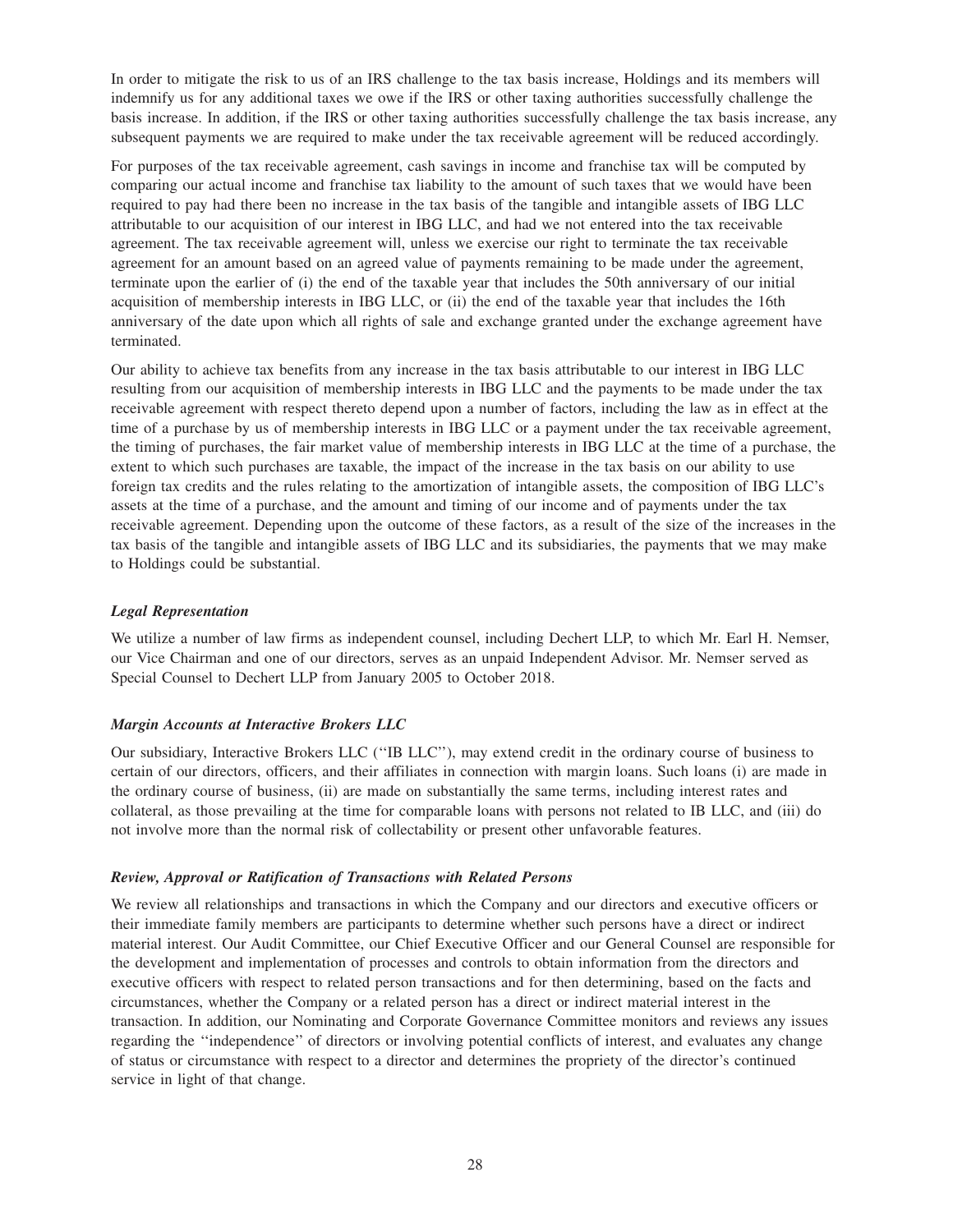### **ITEM 2: RATIFICATION OF APPOINTMENT OF INDEPENDENT REGISTERED PUBLIC ACCOUNTING FIRM**

Our Audit Committee has selected Deloitte & Touche LLP as our independent registered public accounting firm for our fiscal year ending December 31, 2022. Deloitte & Touche LLP has served as our auditor since 1990. We are submitting the selection of independent registered public accounting firm for stockholder ratification at the Annual Meeting.

A representative of Deloitte & Touche LLP is expected to be present at the Annual Meeting. He or she will have the opportunity to make a statement if he or she desires to do so and will be available to respond to appropriate questions from stockholders.

Our organizational documents do not require that our stockholders ratify the selection of Deloitte & Touche LLP as our independent registered public accounting firm. We are doing so because we believe it is a matter of good corporate practice. If our stockholders do not ratify the selection, our Audit Committee will reconsider whether to retain Deloitte & Touche LLP, but still may retain them. Even if the selection is ratified, our Audit Committee, in its discretion, may change the appointment at any time during the year if it determines that such a change would be in the best interests of the Company and its stockholders.

Our Audit Committee approves in advance all audit and any non-audit services rendered by Deloitte & Touche LLP to us and our consolidated subsidiaries.

### **Fees Paid to Independent Registered Public Accounting Firm**

The following table summarizes the aggregate fees for professional services provided by Deloitte & Touche LLP related to the years ended December 31, 2021 and 2020:

| 2021         | 2020        |  |
|--------------|-------------|--|
| (in dollars) |             |  |
| \$4.423,670  | \$4,201,289 |  |
| 68.093       | 66.110      |  |
| 585,953      | 289.842     |  |
| 3.827        | 29.594      |  |
| \$5,081,543  | \$4,586,835 |  |

<sup>(1)</sup> Audit Fees services include: (i) the audit of our consolidated financial statements included in the Company's Annual Report on Form 10-K and services attendant to, or required by, statute or regulation; (ii) reviews of the interim condensed consolidated financial statements included in our quarterly reports on Form 10-Q; (iii) comfort letters, consents and other services related to SEC and other regulatory filings; and (iv) accounting consultation attendant to the audit.

#### **Directors' Recommendation**

Our Board unanimously recommends a vote FOR ratification of the appointment of Deloitte & Touche LLP as our independent registered public accounting firm for our fiscal year ending December 31, 2022. Unless a contrary choice is specified, proxies solicited by our Board will be voted FOR ratification of the appointment.

<sup>(2)</sup> Audit-Related Fees services include fees associated with audits of employee benefit plans.

<sup>(3)</sup> Tax Fees services include tax compliance and tax advice. Tax compliance services include certain non-U.S. income and non-income tax compliance. Tax advice services include: (i) U.S. federal, state and local income and non-income tax advice; and (ii) non-U.S. income tax returns and advice, and non-income tax advice.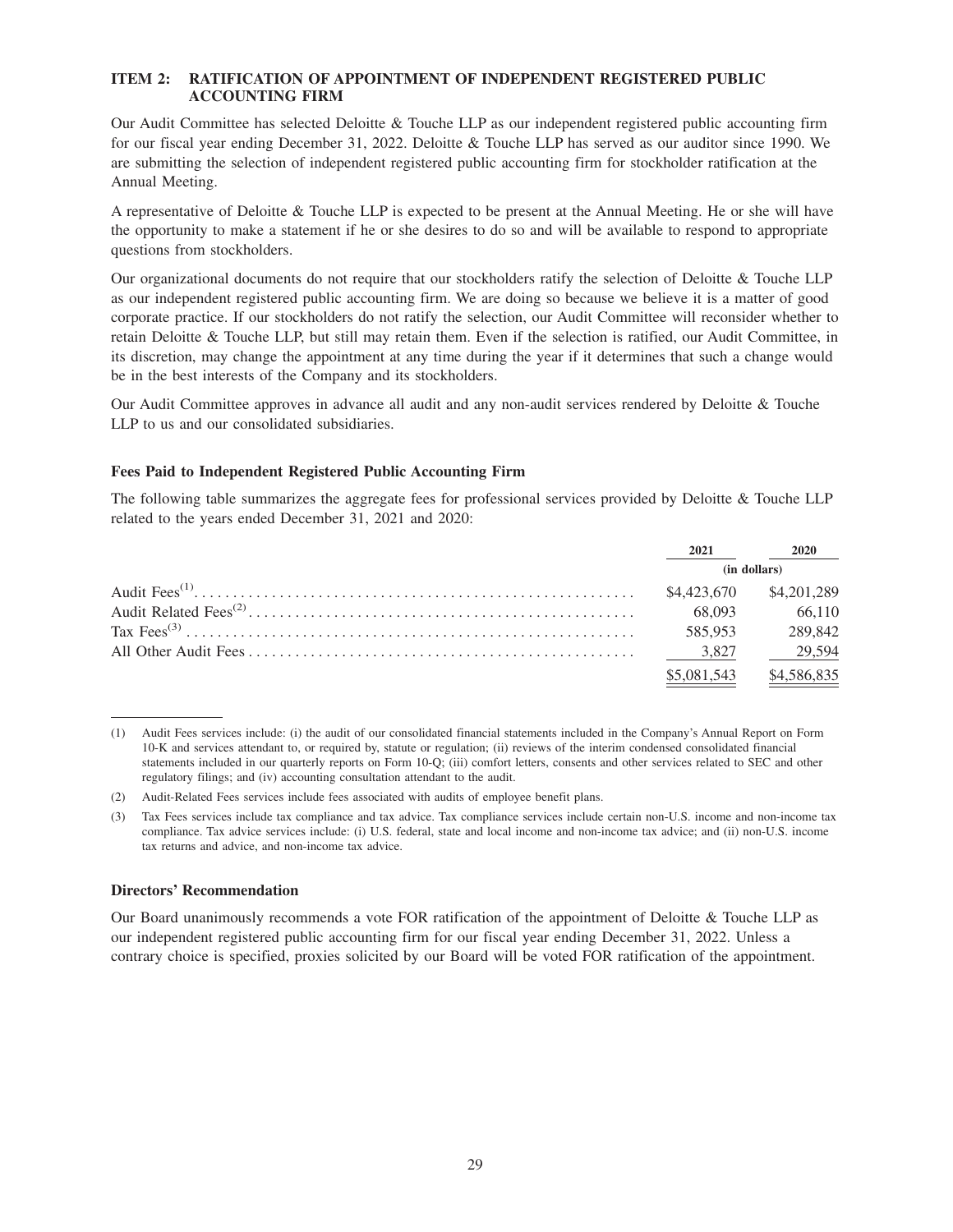#### **OTHER MATTERS**

#### **Section 16(a) Beneficial Ownership Reporting Compliance**

Section 16(a) of the Exchange Act requires our directors and executive officers, and persons who own more than 10% of a registered class of our equity securities, to file reports of ownership of, and transactions in, our equity securities with the SEC. Such directors, executive officers and stockholders are also required to furnish us with copies of all Section 16(a) reports they file. Purchases and sales of our equity securities by such persons are published on our website at www.interactivebrokers.com.

#### **Other Business**

At the date hereof, there are no other matters that our Board intends to present, or has reason to believe others will present, at the Annual Meeting. If other matters come before the Annual Meeting, the persons named in the accompanying form of proxy will vote in accordance with their best judgment with respect to such matters.

#### **Stockholder Proposals for 2023 Annual Meeting of Stockholders**

Stockholders who, in accordance with the SEC's Rule 14a-8, wish to present proposals for inclusion in the proxy materials to be distributed by us in connection with our 2023 Annual Meeting of Stockholders must submit their proposals to Mr. Paul J. Brody, the Secretary of the Company, at Interactive Brokers Group, Inc., One Pickwick Plaza, Greenwich, CT 06830, on or before November 10, 2022. As the rules of the SEC make clear, simply submitting a proposal does not guarantee its inclusion in the proxy materials.

In accordance with our Bylaws, for a matter not included in our proxy materials to be properly brought before the 2023 Annual Meeting of Stockholders, a stockholder's notice of the matter that the stockholder wishes to present must be delivered to Mr. Paul J. Brody, the Secretary of the Company, at Interactive Brokers Group, Inc., One Pickwick Plaza, Greenwich, CT 06830, not less than 120 days prior to the first anniversary of the date of this Proxy Statement. As a result, any notice given by or on behalf of a stockholder pursuant to these provisions of our Bylaws (and not pursuant to the SEC's Rule 14a-8) must be received no later than November 10, 2022.

#### **Stockholder Recommendations for Director Candidates**

Our Nominating and Corporate Governance Committee will consider candidates recommended by stockholders. The policy of our Nominating and Corporate Governance Committee is to consider candidates recommended by stockholders in the same manner as other candidates. See **Item 1. Election of Directors** for the criteria our Nominating and Corporate Governance Committee utilizes to assess director candidates. Stockholders who wish to submit director candidates for consideration by our Nominating and Corporate Governance Committee for election at our 2023 Annual Meeting of Stockholders may do so by submitting in writing such candidates' names, credentials, contact information and his or her written consent to be considered as a candidate, in compliance with the procedures required by our Bylaws, to Mr. Paul J. Brody, the Secretary of the Company, at Interactive Brokers Group, Inc., One Pickwick Plaza, Greenwich, CT 06830, not less than 120 days prior to the first anniversary of the date of this Proxy Statement. As a result, any notice given by or on behalf of a stockholder pursuant to these provisions of our Bylaws must be received no later than November 10, 2022. The proposing stockholder should also include his or her contact information and a statement of his or her share ownership (how many shares owned and for how long). We do not pay any fees to any third parties for assisting us with nominations and evaluations of candidates for director, nor do we obtain such services from third parties.

#### **Important Notice Regarding Delivery of Stockholder Documents**

Under SEC rules, a single package of Notices may be sent to any household at which two or more stockholders reside if they appear to be members of the same family. Each stockholder continues to receive a separate Notice within the package. This procedure, referred to as "householding," reduces the volume of duplicative information stockholders receive and reduces mailing expenses. Stockholders may revoke their consent to future householding mailings by contacting our Investor Relations Department at 2 Pickwick Plaza, Greenwich, Connecticut 06830, Attn: Investor Relations, telephone: 203-618-4070, e-mail: investor-relations@interactivebrokers.com.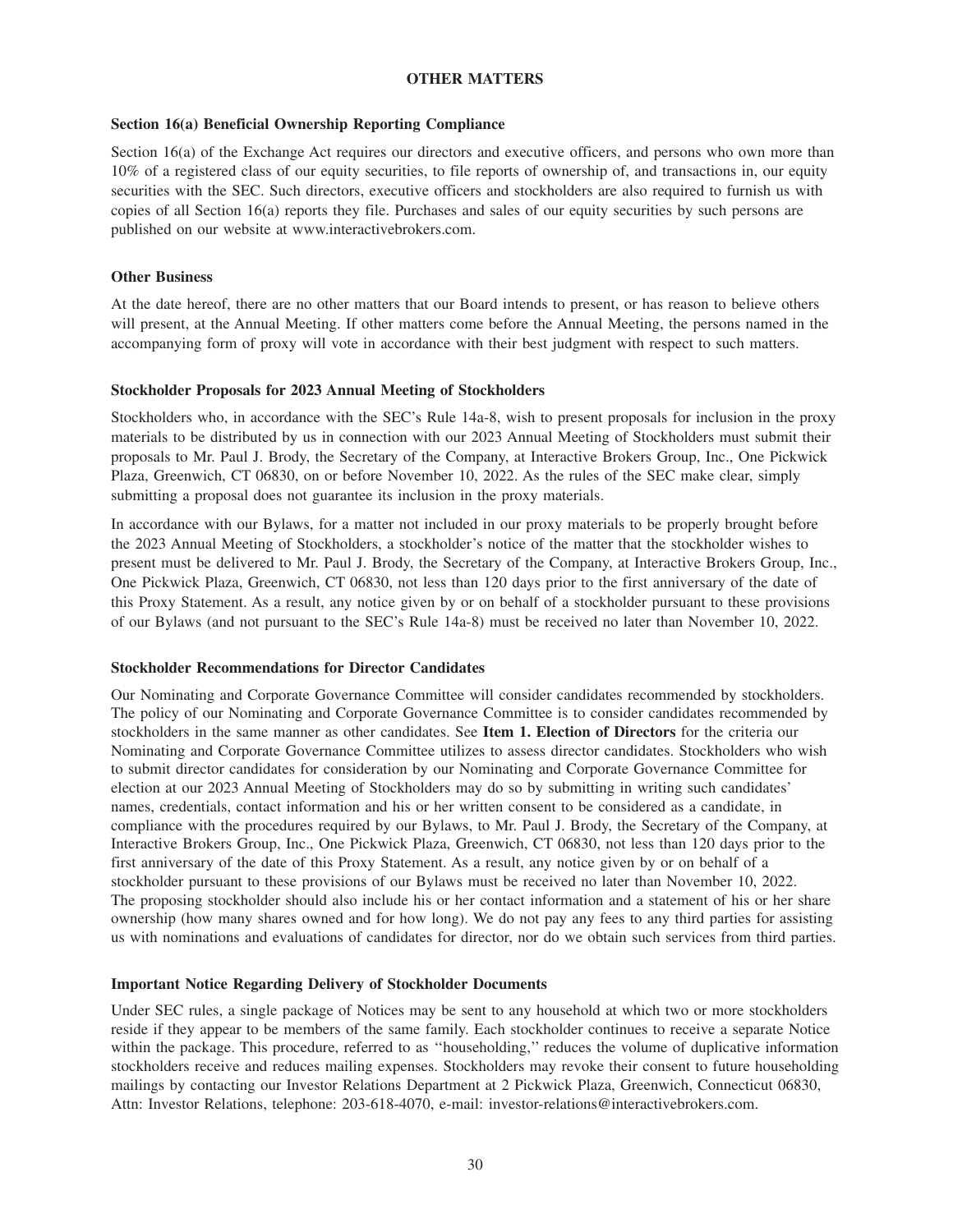

*INTERACTIVE BROKERS GROUP, INC. ONE PICKWICK PLAZA GREENWICH, CT 06830*



## **VOTE BY INTERNET**  *Before The Meeting* - Go to **www.proxyvote.com or scan the QR Barcode above**

Use the Internet to transmit your voting instructions and for electronic delivery of information. Vote by 11:59 p.m. Eastern Time on April 20, 2022 for shares held directly and by 11:59 p.m.<br>Eastern Time on April 18, 2022 for shares held in a Plan. Have your proxy card in hand when<br>you access the web site and follow th

*During The Meeting* - Go to **www.virtualshareholdermeeting.com/IBKR2022**

You may attend the meeting via the Internet and vote during the meeting. Have the information that is printed in the box marked by the arrow available and follow the instructions.

#### **VOTE BY PHONE - 1-800-690-6903**

Use any touch-tone telephone to transmit your voting instructions. Vote by 11:59 p.m.<br>Eastern Time on April 20, 2022 for shares held directly and by 11:59 p.m. Eastern Time on<br>April 18, 2022 for shares held in a Plan. Have

**VOTE BY MAIL**<br>Mark, sign and date your proxy card and return it in the postage-paid envelope we<br>have provided or return it to Vote Processing, *c/*o Broadridge, 51 Mercedes Way,<br>Edgewood, NY 11717.

TO VOTE, MARK BLOCKS BELOW IN BLUE OR BLACK INK AS FOLLOWS:

|                |                                                      |                                                                                                                                                                                                                                                                                                                                               |                     |    |   | D72389-P64365                                                                                                             | KEEP THIS PORTION FOR YOUR RECORDS  |                     |   |  |
|----------------|------------------------------------------------------|-----------------------------------------------------------------------------------------------------------------------------------------------------------------------------------------------------------------------------------------------------------------------------------------------------------------------------------------------|---------------------|----|---|---------------------------------------------------------------------------------------------------------------------------|-------------------------------------|---------------------|---|--|
|                | THIS PROXY CARD IS VALID ONLY WHEN SIGNED AND DATED. |                                                                                                                                                                                                                                                                                                                                               |                     |    |   |                                                                                                                           | DETACH AND RETURN THIS PORTION ONLY |                     |   |  |
|                |                                                      | <b>INTERACTIVE BROKERS GROUP, INC.</b>                                                                                                                                                                                                                                                                                                        |                     |    |   |                                                                                                                           |                                     |                     |   |  |
|                | the following:                                       | The Board of Directors recommends you vote FOR                                                                                                                                                                                                                                                                                                |                     |    |   |                                                                                                                           |                                     |                     |   |  |
| $\mathbf{1}$ . |                                                      | <b>Flection of Directors</b>                                                                                                                                                                                                                                                                                                                  |                     |    |   |                                                                                                                           |                                     |                     |   |  |
| Nominees:      |                                                      |                                                                                                                                                                                                                                                                                                                                               | For Against Abstain |    |   |                                                                                                                           |                                     |                     |   |  |
|                | 1a.                                                  | Thomas Peterffy                                                                                                                                                                                                                                                                                                                               | Ο                   | 0  | О |                                                                                                                           |                                     | For Against Abstain |   |  |
|                | 1b.                                                  | Earl H. Nemser                                                                                                                                                                                                                                                                                                                                | О                   | О  | Ο | Nicole Yuen<br>1i.                                                                                                        | Ο                                   | Ο                   | U |  |
|                | 1c.                                                  | Milan Galik                                                                                                                                                                                                                                                                                                                                   | О                   | 0  | О | Jill Bright<br>1j.                                                                                                        | Ο                                   | 0                   | Ο |  |
|                | 1d.                                                  | Paul J. Brody                                                                                                                                                                                                                                                                                                                                 | О                   | 0  | 0 | The Board of Directors recommends you vote FOR the<br>following proposal:                                                 |                                     | For Against Abstain |   |  |
|                | 1e.                                                  | Lawrence E. Harris                                                                                                                                                                                                                                                                                                                            | О                   | 0  | О | Ratification of appointment of independent registered<br>2.<br>public accounting firm of Deloitte & Touche LLP.           | 0                                   | Ο                   | 0 |  |
|                | 1f.                                                  | Gary Katz                                                                                                                                                                                                                                                                                                                                     | О                   | О  | 0 | NOTE: In their discretion, the Proxies are authorized to vote<br>upon such other business as may properly come before the |                                     |                     |   |  |
|                | 1q.                                                  | Philip Uhde                                                                                                                                                                                                                                                                                                                                   | О                   | О  | Ο | meeting.                                                                                                                  |                                     |                     |   |  |
|                | 1h.                                                  | William Peterffy                                                                                                                                                                                                                                                                                                                              | 0                   | О  | 0 |                                                                                                                           |                                     |                     |   |  |
|                |                                                      |                                                                                                                                                                                                                                                                                                                                               | Yes                 | No |   |                                                                                                                           |                                     |                     |   |  |
|                |                                                      | Please indicate if you plan to attend this meeting                                                                                                                                                                                                                                                                                            | Ο                   | О  |   |                                                                                                                           |                                     |                     |   |  |
|                |                                                      | Please sign exactly as your name(s) appear(s) hereon. When signing as attorney, executor, administrator, or other fiduciary, please give full title as such. Joint owners should each sign<br>personally. All holders must sign. If a corporation or partnership, please sign in full corporate<br>or partnership name by authorized officer. |                     |    |   |                                                                                                                           |                                     |                     |   |  |
|                |                                                      |                                                                                                                                                                                                                                                                                                                                               |                     |    |   |                                                                                                                           |                                     |                     |   |  |
|                |                                                      | Signature [PLEASE SIGN WITHIN BOX]<br>Date                                                                                                                                                                                                                                                                                                    |                     |    |   | Signature (Joint Owners)<br>Date                                                                                          |                                     |                     |   |  |